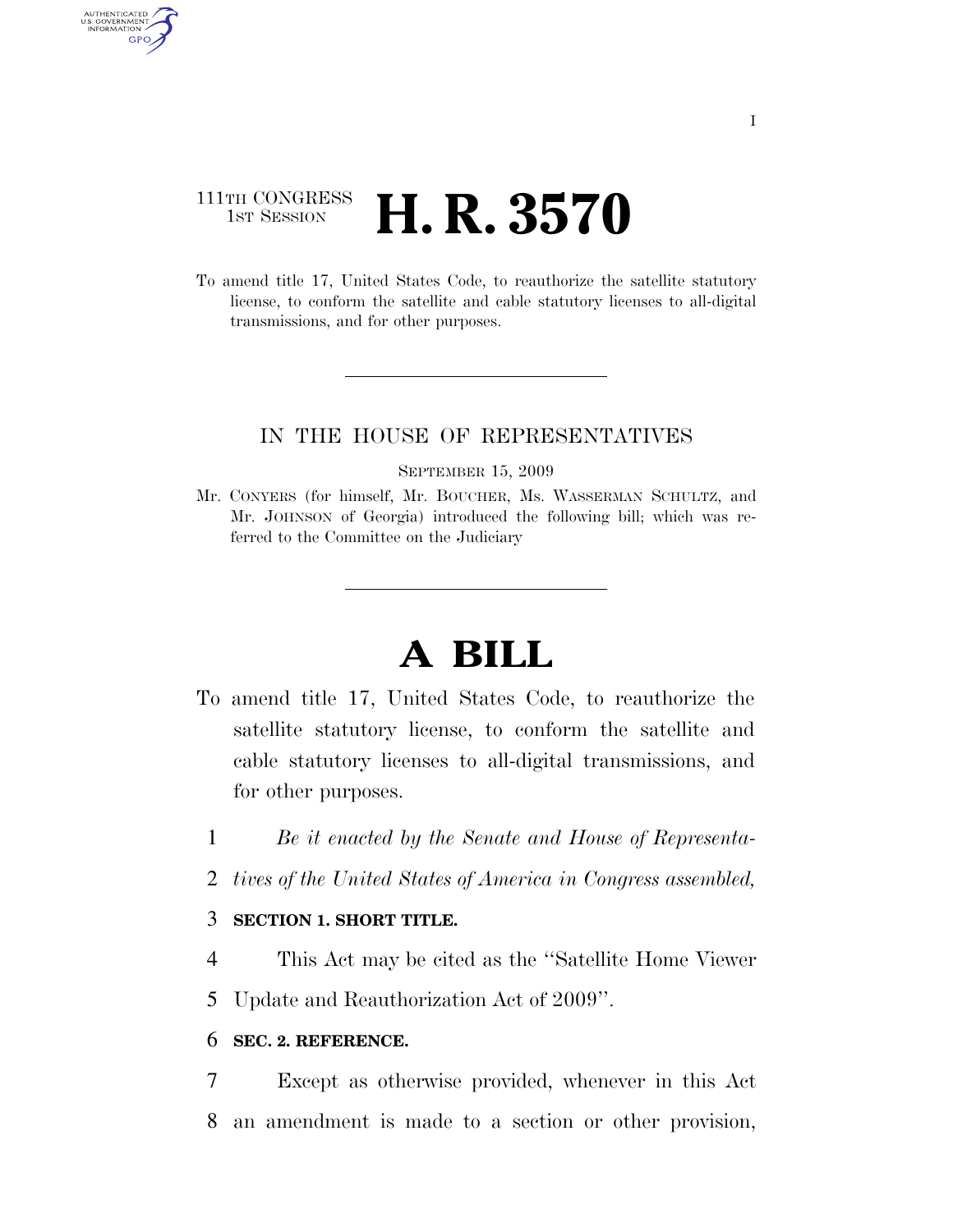| 1              | the reference shall be considered to be made to such sec-                                                             |
|----------------|-----------------------------------------------------------------------------------------------------------------------|
| $\overline{2}$ | tion or provision of title 17, United States Code.                                                                    |
| 3              | SEC. 3. MODIFICATIONS TO STATUTORY LICENSE FOR SAT-                                                                   |
| $\overline{4}$ | <b>ELLITE CARRIERS.</b>                                                                                               |
| 5              | (a) HEADING RENAMED.—                                                                                                 |
| 6              | $(1)$ IN GENERAL.—The heading of section 119                                                                          |
| 7              | is amended by striking "superstations and net-                                                                        |
| 8              | work stations for private home viewing"                                                                               |
| 9              | and inserting "distant television program-                                                                            |
| 10             | ming by satellite".                                                                                                   |
| 11             | (2) TABLE OF CONTENTS.—The table of con-                                                                              |
| 12             | tents for chapter I is amended by striking the item                                                                   |
| 13             | relating to section 119 and inserting the following:                                                                  |
|                | "119. Limitations on exclusive rights: Secondary transmissions of distant tele-<br>vision programming by satellite.". |
| 14             | UNSERVED HOUSEHOLD DEFINED.—Section<br>(b)                                                                            |
| 15             | $119(d)(10)$ is amended—                                                                                              |
| 16             | $(1)$ by striking subparagraph $(A)$ and inserting                                                                    |
| 17             | the following:                                                                                                        |
| 18             | $\lq\lq$ cannot receive, through the use of a                                                                         |
| 19             | conventional, stationary, outdoor rooftop receiv-                                                                     |
| 20             | ing antenna, an over-the-air signal containing                                                                        |
| 21             | the primary video or qualified multicast video of                                                                     |
| 22             | a primary network station located in that                                                                             |
| 23             | household's local market and affiliated with                                                                          |
| 24             | that network of—                                                                                                      |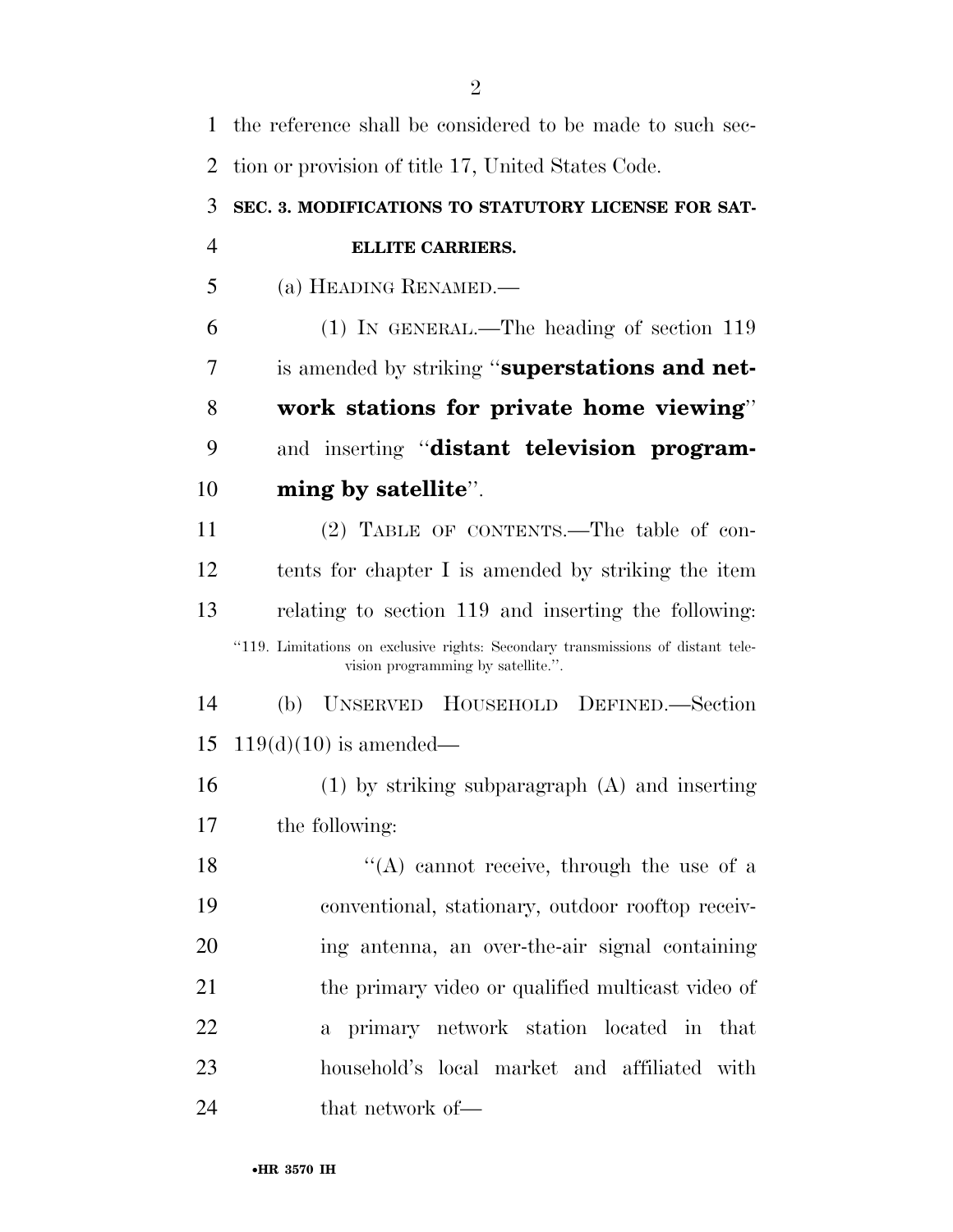| $\mathbf{1}$   | "(i) if the signal originates as an ana-       |
|----------------|------------------------------------------------|
| $\overline{2}$ | log signal, Grade B intensity as defined by    |
| 3              | the Federal Communications Commission          |
| $\overline{4}$ | under section $73.683(a)$ of title 47, Code    |
| 5              | of Federal Regulations, as in effect on        |
| 6              | January 1, 1999; or                            |
| 7              | "(ii) if the signal originates as a dig-       |
| 8              | ital signal, intensity defined in the values   |
| 9              | for digital television noise-limited service   |
| 10             | contour, as defined in regulations issued by   |
| 11             | the Federal Communications Commission          |
| 12             | under section $73.622(e)$ of title 47, Code of |
| 13             | Federal Regulations, as such regulations       |
| 14             | may be amended from time to time;";            |
| 15             | $(2)$ in subparagraph $(B)$ —                  |
| 16             | (A) by striking "subsection $(a)(14)$ " and    |
| 17             | inserting "subsection $(a)(13)$ ,"; and        |
| 18             | (B) by striking "Satellite Home Viewer         |
| 19             | Extension and Reauthorization Act of 2004"     |
| 20             | and inserting "Satellite Home Viewer Update"   |
| 21             | and Reauthorization Act of 2009";              |
| 22             | $(3)$ in subparagraph $(D)$ —                  |
| 23             | (A) by striking " $(a)(12)$ " and inserting    |
| 24             | "(a) $(11)$ "; and                             |
| 25             | (B) by striking " $or$ ";                      |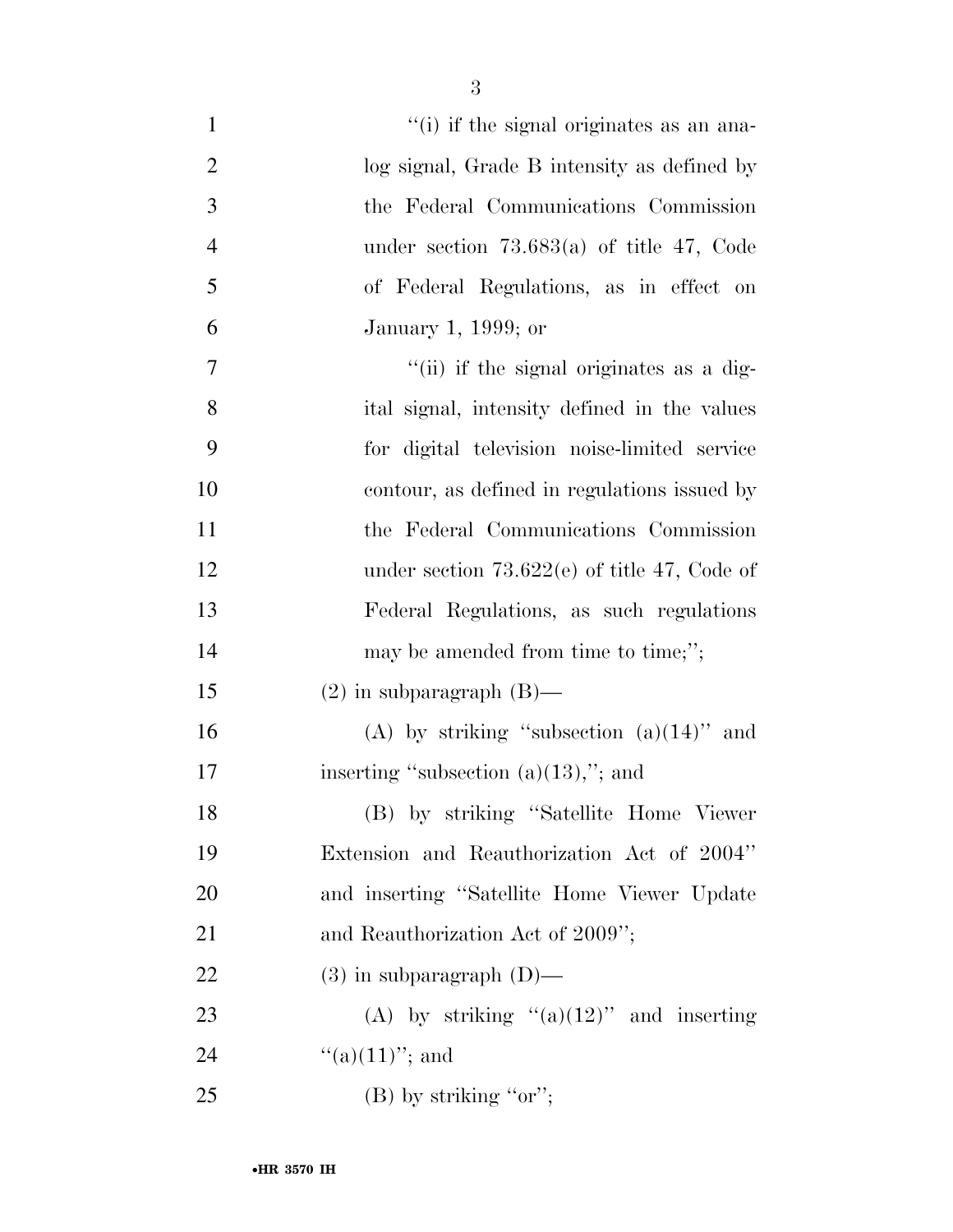| $\mathbf{1}$   | $(4)$ in subparagraph $(E)$ , by striking the period   |
|----------------|--------------------------------------------------------|
| $\overline{2}$ | at the end and inserting "; or"; and                   |
| 3              | $(5)$ by adding at the end the following new sub-      |
| $\overline{4}$ | paragraph:                                             |
| 5              | "(F) is a subscriber who was lawfully re-              |
| 6              | ceiving, by reason of subparagraph (A) of this         |
| 7              | paragraph, as in effect on the day before the          |
| 8              | date of the enactment of the Satellite Home            |
| 9              | Viewer Update and Reauthorization Act of               |
| 10             | 2009, secondary transmissions of the primary           |
| 11             | transmission of a network station affiliated with      |
| 12             | that network.".                                        |
| 13             | (c) FILING FEE.—Section $119(b)(1)$ is amended—        |
| 14             | $(1)$ in subparagraph $(A)$ , by striking "and"        |
| 15             | after the semicolon at the end;                        |
| 16             | $(2)$ in subparagraph $(B)$ , by striking the period   |
| 17             | and inserting "; and"; and                             |
| 18             | $(3)$ by adding at the end the following:              |
| 19             | $\lq\lq$ (C) a filing fee, as determined by the        |
| 20             | Register of Copyrights pursuant to section             |
| 21             | $708(a)$ .".                                           |
| 22             | (d) EMERGENCY MONITORING, PLANNING, OR RE-             |
| 23             | $SPONDING.$ Section 119(a) is amended by adding at the |
| 24             | end the following:                                     |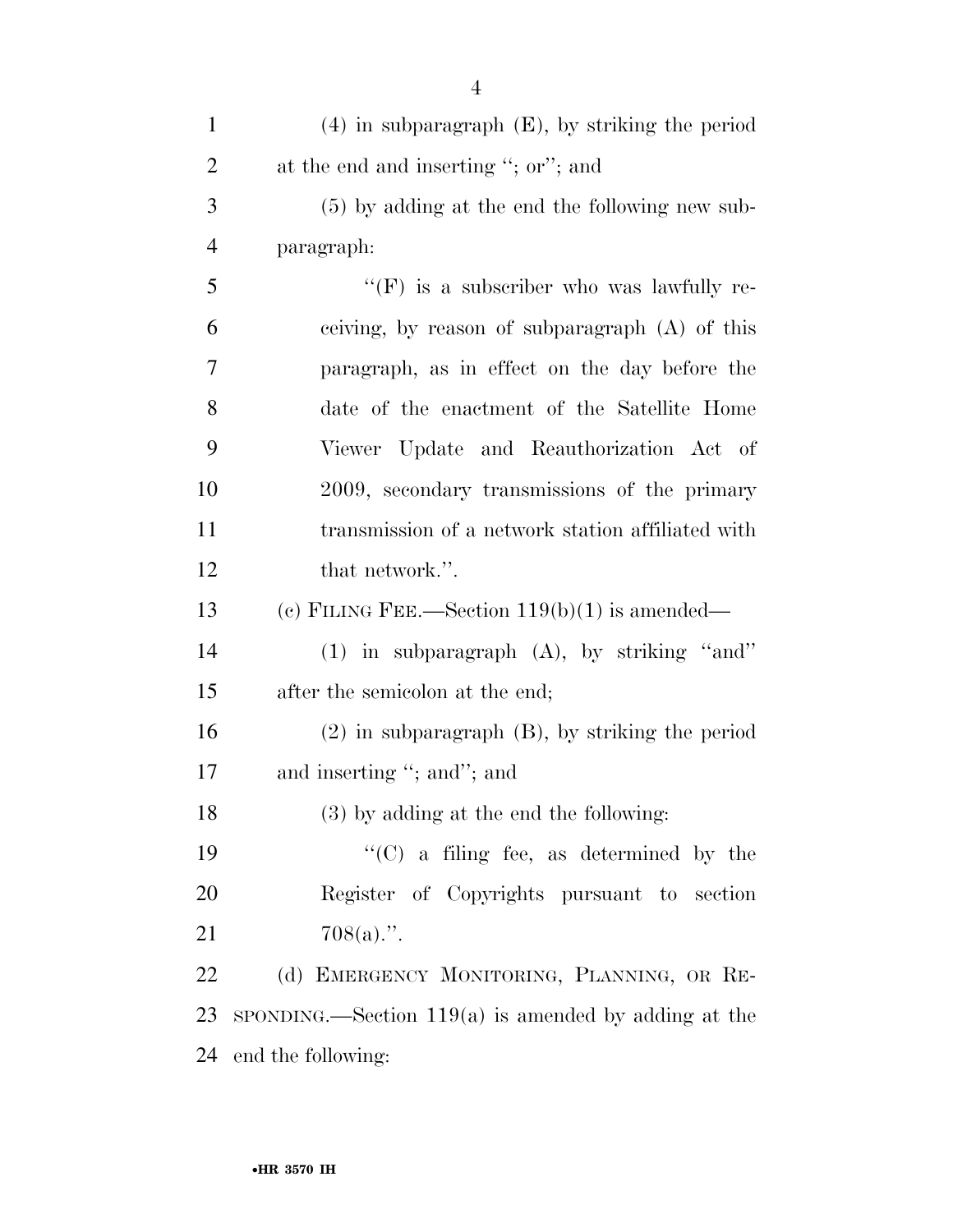| $\mathbf{1}$   | "(17) RETRANSMISSION FOR EMERGENCY                |
|----------------|---------------------------------------------------|
| $\overline{2}$ | PREPARATION, RESPONSE, OR RECOVERY.-              |
| 3              | "(A) AUTHORITY.—The secondary trans-              |
| $\overline{4}$ | mission by a satellite carrier of a performance   |
| 5              | or display of a work embodied in a primary        |
| 6              | transmission of a television broadcast station is |
| 7              | not an infringement of copyright if such sec-     |
| 8              | ondary transmission is made—                      |
| 9              | "(i) to a Federal governmental body"              |
| 10             | designated by the Secretary of Homeland           |
| 11             | Security or an organization established           |
| 12             | with the purpose of carrying out a system         |
| 13             | of national and international relief efforts      |
| 14             | and chartered under section 300101 of             |
| 15             | title $36$ ;                                      |
| 16             | "(ii) to officers or employees of such            |
| 17             | body or such organization as a part of the        |
| 18             | official duties or employment of such offi-       |
| 19             | cers or employees;                                |
| 20             | "(iii) at the request of the Secretary            |
| 21             | of Homeland Security; and                         |
| 22             | "(iv) for the sole purpose of preparing           |
| 23             | for, responding to, or recovering from an         |
| 24             | emergency described under subparagraph            |
| 25             | (B).                                              |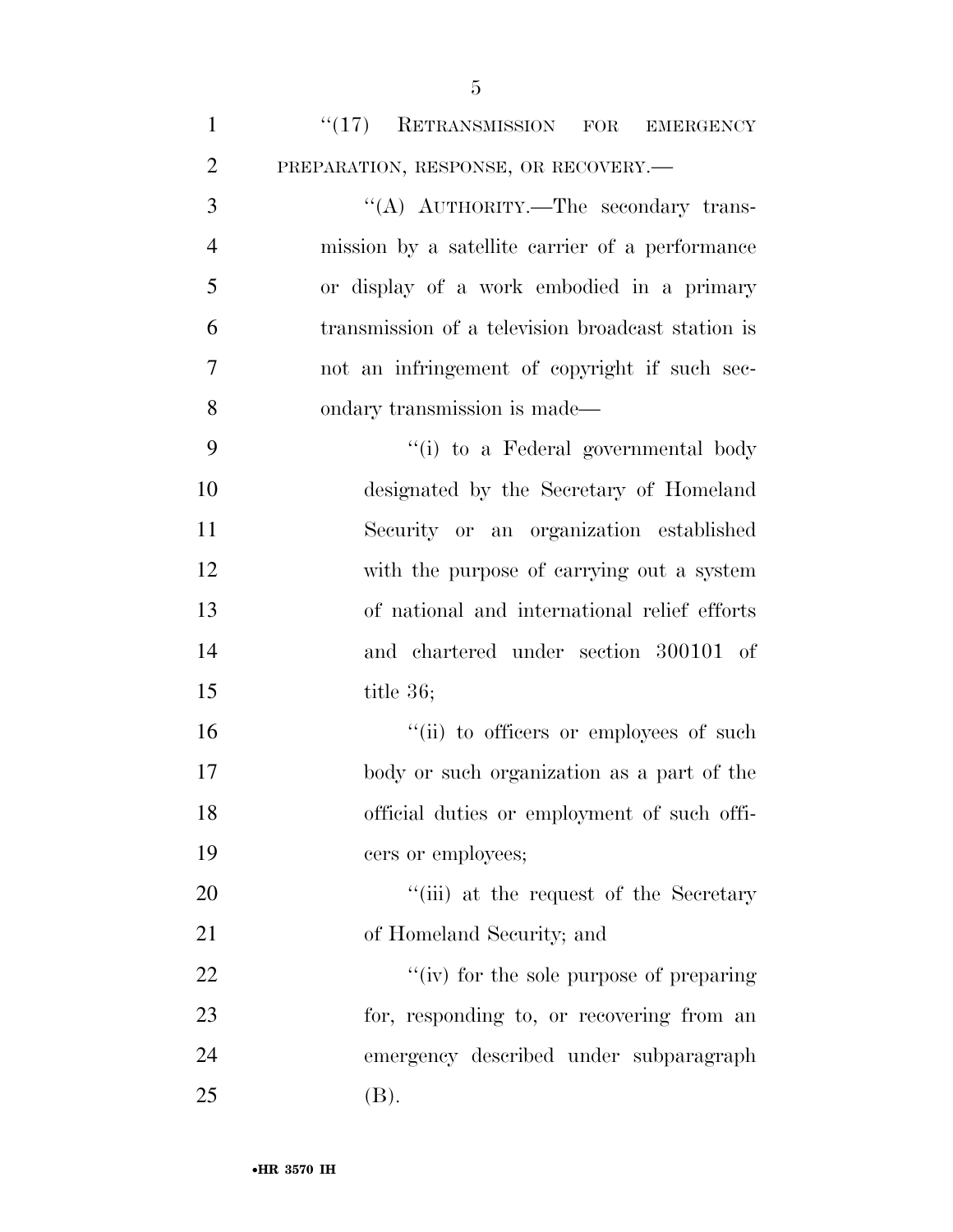1 ''(B) EMERGENCIES.—An emergency is de-

| $\mathfrak{2}$ | scribed under this subparagraph if the Sec-       |
|----------------|---------------------------------------------------|
| 3              | retary of Homeland Security identifies such       |
| $\overline{4}$ | emergency as a major disaster, a catastrophe,     |
| 5              | an act of terrorism, or a transportation security |
| 6              | incident.                                         |
| 7              | "(C) REGULATIONS.—Not later than $6$              |
| 8              | months after the date of the enactment of this    |
| 9              | paragraph, the Secretary of Homeland Security     |
| 10             | shall issue regulations to protect copyright own- |
| 11             | ers by preventing the unauthorized access to      |
| 12             | the secondary transmissions described in sub-     |
| 13             | paragraph $(A)$ .                                 |
| 14             | "(D) REPORTS TO CONGRESSIONAL COM-                |
| 15             | MITTEES.—Not later than one year after the        |
| 16             | date of the enactment of this paragraph and by    |
| 17             | September 30 of each year thereafter, the Sec-    |
| 18             | retary of Homeland Security shall submit a re-    |
| 19             | port to the Committee on the Judiciary of the     |
| 20             | House of Representatives and the Committee        |
| 21             | on the Judiciary of the Senate describing—        |
| 22             | "(i) the manner in which the author-              |
| 23             | ity granted under subparagraph (A) is             |
| 24             | being used; and                                   |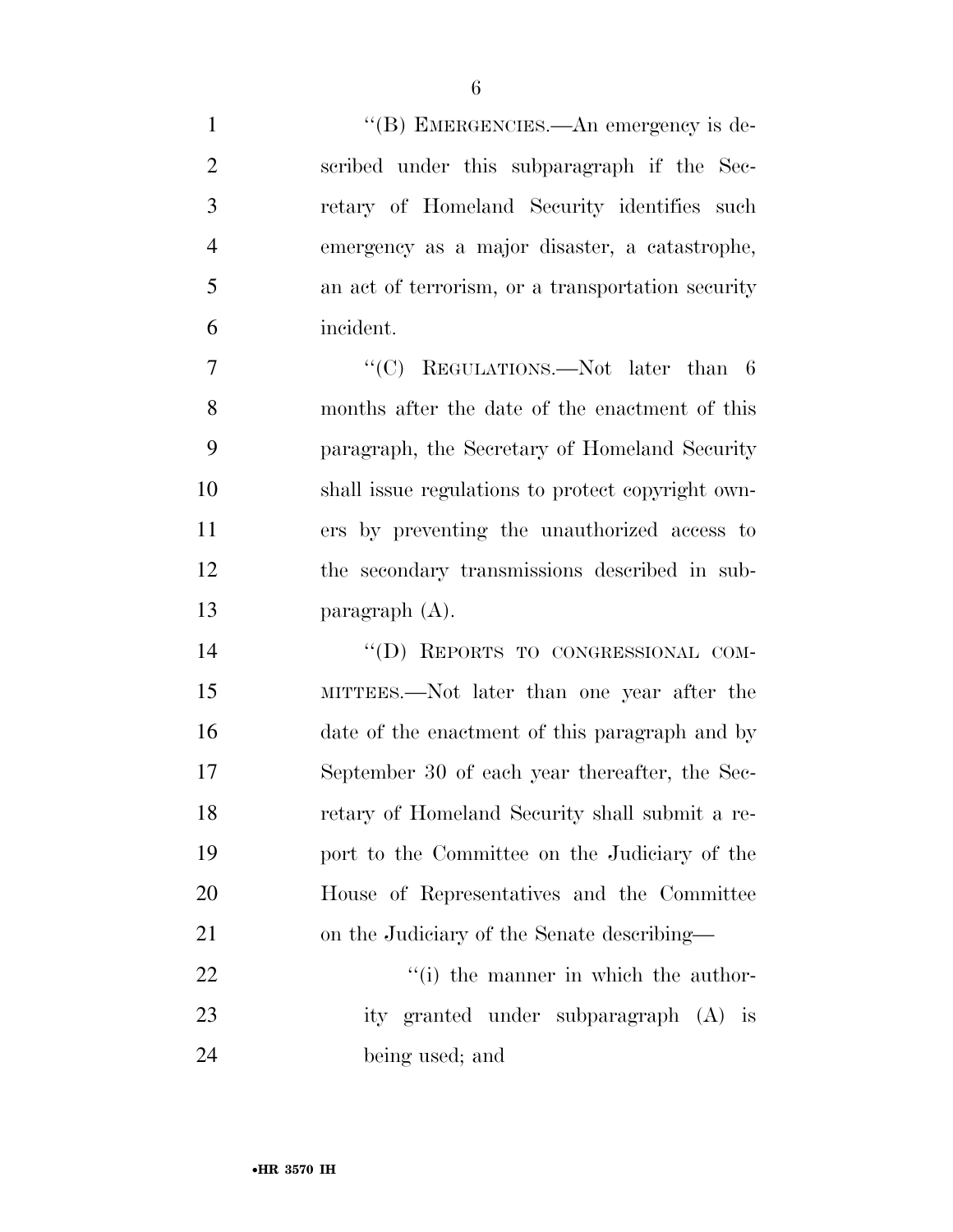| $\mathbf{1}$   | "(ii) any additional legislative rec-                 |
|----------------|-------------------------------------------------------|
| $\overline{2}$ | ommendations the Secretary may have.                  |
| 3              | "(E) DEFINITIONS.—As used in this para-               |
| $\overline{4}$ | graph:                                                |
| 5              | $``(i)$ TERRORISM.—The term 'ter-                     |
| 6              | rorism' has the meaning given that term in            |
| $\overline{7}$ | section $2(16)$ of the Homeland Security              |
| 8              | Act of $2002$ (6 U.S.C. 101(16)).                     |
| 9              | "(ii) TRANSPORTATION SECURITY IN-                     |
| 10             | CIDENT.—The term 'transportation secu-                |
| 11             | rity incident' has the meaning given that             |
| 12             | term in section 70101 of title 46.                    |
| 13             | "(F) EFFECTIVE DATE.—This paragraph                   |
| 14             | shall take effect with respect to a secondary         |
| 15             | transmission described under subparagraph (A)         |
| 16             | that is made after the end of the 30-day period       |
| 17             | beginning on the effective date of the regula-        |
| 18             | tions issued by the Secretary of Homeland Se-         |
| 19             | curity under subparagraph $(C)$ .".                   |
| 20             | (e) LICENSE PROVIDED FOR CERTAIN NETWORKS OF          |
| 21             | NONCOMMERCIAL EDUCATIONAL<br><b>BROADCAST</b><br>STA- |
| 22             | TIONS.—Section $119(a)(2)(C)$ is amended by adding at |
| 23             | the end the following new clause:                     |
| 24             | "(vi) NETWORKS OF NONCOMMERCIAL                       |
| 25             | EDUCATIONAL BROADCAST STATIONS.—In                    |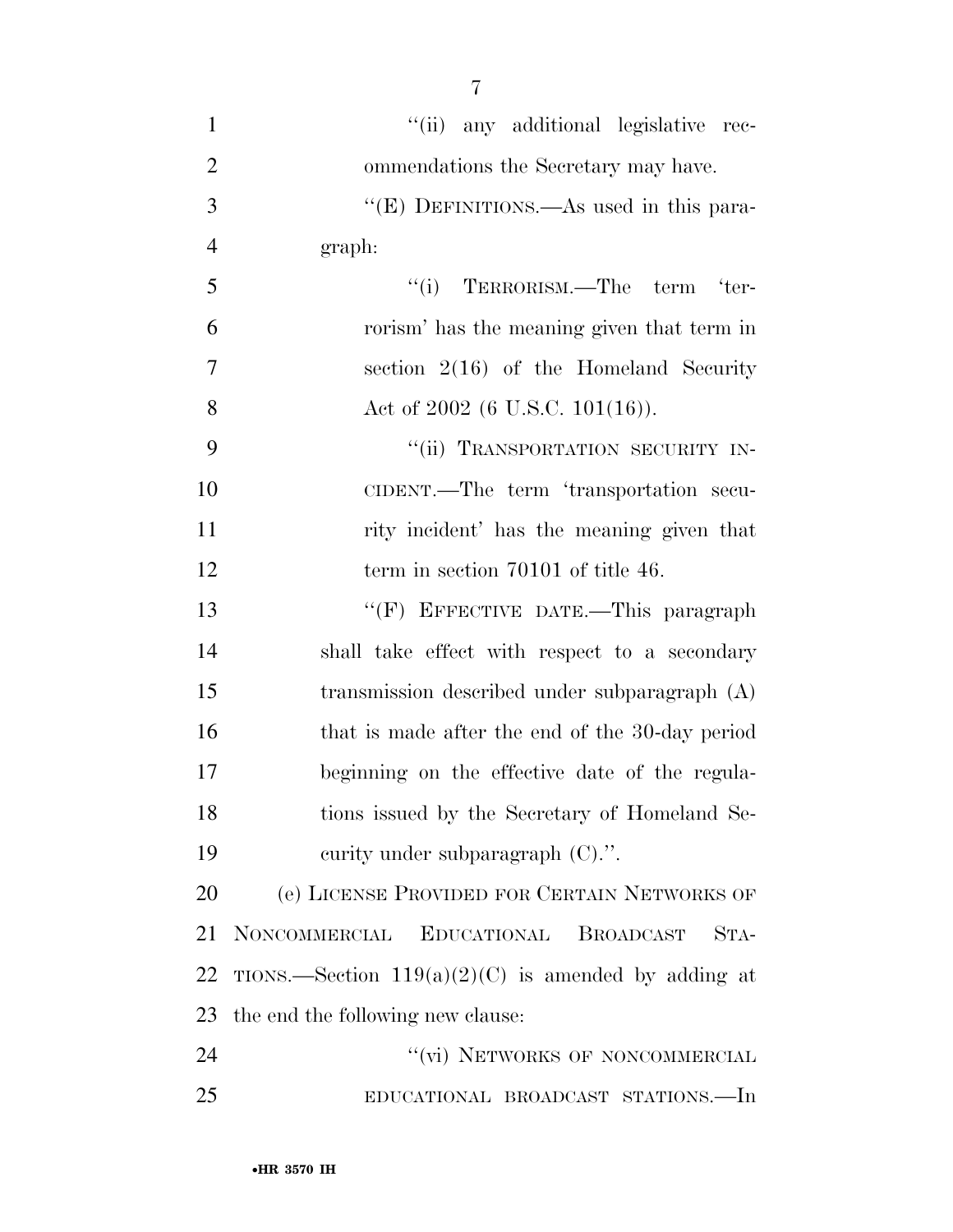1 the case of a system of three or more non- commercial educational broadcast stations licensed by a single State, public agency, or political, educational, or special purpose subdivision of a State, the statutory license provided for in subparagraph (A) shall apply to the secondary transmission of the primary transmission of such system to any subscriber in any county within such State, if such subscriber is located in a designated market area that is not other- wise eligible to receive the secondary trans- mission of the primary transmission of 14 such system pursuant to section  $122(a)$ .". (f) DEPOSIT OF STATEMENTS AND FEES; VERIFICATION PROCEDURES.—Section 119(b) is amend- ed— (1) by amending the subsection heading to read

 as follows: ''(b) DEPOSIT OF STATEMENTS AND 20 FEES; VERIFICATION PROCEDURES.<sup>"</sup>;

 (2) by redesignating paragraphs (2), (3), and 22 (4) as paragraphs  $(3)$ ,  $(4)$ , and  $(5)$ , respectively; (3) by inserting after paragraph (1) the fol-

lowing: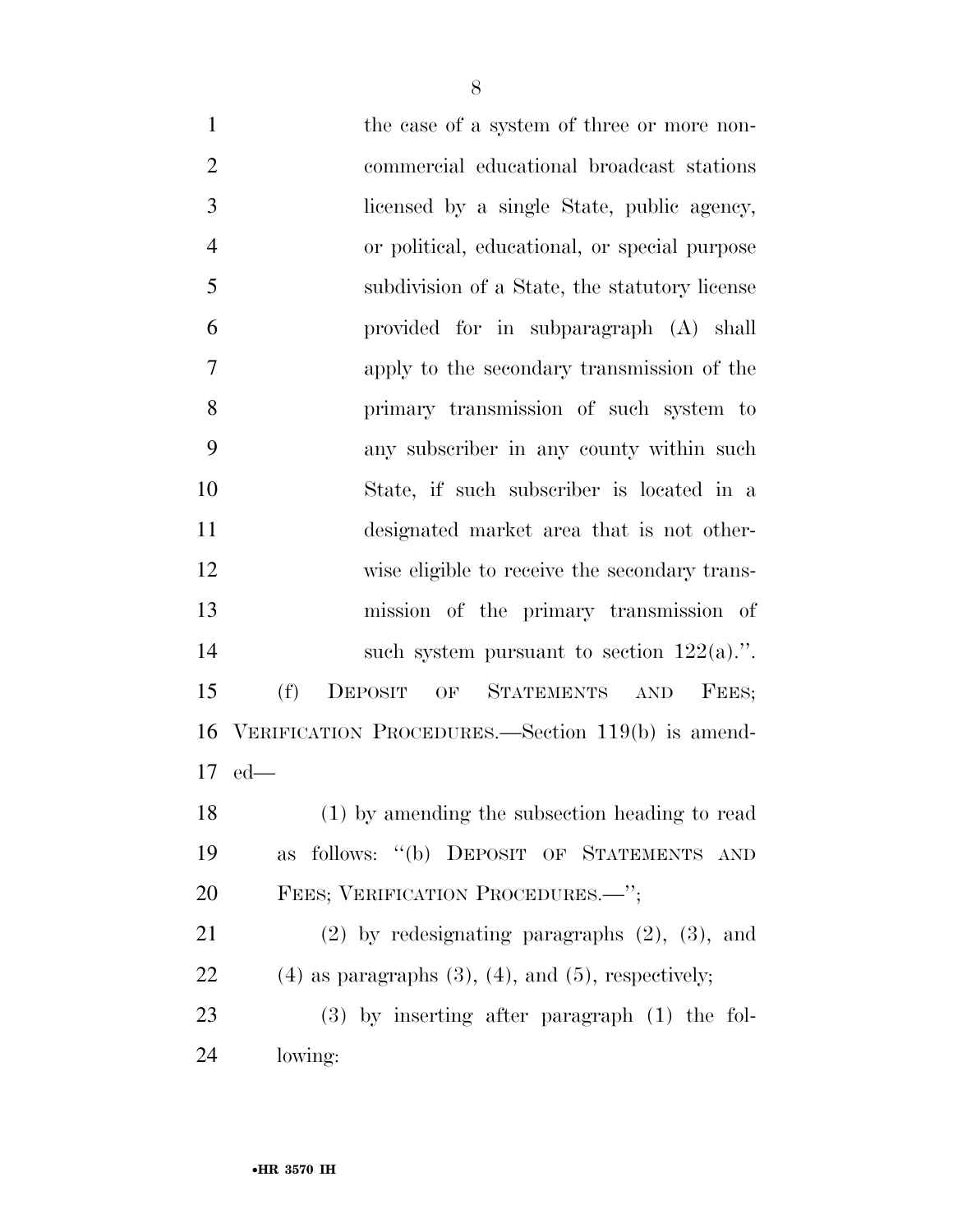| $\mathbf{1}$   | "(2) VERIFICATION OF ACCOUNTS AND<br>FEE                 |
|----------------|----------------------------------------------------------|
| $\overline{2}$ | PAYMENTS.—The Register of Copyrights shall issue         |
| 3              | regulations to permit interested parties to verify and   |
| $\overline{4}$ | audit the statements of account and royalty fees         |
| 5              | submitted by satellite carriers under this<br>sub-       |
| 6              | section.";                                               |
| 7              | $(4)$ in paragraph $(3)$ , as redesignated, by strik-    |
| 8              | ing "paragraph $(4)$ " and inserting "paragraph $(5)$ "; |
| 9              | $(5)$ in paragraph $(4)$ , as redesignated—              |
| 10             | (A) by striking "paragraph $(2)$ " and in-               |
| 11             | serting "paragraph $(3)$ "; and                          |
| 12             | $(B)$ by striking "paragraph $(4)$ " each place          |
| 13             | it appears and inserting "paragraph $(5)$ "; and         |
| 14             | $(6)$ in paragraph $(5)$ , as redesignated, by strik-    |
| 15             | ing "paragraph $(2)$ " and inserting "paragraph $(3)$ ". |
| 16             | ADJUSTMENT OF ROYALTY FEES.-Section<br>(g)               |
| 17             | $119(c)$ is amended as follows:                          |
| 18             | $(1)$ Paragraph $(1)$ is amended-                        |
| 19             | $(A)$ in the heading for such paragraph, by              |
| 20             | striking "ANALOG";                                       |
| 21             | $(B)$ in subparagraph $(A)$ —                            |
| 22             | (i) by striking "primary analog trans-                   |
| 23             | missions" and inserting "primary trans-                  |
| 24             | missions"; and                                           |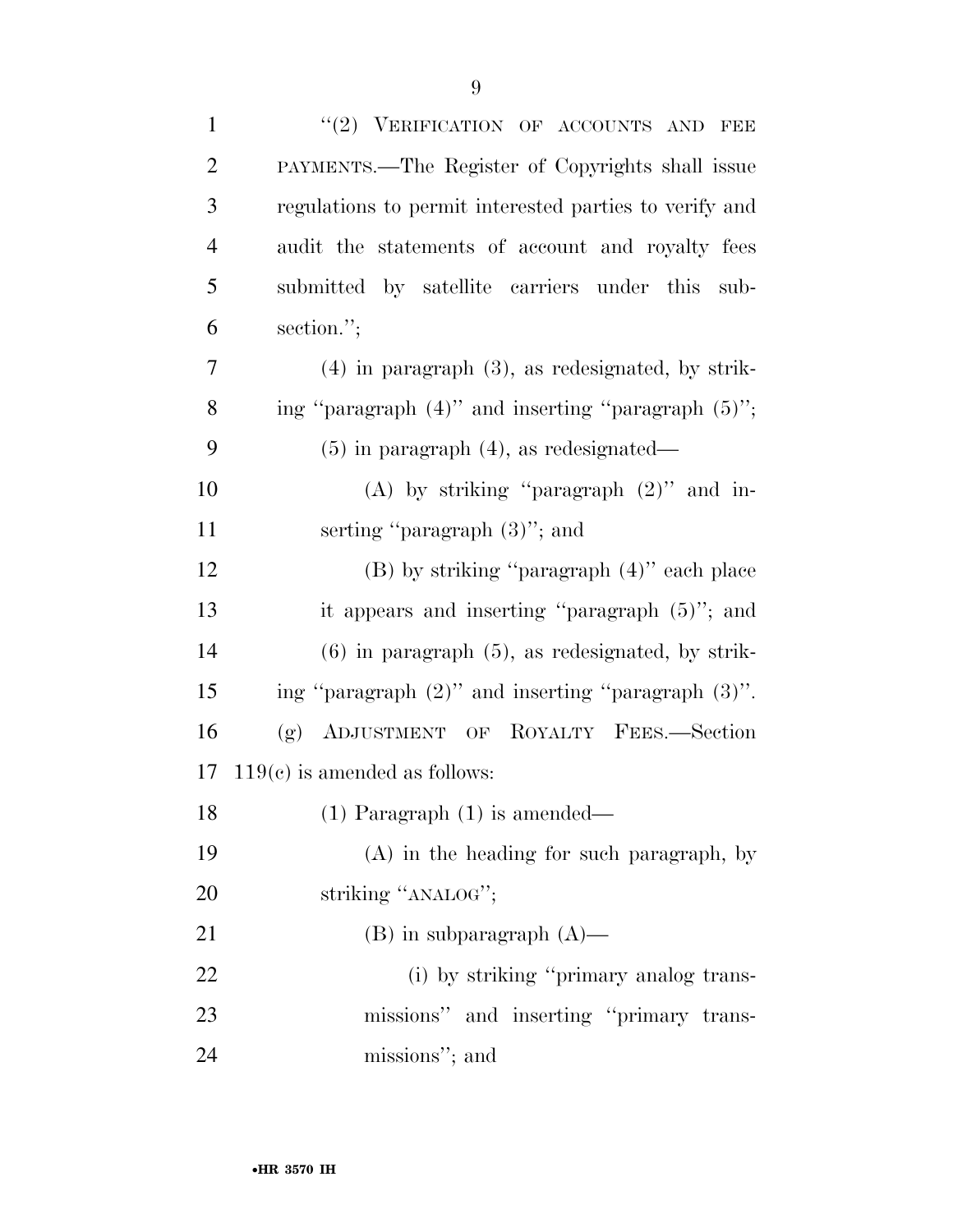- 1 (ii) by striking "July 1, 2004" and in- serting ''July 1, 2009''; (C) in subparagraph (B)— (i) by striking ''January 2, 2005, the Librarian of Congress'' and inserting ''January 4, 2010, the Copyright Royalty Judges''; (ii) by striking ''primary analog trans- mission'' and inserting ''primary trans- missions''; and 11 (iii) by adding at the end the fol-12 lowing: "A separate fee shall be established for each stream of a multicast trans- mission included in the secondary trans-15 mission to the subscriber."; (D) in subparagraph (C), by striking ''Li- brarian of Congress'' and inserting ''Copyright Royalty Judges''; (E) in subparagraph (D)— (i) in clause (i)— 21 (I) by striking "(i) Voluntary agreements'' and inserting the fol- lowing: 24 "(i) VOLUNTARY AGREEMENTS; FIL-
- ING.—Voluntary agreements''; and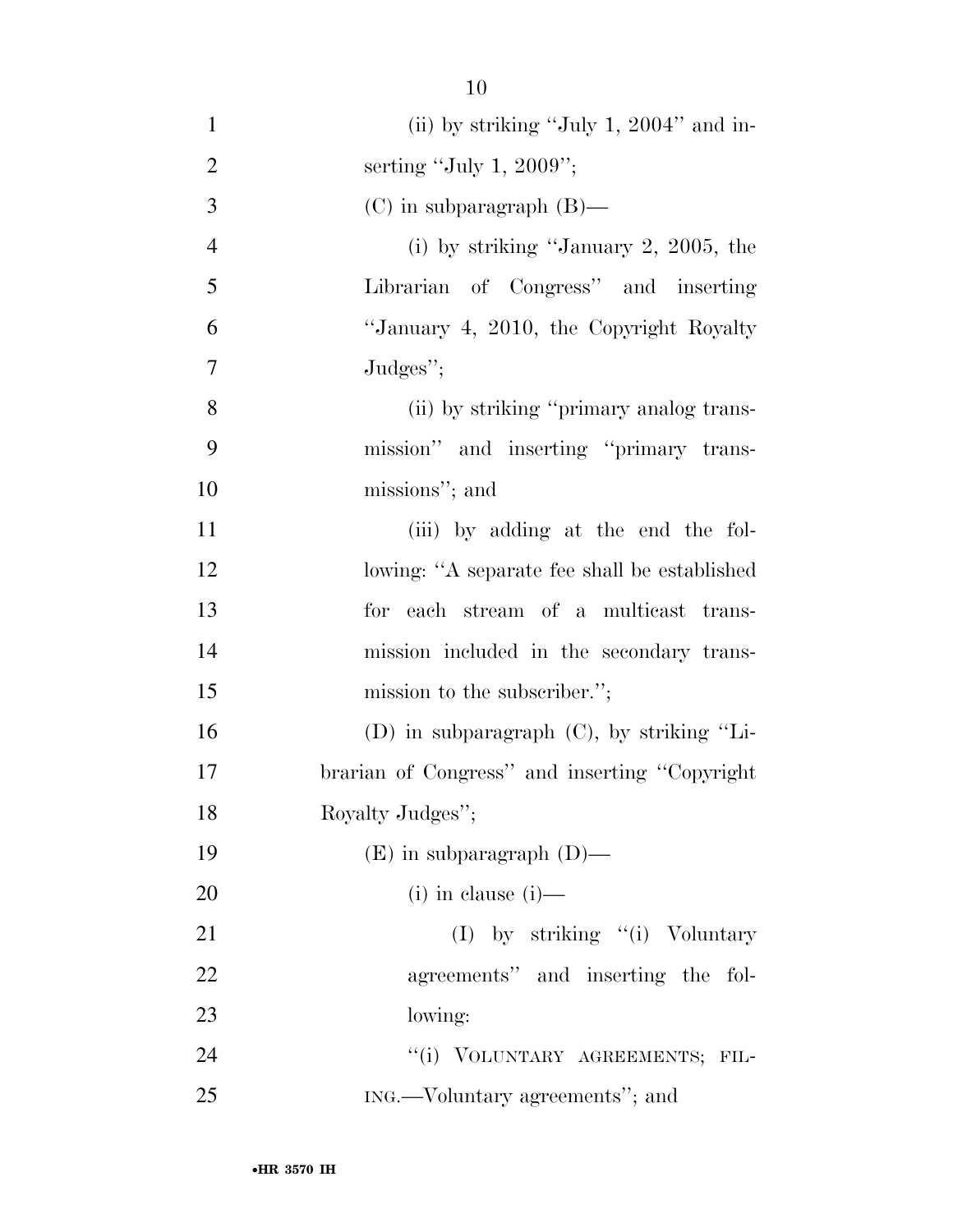| $\mathbf{1}$   | (II) by striking "that a parties"        |
|----------------|------------------------------------------|
| $\overline{2}$ | and inserting "that are parties"; and    |
| 3              | $(ii)$ in clause $(ii)$ —                |
| $\overline{4}$ | (I) by striking $\lq\lq$ (ii)(I) Within" |
| 5              | and inserting the following:             |
| 6              | "(ii) PROCEDURE FOR ADOPTION OF          |
| 7              | FEES.                                    |
| 8              | "(I) PUBLICATION OF NOTICE.-             |
| 9              | Within";                                 |
| 10             | $(II)$ in subclause $(I)$ , by striking  |
| 11             | "an arbitration proceeding pursuant      |
| 12             | to subparagraph $(E)$ " and inserting    |
| 13             | "a proceeding under subparagraph         |
| 14             | $(F)$ ";                                 |
| 15             | $(III)$ in subclause $(II)$ , by strik-  |
| 16             | ing "(II) Upon receiving a request       |
| 17             | under subclause (I), the Librarian of    |
| 18             | Congress" and inserting the following:   |
| 19             | PUBLIC NOTICE<br>$``(\Pi)$<br>OF         |
| 20             | FEES.—Upon receiving a request           |
| 21             | under subclause (I), the Copyright       |
| 22             | Royalty Judges"; and                     |
| 23             | $(IV)$ in subclause $(III)$ —            |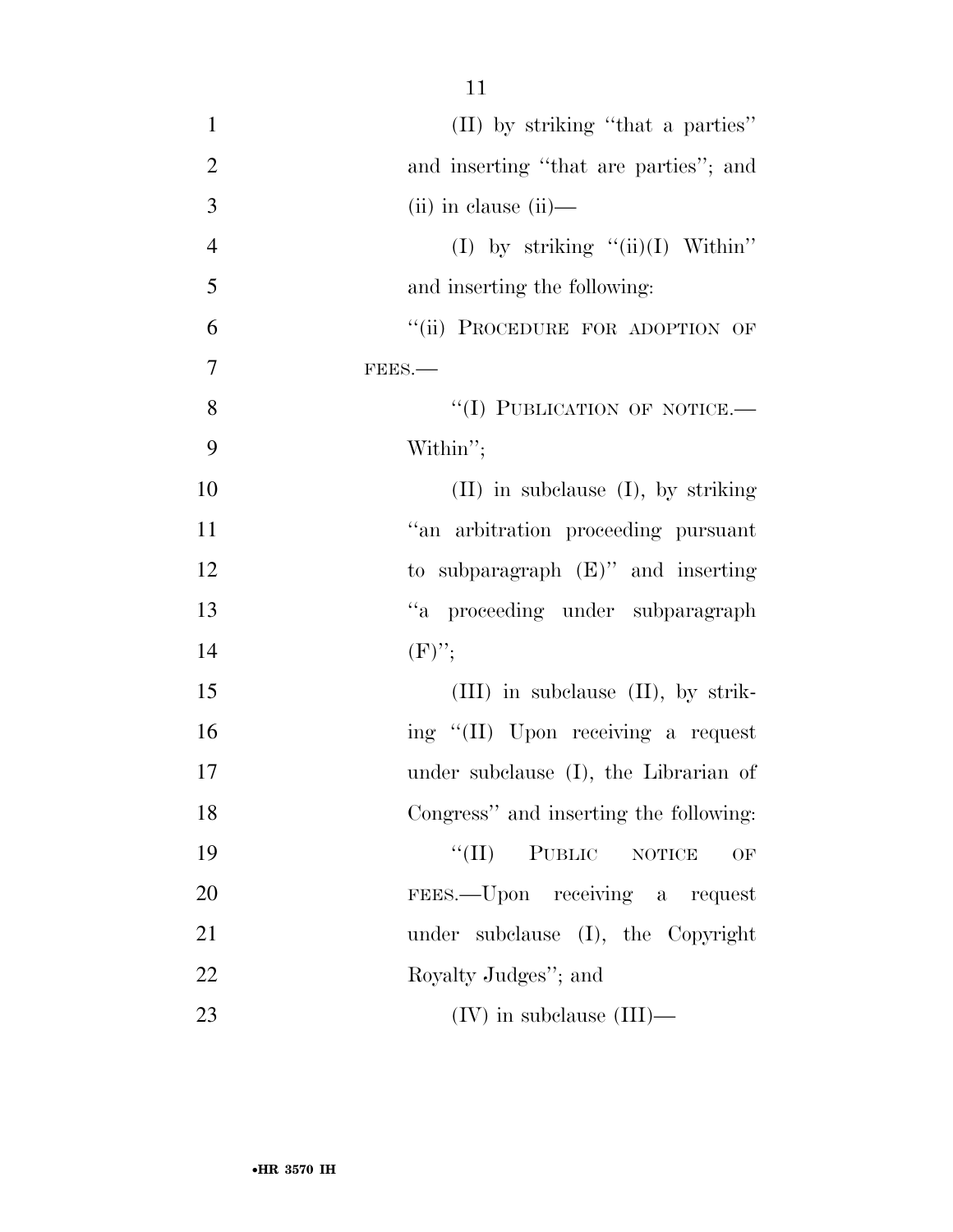| $\mathbf{1}$   | (aa) by striking " $(III)$ The            |
|----------------|-------------------------------------------|
| $\overline{2}$ | Librarian" and inserting the fol-         |
| 3              | lowing:                                   |
| $\overline{4}$ | "(III) ADOPTION OF FEES.—The              |
| 5              | Copyright Royalty Judges";                |
| 6              | (bb) by striking "an arbitra-             |
| 7              | tion proceeding" and inserting            |
| 8              | "the proceeding under subpara-            |
| 9              | graph $(F)$ "; and                        |
| 10             | (ce) by striking "the arbitra-            |
| 11             | tion proceeding" and inserting            |
| 12             | "that proceeding";                        |
| 13             | $(F)$ in subparagraph $(E)$ —             |
| 14             | (i) by striking "Copyright Office" and    |
| 15             | inserting "Copyright Royalty Judges"; and |
| 16             | (ii) by striking "December 31, $2009"$    |
| 17             | and inserting "December 31, 2014"; and    |
| 18             | $(G)$ in subparagraph $(F)$ —             |
| 19             | (i) in the heading, by striking "COM-     |
| 20             | ARBITRATION" and inserting<br>PULSORY     |
| 21             | "COPYRIGHT ROYALTY<br>JUDGES<br>PRO-      |
| 22             | CEEDING";                                 |
| 23             | $(ii)$ in clause $(i)$ —                  |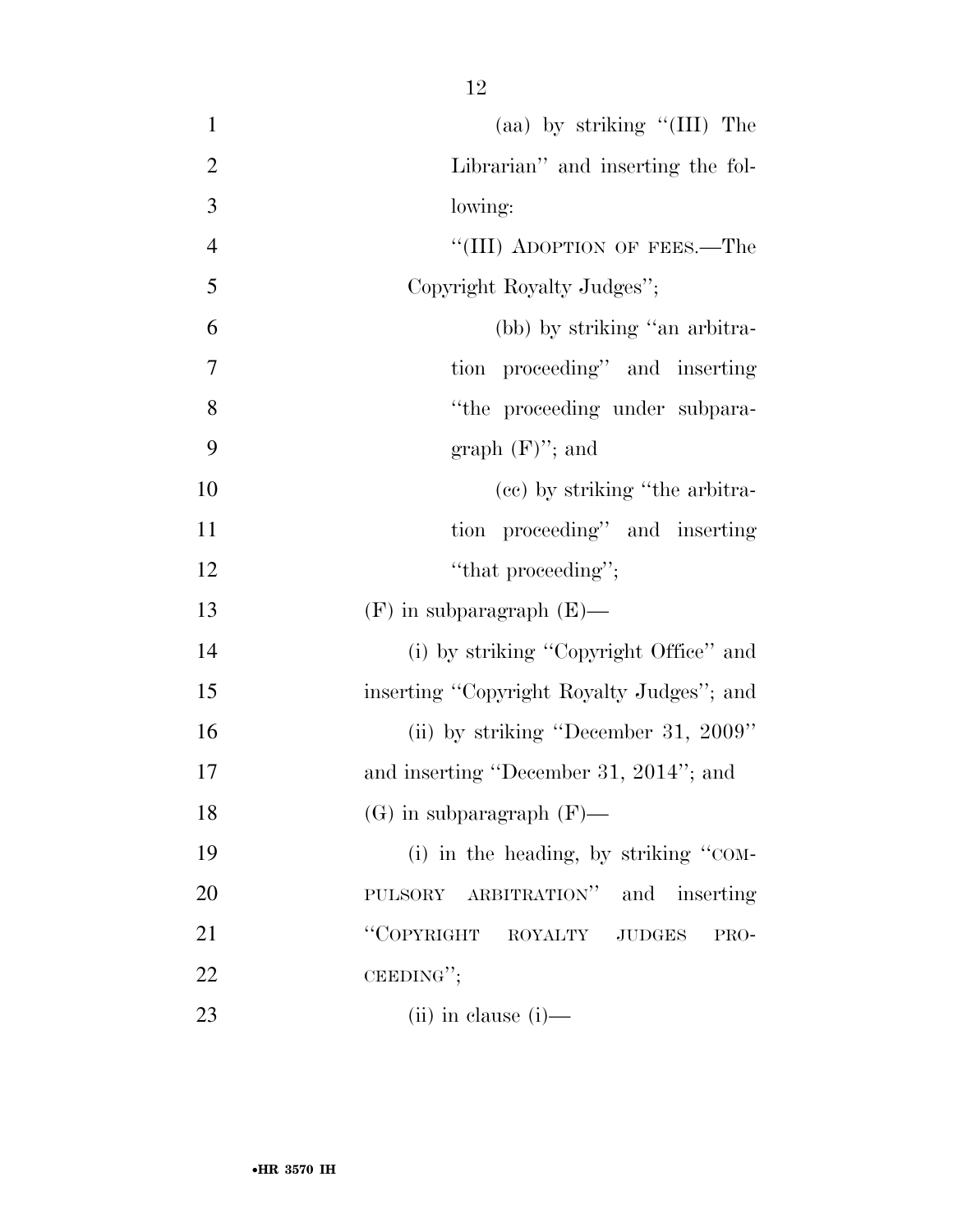| $\mathbf{1}$   | (I) in the heading, by striking   |
|----------------|-----------------------------------|
| $\overline{2}$ | "PROCEEDINGS" and inserting "THE  |
| 3              | PROCEEDING";                      |
| $\overline{4}$ | (II) in the matter preceding sub- |
| 5              | clause $(I)$ —                    |
| 6              | (aa) by striking "May $1$ ,       |
| 7              | 2005, the Librarian of Congress"  |
| 8              | and inserting "May 3, 2010, the   |
| 9              | Copyright Royalty Judges";        |
| 10             | (bb) by striking "arbitration"    |
| 11             | proceedings" and inserting "a     |
| 12             | proceeding";                      |
| 13             | (cc) by striking "fee to be       |
| 14             | paid" and inserting "fees to be   |
| 15             | $paid$ ";                         |
| 16             | (dd) by striking "primary         |
| 17             | analog transmission" and insert-  |
| 18             | ing "the primary transmissions";  |
| 19             | and                               |
| 20             | (ee) by striking "distribu-       |
| 21             | tors" and inserting "distribu-    |
| 22             | $tors—$ ";                        |
| 23             | (III) in subclause $(II)$ —       |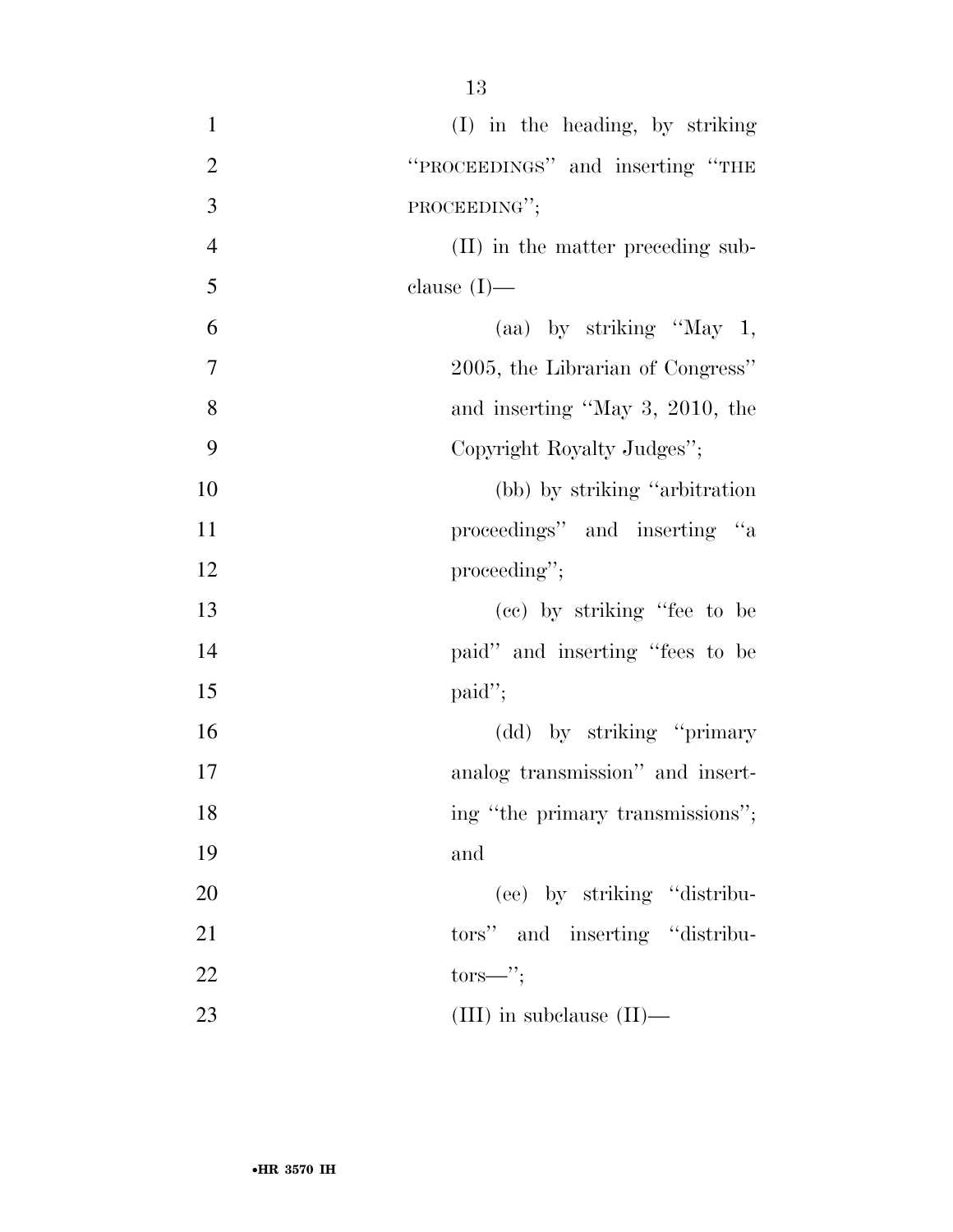| $\mathbf{1}$   | (aa) by striking "Librarian                  |
|----------------|----------------------------------------------|
| $\overline{2}$ | of Congress" and inserting                   |
| 3              | "Copyright Royalty Judges"; and              |
| $\overline{4}$ | (bb) by striking "arbitra-                   |
| 5              | tion"; and                                   |
| 6              | (IV) by amending the last sen-               |
| 7              | tence to read as follows: "Such pro-         |
| 8              | ceeding shall be conducted under             |
| 9              | chapter $8.$ ";                              |
| 10             | (iii) in clause (ii), by amending the        |
| 11             | matter preceding subclause (I) to read as    |
| 12             | follows:                                     |
| 13             | ESTABLISHMENT OF ROYALTY<br>``(ii)           |
| 14             | FEES.—In determining royalty fees under      |
| 15             | this subparagraph, the Copyright Royalty     |
| 16             | Judges shall establish fees for the sec-     |
| 17             | ondary transmissions of the primary trans-   |
| 18             | missions of network stations and non-net-    |
| 19             | work stations that most clearly represent    |
| 20             | the fair market value of secondary trans-    |
| 21             | missions, except that the Copyright Roy-     |
| 22             | alty Judges shall adjust royalty fees to ac- |
| 23             | count for the obligations of the parties     |
| 24             | under any applicable voluntary agreement     |
| 25             | filed with the Copyright Royalty Judges in   |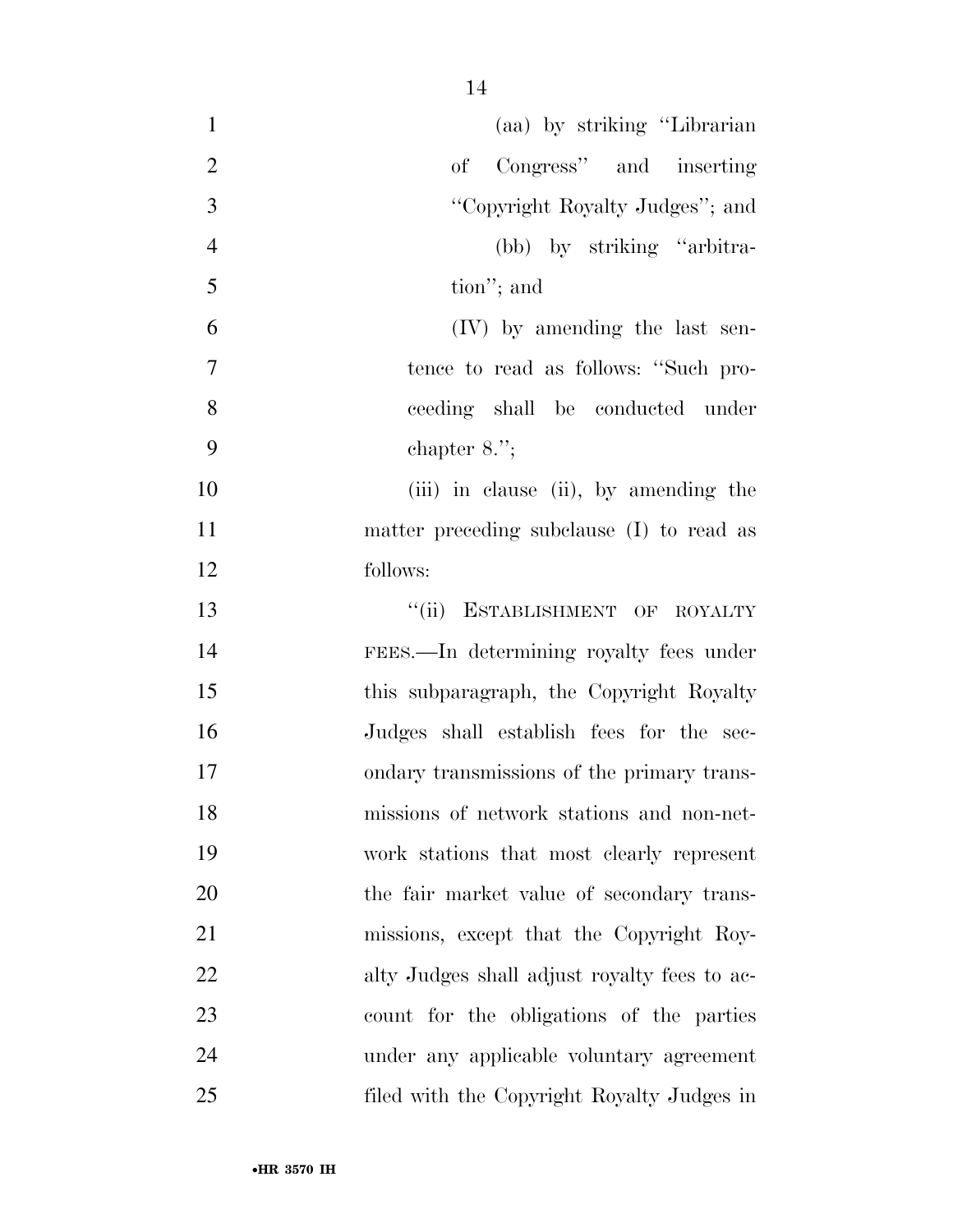| $\mathbf{1}$   | accordance with subparagraph $(D)$ . In de-          |
|----------------|------------------------------------------------------|
| $\overline{2}$ | termining the fair market value, the                 |
| 3              | Judges shall base their decision on eco-             |
| $\overline{4}$ | nomic, competitive, and programming in-              |
| 5              | formation presented by the parties, includ-          |
| 6              | $ing$ —";                                            |
| 7              | (iv) by amending clause (iii) to read                |
| 8              | as follows:                                          |
| 9              | "(iii) EFFECTIVE DATE FOR DECISION                   |
| 10             | COPYRIGHT ROYALTY JUDGES.—The<br>OF                  |
| 11             | obligation to pay the royalty fees estab-            |
| 12             | lished under a determination that is made            |
| 13             | by the Copyright Royalty Judges in a pro-            |
| 14             | ceeding under this paragraph shall be ef-            |
| 15             | fective as of January 1, 2010."; and                 |
| 16             | $(v)$ in clause $(iv)$ —                             |
| 17             | (I) in the heading, by striking                      |
| 18             | "FEE" and inserting "FEES"; and                      |
| 19             | (II) by striking "fee" and insert-                   |
| 20             | ing "fees".                                          |
| 21             | $(2)$ Paragraph $(2)$ is amended to read as fol-     |
| 22             | lows:                                                |
| 23             | $``(2)$ ANNUAL ROYALTY FEE ADJUSTMENT.               |
| 24             | Effective January 1 of each year, the royalty fee    |
| 25             | payable under subsection $(b)(1)(B)$ for the<br>sec- |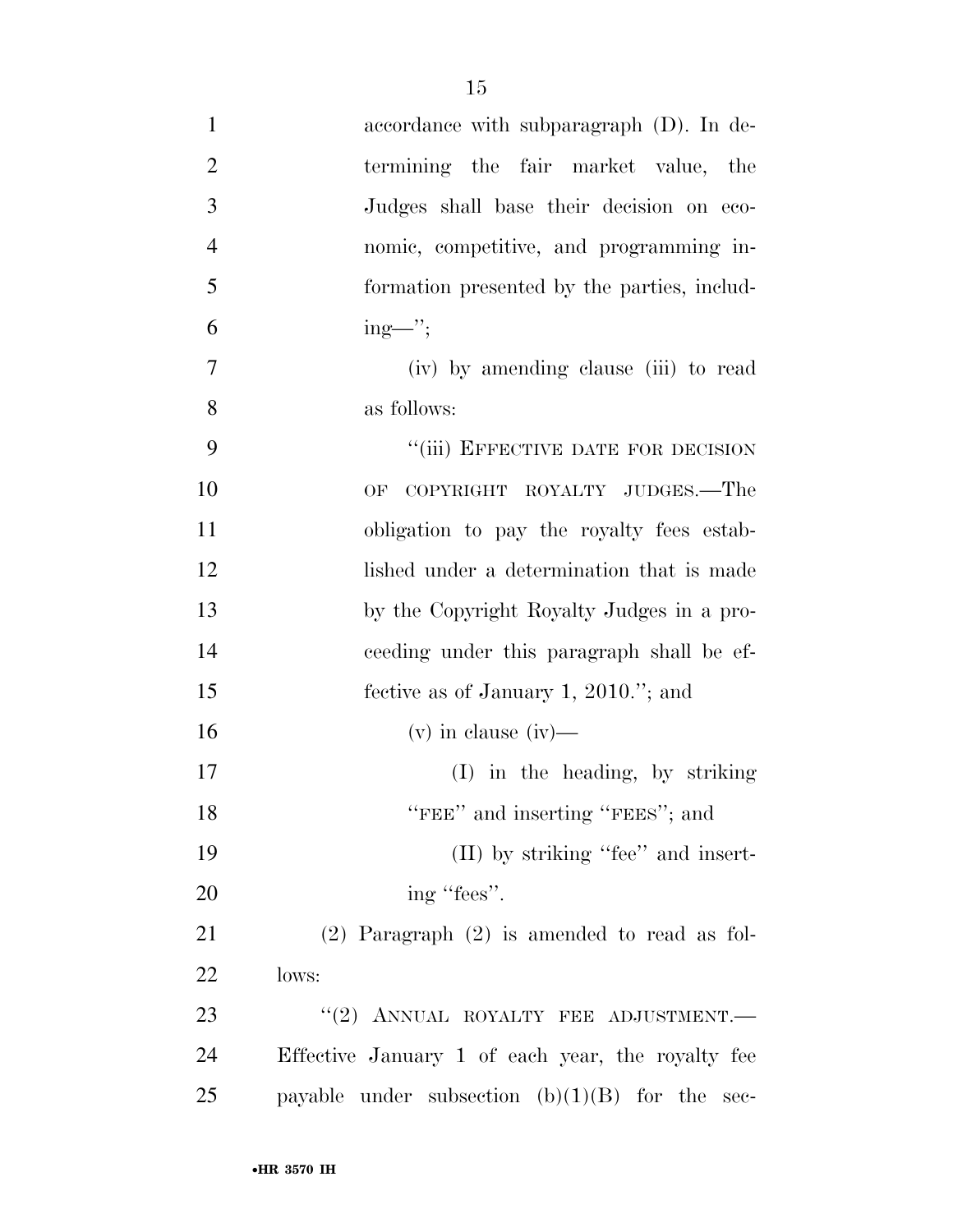| $\mathbf{1}$   | ondary transmission of the primary transmissions of        |
|----------------|------------------------------------------------------------|
| $\overline{c}$ | network stations and non-network stations shall be         |
| 3              | adjusted by the Copyright Royalty Judges to reflect        |
| $\overline{4}$ | any changes occurring in the cost of living as deter-      |
| 5              | mined by the most recent Consumer Price Index (for         |
| 6              | all consumers and for all items) published by the          |
| 7              | Secretary of Labor before December 1 of the pre-           |
| 8              | ceding year. Notification of the adjusted fees shall       |
| 9              | be published in the Federal Register at least 25 days      |
| 10             | before January 1.".                                        |
| 11             | (h) DEFINITIONS.—                                          |
| 12             | (1) SUBSCRIBER.—Section $119(d)(8)$ is amend-              |
| 13             | ed to read as follows:                                     |
| 14             | $\cdot$ (8) SUBSCRIBER.—The<br>term 'subscriber'           |
| 15             | means a person or entity that receives a secondary         |
| 16             | transmission service from a satellite carrier and pays     |
| 17             | a fee for the service, directly or indirectly, to the sat- |
| 18             | ellite carrier or to a distributor.".                      |
| 19             | (2) LOW POWER TELEVISION STATION.—Sec-                     |
| 20             | tion $119(d)(12)$ is amended by striking "low power"       |
| 21             | television as" and inserting "low power TV station"        |
| 22             | $as$ ".                                                    |
| 23             | (3) LOCAL MARKET. Section $119(d)(11)$ is                  |
| 24             | amended to read as follows:                                |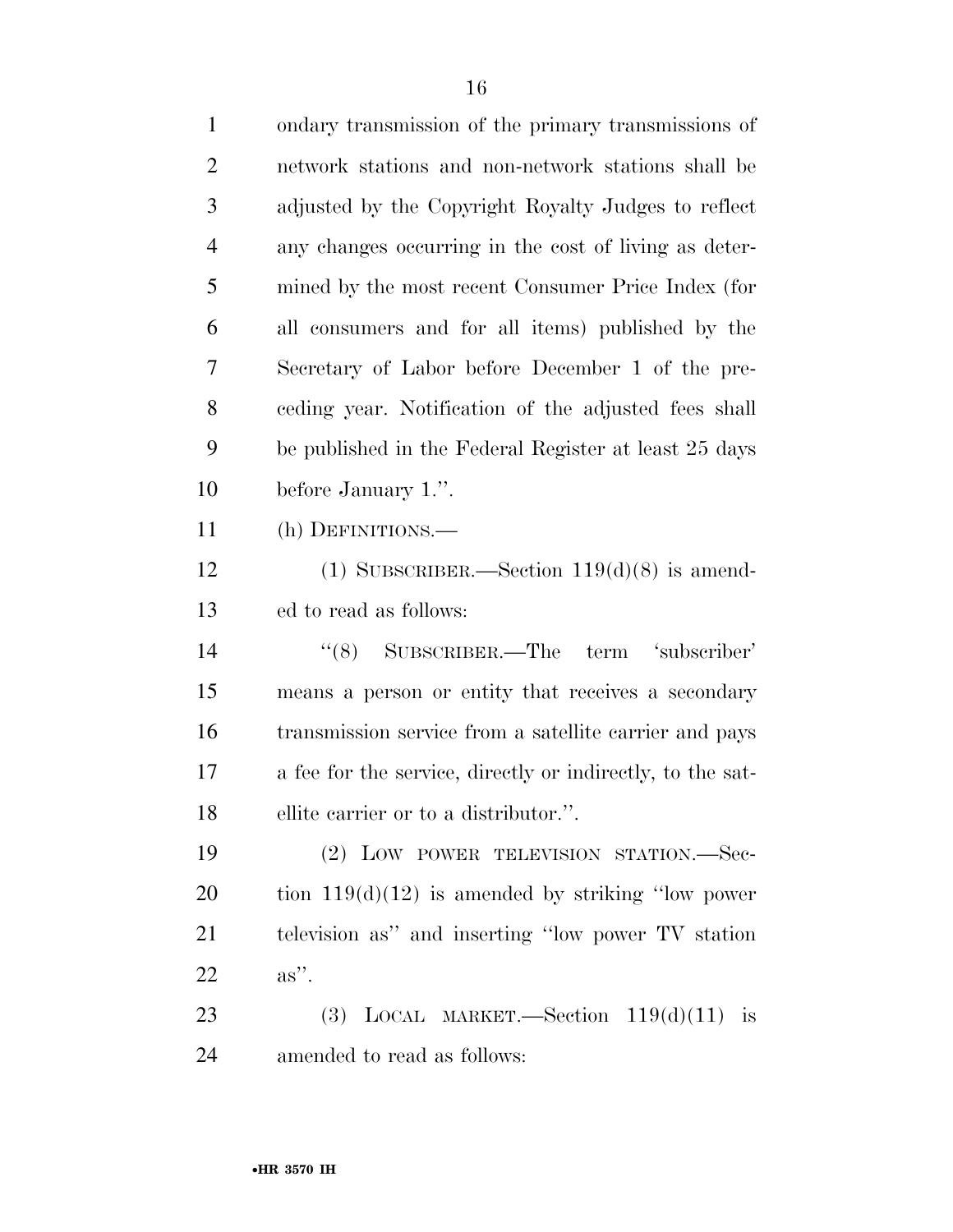| $\mathbf{1}$   | "(11) LOCAL MARKET.—The term 'local mar-                 |
|----------------|----------------------------------------------------------|
| $\overline{2}$ | ket' has the meaning given such term under section       |
| 3              | $122(j)$ .".                                             |
| $\overline{4}$ | NONCOMMERCIAL EDUCATIONAL BROAD-<br>(4)                  |
| 5              | CAST STATION.—Section $119(d)$ is amended—               |
| 6              | (A) in paragraph $(2)(B)$ , by striking "(as             |
| 7              | defined in section 397 of the Communications             |
| 8              | Act of $1934$ "; and                                     |
| 9              | (B) by adding at the end the following:                  |
| 10             | "(14) NONCOMMERCIAL EDUCATIONAL BROAD-                   |
| 11             | STATION.—The term 'noncommercial<br>-edu-<br><b>CAST</b> |
| 12             | cational broadcast station' means a television broad-    |
| 13             | cast station that—                                       |
| 14             | $\lq\lq$ under the rules and regulations of the          |
| 15             | Federal Communications Commission in effect              |
| 16             | on November 2, 1978, is eligible to be licensed          |
| 17             | by the Federal Communications Commission as              |
| 18             | a noncommercial educational television broad-            |
| 19             | cast station and is owned and operated by a              |
| 20             | public agency or nonprofit private foundation,           |
| 21             | corporation, or association; or                          |
| 22             | $\lq\lq (B)$ is owned and operated by a munici-          |
| 23             | pality and transmits only noncommercial pro-             |
| 24             | grams for education purposes.".                          |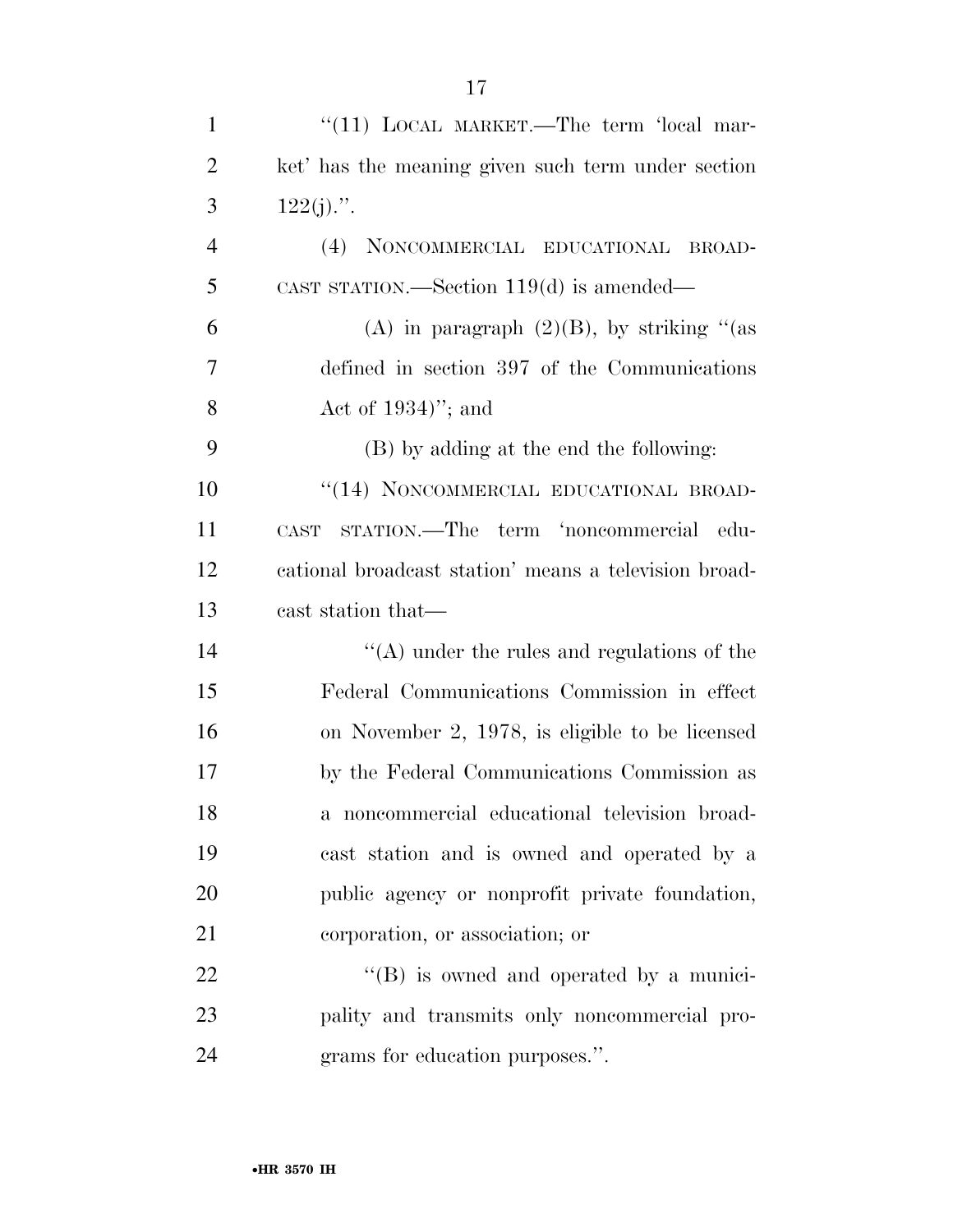(5) MULTICAST TRANSMISSION.—Section 119(d) is amended by adding at the end the fol-lowing:

4 "(15) MULTICAST TRANSMISSION.—A 'multicast transmission' is a transmission by a tele- vision station that contains more than one channel or digital stream, each containing its own distinct programming.''.

 (6) QUALIFIED MULTICAST VIDEO.—Section 119(d), as amended by paragraph (5), is further amended by adding at the end the following new paragraph:

13 "(16) QUALIFIED MULTICAST VIDEO.—A 'quali- fied multicast video' is a video stream other than the primary video that, with respect to a particular sat-ellite carrier either—

 $'$ (A) was carried by that satellite carrier on July 1, 2009, and remains affiliated with the same network; or

20  $"$ (B) exists on January 1, 2013, and re-mains affiliated with the same network.''.

 (7) PRIMARY VIDEO.—Section 119(d), as amended by paragraph (6), is further amended by adding at the end the following new paragraph: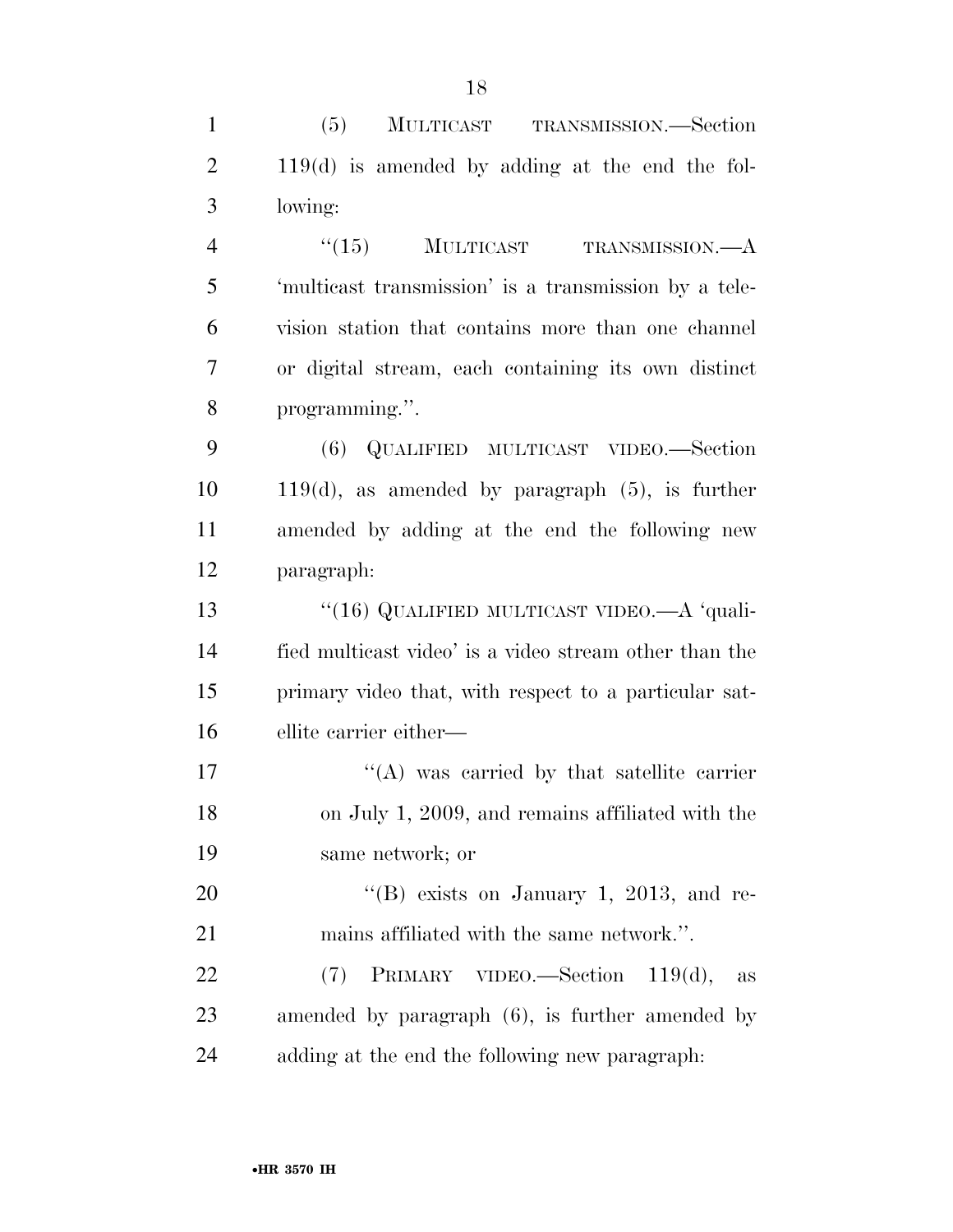1 "(17) PRIMARY VIDEO.—The term 'primary video' means the single programming stream and as- sociated data that received the highest aggregate viewership ratings of all programming streams of- fered by that station as of the date of enactment of the Satellite Home Viewer Update and Reauthoriza- tion Act of 2009, offered by a television broadcast station.''. (8) CLERICAL AMENDMENT.—Section 119(d) is 10 amended in paragraphs  $(1),(2)$ , and  $(5)$  by striking ''which'' each place it appears and inserting ''that''. (i) SUPERSTATION REDESIGNATED AS NON-NET- WORK STATION.—Section 119 is amended— (1) by striking ''superstation'' each place it ap- pears in a heading and each place it appears in text and inserting ''non-network station''; and (2) by striking ''superstations'' each place it ap- pears in a heading and each place it appears in text and inserting ''non-network stations''. (j) LOW POWER TELEVISION STATIONS.—Section 21 119(a)(15) is amended to read as follows: 22 "(15) SECONDARY TRANSMISSIONS OF LOW 23 POWER TELEVISION PROGRAMMING. 24 "(A) IN GENERAL.—Notwithstanding para-25 graph  $(2)(B)$ , and subject to subparagraphs  $(B)$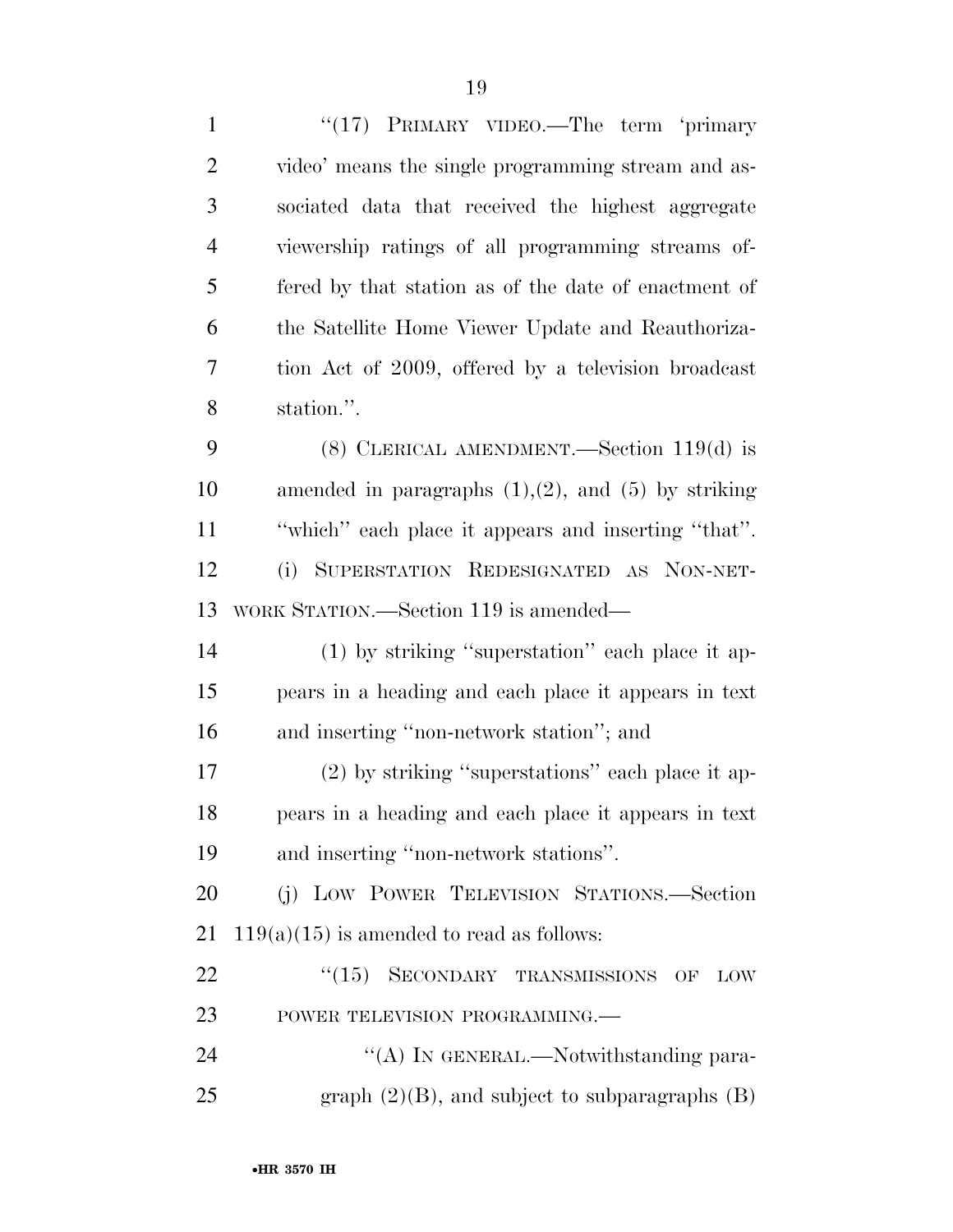through (D) of this paragraph, the statutory li- cense provided for in paragraph (1) shall apply to the secondary transmission by a satellite car- rier of the primary transmission of the pro- gramming of a non-network station that is li- censed as a low power television station, to a subscriber who resides within the same des- ignated market area as the station that origi-nates the programming signal.

10 "(B) NO APPLICABILITY TO REPEATERS AND TRANSLATORS.—Secondary transmissions provided for in subparagraph (A) shall not apply to any low power television station that retransmits the programs and signals of an- other television station for more than 2 hours each day.

17 "'(C) ROYALTY FEES.—A satellite carrier whose secondary transmission of the primary transmission of the programming of a low power television station is subject to statutory licensing under this section shall be subject to 22 royalty payments under subsection  $(b)(1)(B)$  for any transmission to a subscriber outside of the local market of the low power television sta-25 tion.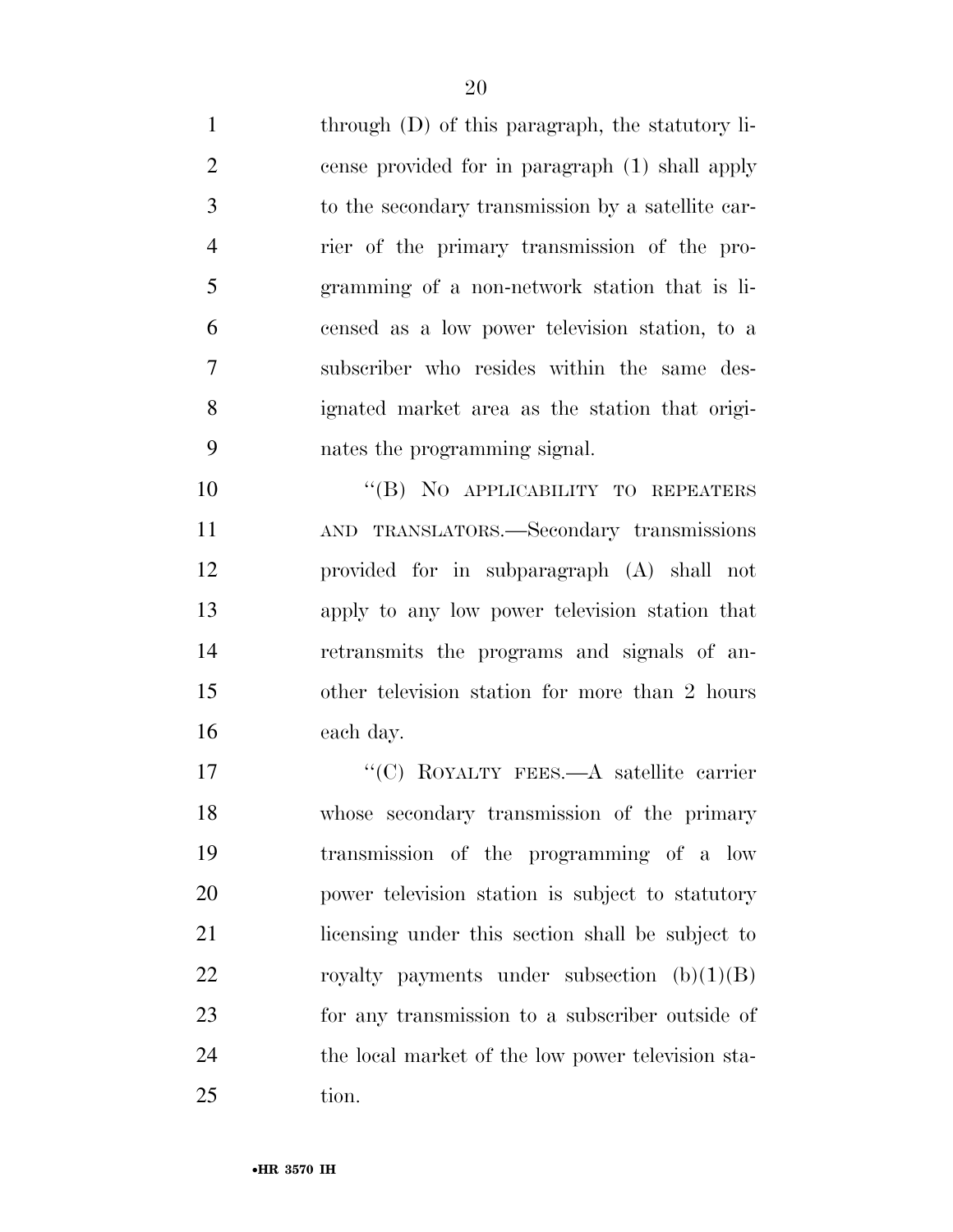| $\mathbf{1}$   | "(D) LIMITATION TO SUBSCRIBERS TAK-                     |
|----------------|---------------------------------------------------------|
| $\overline{2}$ | LOCAL-INTO-LOCAL SERVICE.—Secondary<br><b>ING</b>       |
| 3              | transmissions provided for in subparagraph $(A)$        |
| $\overline{4}$ | may be made by a satellite carrier only to sub-         |
| 5              | scribers who receive secondary transmissions of         |
| 6              | primary transmissions from that satellite car-          |
| 7              | rier pursuant to the statutory license under sec-       |
| 8              | tion $122$ .".                                          |
| 9              | REMOVAL OF SIGNIFICANTLY VIEWED PROVI-<br>(k)           |
| 10             | $SION$ .                                                |
| 11             | (1) REMOVAL OF PROVISION.—Section $119(a)$              |
| 12             | is amended by striking paragraph (3) and redesig-       |
| 13             | nating paragraphs $(4)$ through $(17)$ as paragraphs    |
| 14             | $(3)$ through $(16)$ , respectively.                    |
| 15             | (2) CONFORMING AMENDMENTS.-Section 119                  |
| 16             | is amended—                                             |
| 17             | $(A)$ in subsection $(a)$ —                             |
| 18             | (i) in paragraph $(1)$ , by striking " $(5)$ ,          |
| 19             | $(6)$ , and $(8)$ " and inserting " $(4)$ , $(5)$ , and |
| 20             | $(7)$ ";                                                |
| 21             | (ii) in paragraph $(2)$ —                               |
| 22             | $(I)$ in subparagraph $(A)$ , by strik-                 |
| 23             | ing "paragraphs $(5)$ , $(6)$ , $(7)$ , and             |
| 24             | $(8)$ " and inserting "paragraphs $(4)$ ,               |
| 25             | $(5)$ , $(6)$ , and $(7)$ ";                            |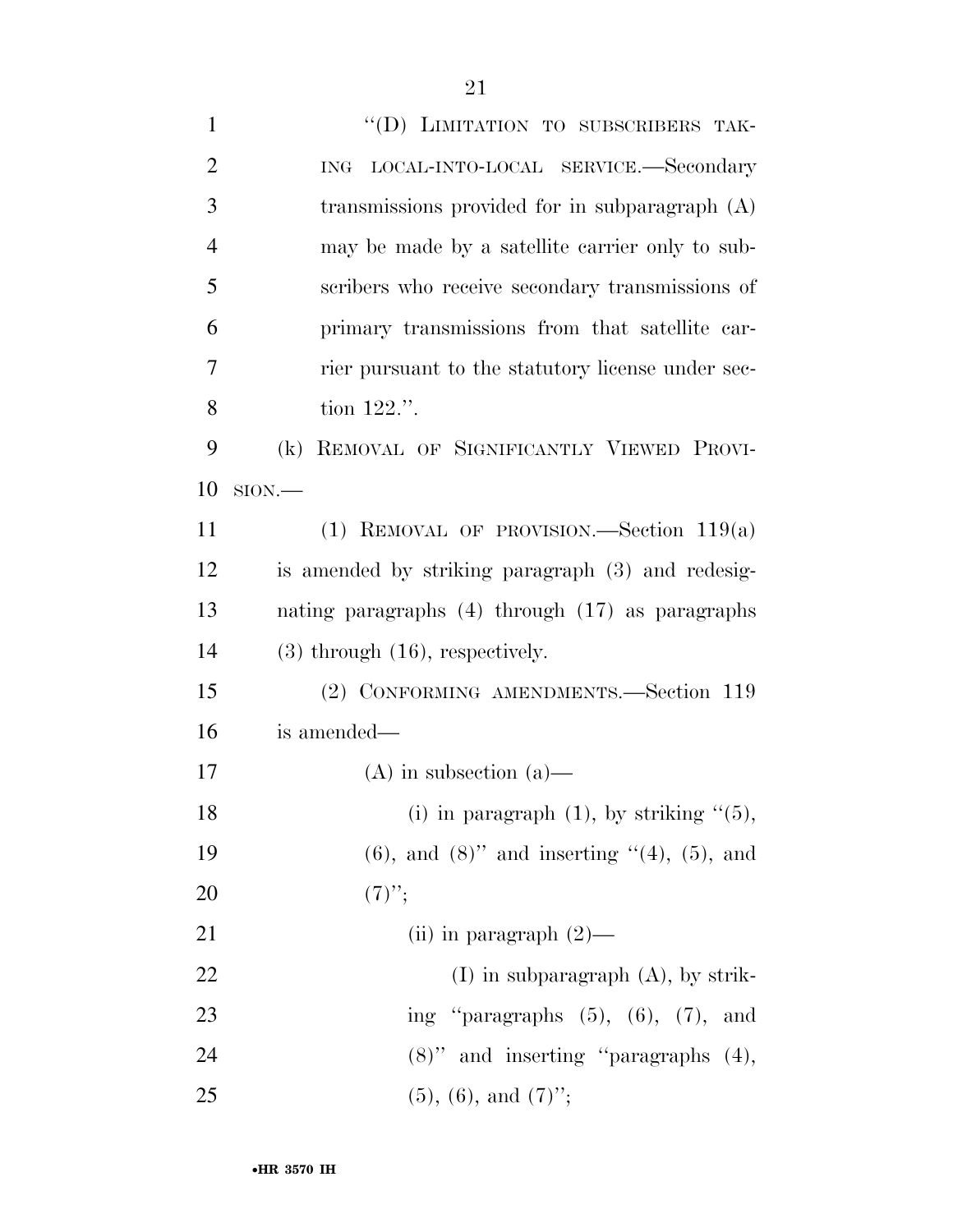| $\mathbf{1}$   | (II) in subparagraph $(B)(i)$ , by             |
|----------------|------------------------------------------------|
| $\overline{2}$ | striking the second sentence; and              |
| 3              | (III) in subparagraph $(D)$ , by               |
| $\overline{4}$ | striking clauses (i) and (ii) and insert-      |
| 5              | ing the following:                             |
| 6              | "(i) INITIAL LISTS.—A satellite car-           |
| 7              | rier that makes secondary transmissions of     |
| 8              | a primary transmission made by a network       |
| 9              | station pursuant to subparagraph (A)           |
| 10             | shall, not later than 90 days after com-       |
| 11             | mencing such secondary transmissions,          |
| 12             | submit to the network that owns or is af-      |
| 13             | filiated with the network station a list       |
| 14             | identifying (by name and address, includ-      |
| 15             | ing street or rural route number, city,        |
| 16             | State, and 9-digit zip code) all subscribers   |
| 17             | to which the satellite carrier makes sec-      |
| 18             | ondary transmissions of that primary           |
| 19             | transmission to subscribers in unserved        |
| 20             | households.                                    |
| 21             | "(ii) MONTHLY LISTS.—After the sub-            |
| 22             | mission of the initial lists under clause (i), |
| 23             | the satellite carrier shall, not later than    |
| 24             | the 15th of each month, submit to the net-     |
| 25             | work a list identifying (by name and ad-       |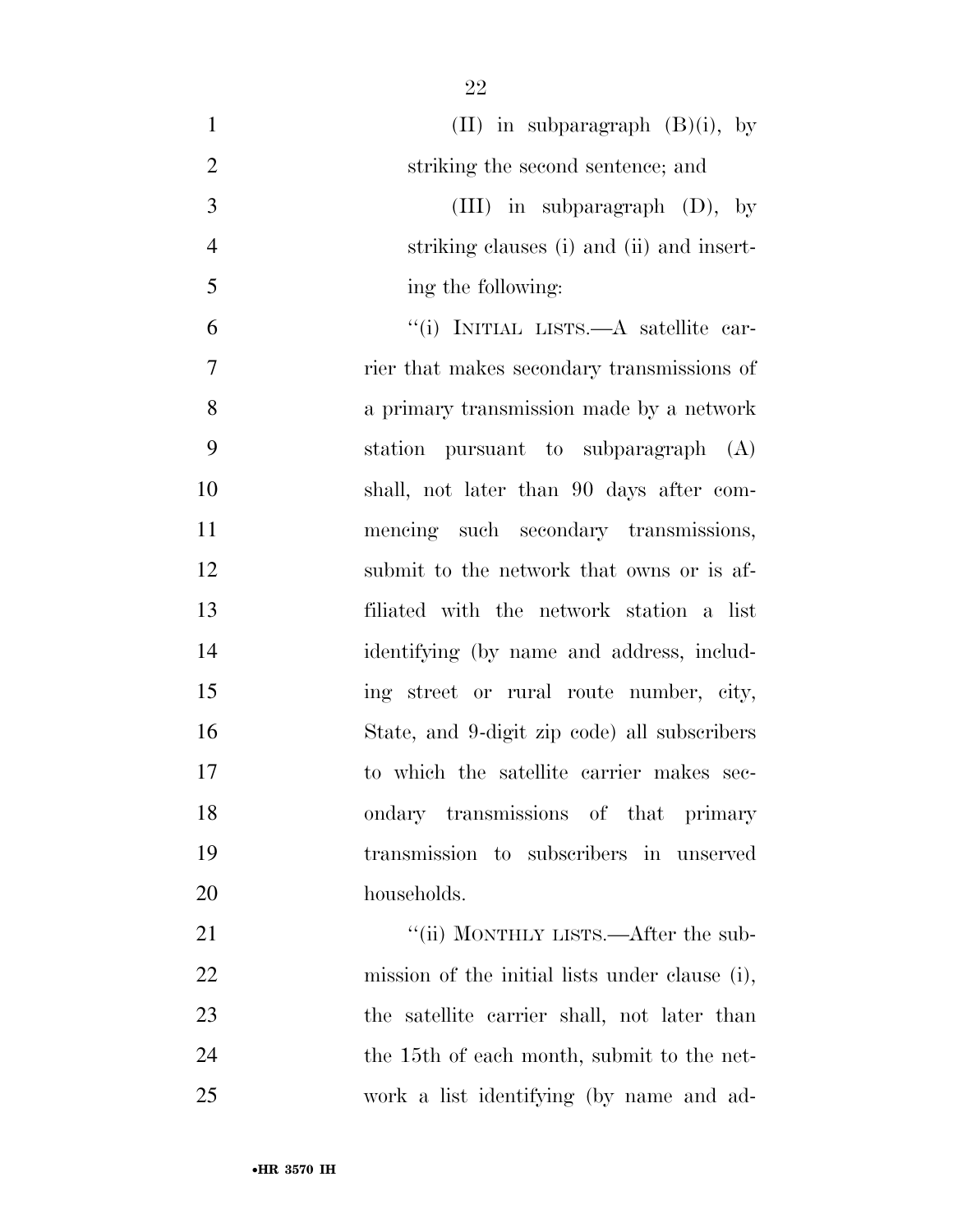| $\mathbf{1}$   | dress, including street or rural route num-        |
|----------------|----------------------------------------------------|
| $\overline{2}$ | ber, city, State, and 9-digit zip code) any        |
| 3              | persons who have been added or dropped             |
| $\overline{4}$ | as subscribers under clause (i) since the          |
| 5              | last submission under clause (i)."; and            |
| 6              | (iii) in paragraph $(3)(E)$ (as redesig-           |
| 7              | $nated)$ —                                         |
| 8              | (I) by striking "under paragraph"                  |
| 9              | $(3)$ or"; and                                     |
| 10             | (II) by striking "paragraph $(12)$ "               |
| 11             | and inserting "paragraph $(11)$ "; and             |
| 12             | $(B)$ in subsection $(b)(1)$ , by striking the     |
| 13             | final sentence.                                    |
| 14             | (I) MODIFICATIONS TO PROVISIONS FOR SECONDARY      |
| 15             | TRANSMISSIONS BY SATELLITE CARRIERS.—              |
| 16             | PREDICTIVE MODEL.—Section<br>(1)                   |
| 17             | $119(a)(2)(B)(ii)$ is amended by adding at the end |
| 18             | the following:                                     |
| 19             | "(III) ACCURATE PREDICTIVE                         |
| 20             | MODEL WITH RESPECT TO DIGITAL                      |
| 21             | SIGNALS.—Notwithstanding subclause                 |
| 22             | (I), in determining presumptively                  |
| 23             | whether a person resides in<br>an                  |
| 24             | unserved household under subsection                |
| 25             | $(d)(10)(A)$ with respect to digital sig-          |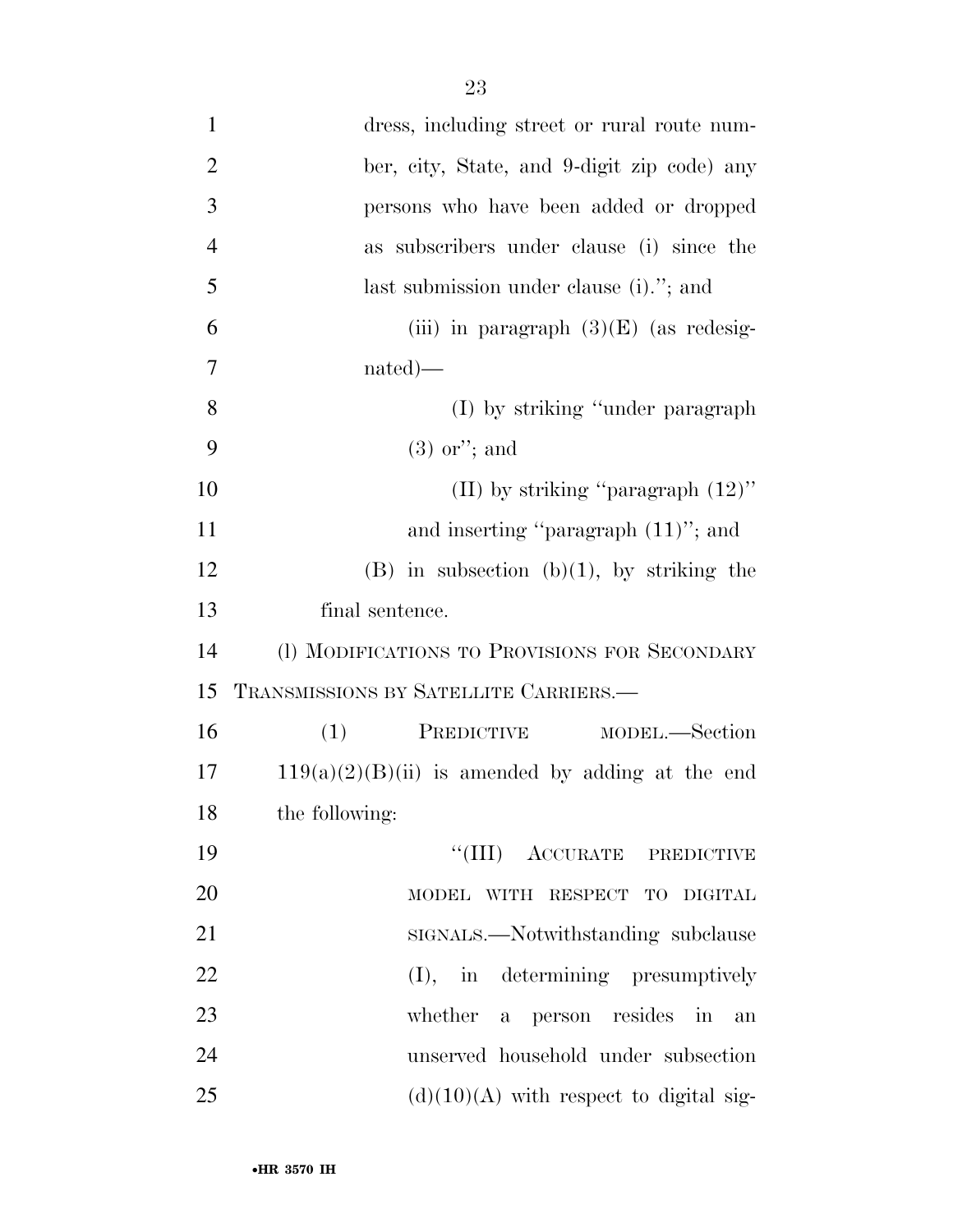| $\mathbf{1}$   | nals, a court shall rely on a predictive            |
|----------------|-----------------------------------------------------|
| $\overline{2}$ | model set forth by the Federal Com-                 |
| 3              | munications Commission pursuant to                  |
| $\overline{4}$ | a rulemaking as provided in section                 |
| 5              | $339(e)(3)$ of the Communications Act               |
| 6              | of 1934 (47 U.S.C. 339 $(e)(3)$ ), as               |
| 7              | that model may be amended by the                    |
| 8              | Commission over time under such sec-                |
| 9              | tion to increase the accuracy of that               |
| 10             | model. Until such time as the Com-                  |
| 11             | mission sets forth such model, a court              |
| 12             | shall rely on the predictive model en-              |
| 13             | dorsed by the Commission in FCC                     |
| 14             | 05–199, released December 9, 2005.".                |
| 15             | MODIFICATIONS TO STATUTORY LICENSE<br>(2)           |
| 16             | RETRANSMISSIONS INTO LOCAL MARKET<br><b>WHERE</b>   |
| 17             | AVAILABLE.—Section $119(a)(3)$ (as redesignated) is |
| 18             | amended—                                            |
| 19             | $(A)$ by striking "analog" each place it ap-        |
| 20             | pears in a heading and text; and                    |
| 21             | $(B)$ by amending subparagraph $(B)$ to read        |
| 22             | as follows:                                         |
| 23             | "(B) RULES FOR OTHER SUBSCRIBERS.-                  |
| 24             | The statutory license under paragraph (2) shall     |
| 25             | not apply to the secondary transmission by a        |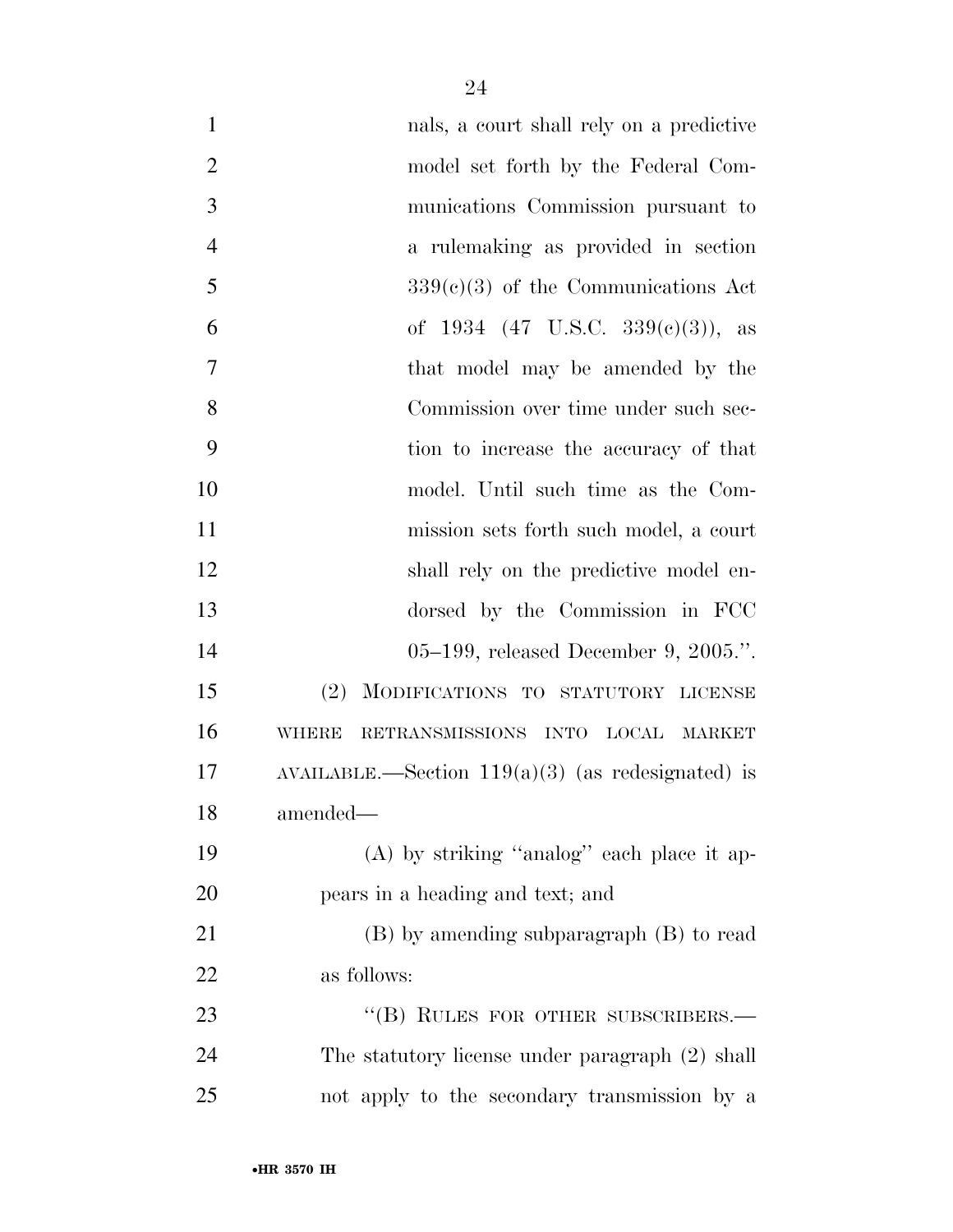| $\mathbf{1}$   | satellite carrier of a primary transmission of a       |
|----------------|--------------------------------------------------------|
| $\overline{2}$ | network station to a person who—                       |
| 3              | "(i) is not a subscriber lawfully receiv-              |
| $\overline{4}$ | ing such secondary transmission as of the              |
| 5              | date of the enactment of the Satellite                 |
| 6              | Home Viewer Update and Reauthorization                 |
| $\overline{7}$ | Act of $2009$ ; or                                     |
| 8              | "(ii) at the time such person seeks to                 |
| 9              | subscribe to receive such secondary trans-             |
| 10             | mission, resides in a local market where               |
| 11             | the satellite carrier makes available to that          |
| 12             | person the secondary transmission of the               |
| 13             | primary transmission of a local network                |
| 14             | station affiliated with the same television            |
| 15             | network pursuant to the statutory license              |
| 16             | under section 122, and such secondary                  |
| 17             | transmission of such primary transmission              |
| 18             | can reach such person.";                               |
| 19             | (C) by striking subparagraphs (C) and                  |
| 20             | (D);                                                   |
| 21             | $(D)$ by redesignating subparagraphs $(E)$ ,           |
| 22             | $(F)$ , and $(G)$ as subparagraphs $(C)$ , $(D)$ , and |
| 23             | $(E)$ , respectively;                                  |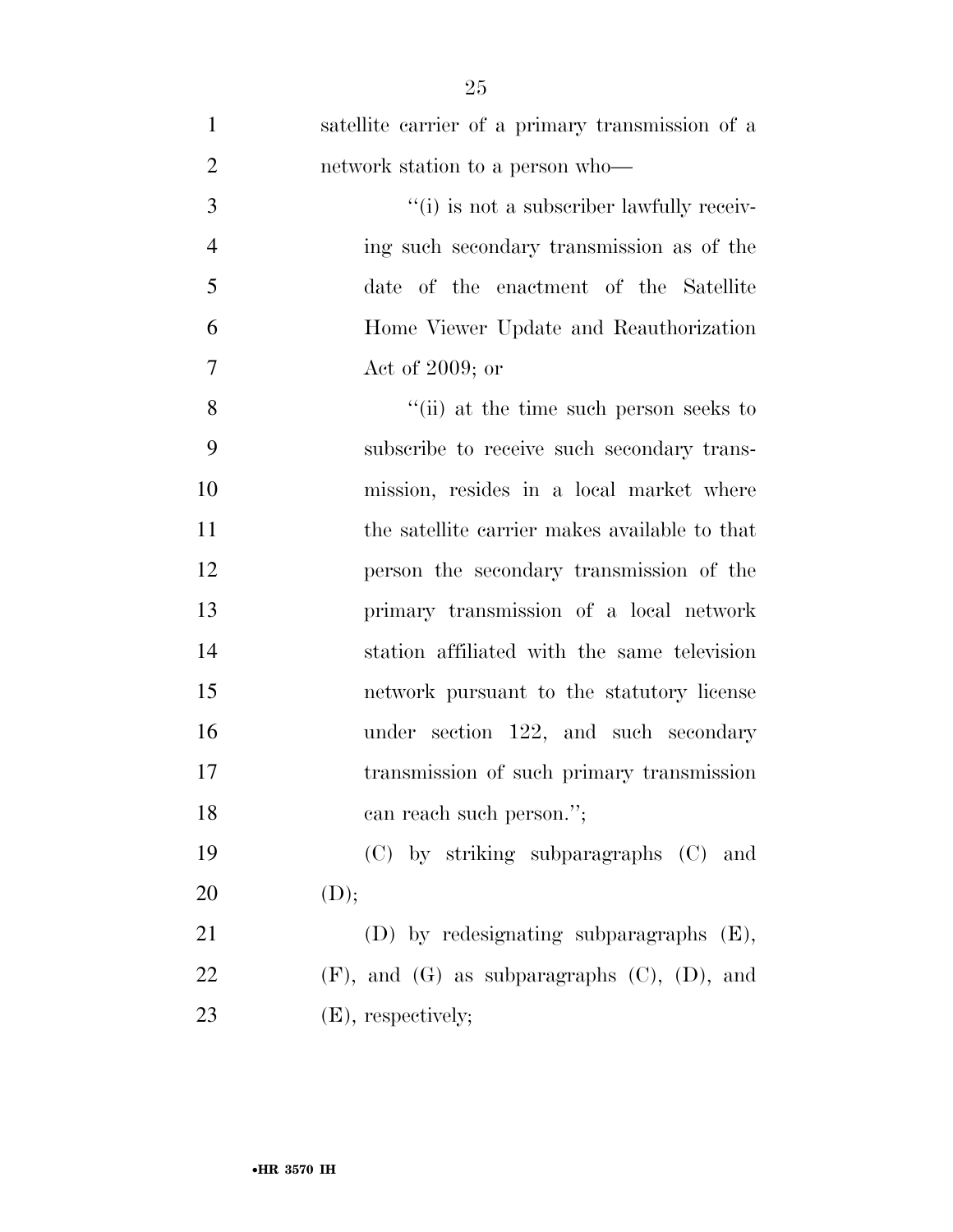| $\mathbf{1}$   | $(E)$ in subparagraph $(D)$ (as redesignated),          |
|----------------|---------------------------------------------------------|
| $\overline{2}$ | by striking " $(C)$ or $(D)$ " and inserting " $(B)$ "; |
| 3              | and                                                     |
| $\overline{4}$ | $(F)$ in subparagraph $(E)$ (as redesignated),          |
| 5              | by inserting "9-digit" before "zip code".               |
| 6              | (3) STATUTORY DAMAGES FOR TERRITORIAL                   |
| 7              | RESTRICTIONS.—Section $119(a)(6)$ (as redesignated)     |
| 8              | is amended—                                             |
| 9              | (A) by striking " $$5"$ and inserting                   |
| 10             | " $$250"$ ; and                                         |
| 11             | (B) by striking " $$250,000"$ each place it             |
| 12             | appears and inserting " $$2,500,000$ ".                 |
| 13             | CLERICAL AMENDMENT.-Section<br>(4)                      |
| 14             | $119(a)(2)(B(iii)(II)$ is amended by striking "In this  |
| 15             | clause" and inserting "In this clause,".                |
| 16             | (m) MORATORIUM EXTENSION.—Section $119(e)$ is           |
| 17             | amended by striking "2009" and inserting "2014".        |
| 18             | (n) CLERICAL AMENDMENTS.-Section 119<br>1S              |
| 19             | amended—                                                |
| 20             | (1) by striking "of the Code of Federal Regula-         |
| 21             | tions" each place it appears and inserting ", Code      |
| 22             | of Federal Regulations"; and                            |
| 23             | $(2)$ in subsection $(d)(6)$ , by striking "or the Di-  |
| 24             | rect" and inserting ", or the Direct".                  |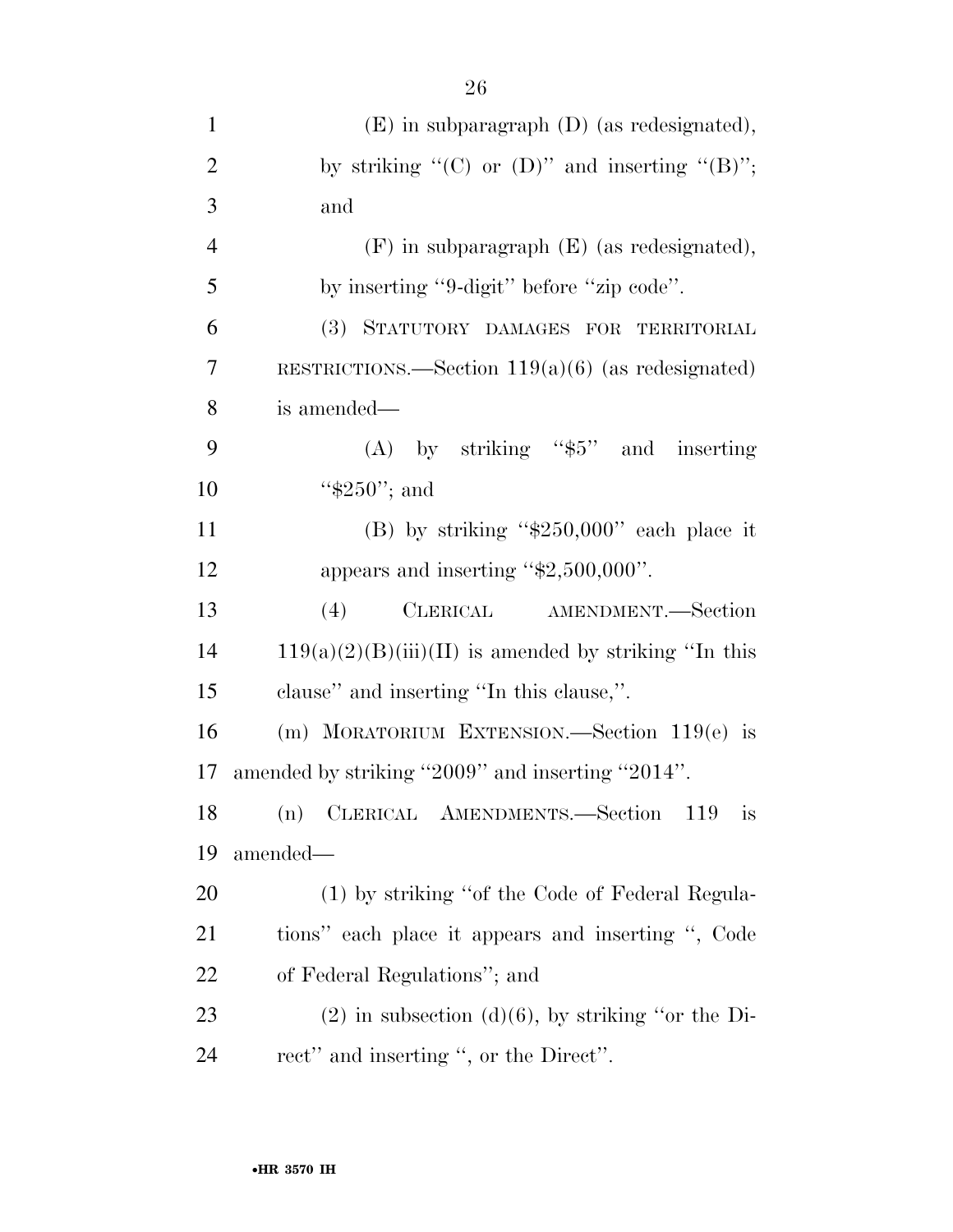| 1              | SEC. 4. MODIFICATIONS TO STATUTORY LICENSE FOR SAT-                                                               |
|----------------|-------------------------------------------------------------------------------------------------------------------|
| $\overline{2}$ | ELLITE CARRIERS IN LOCAL MARKETS.                                                                                 |
| 3              | (a) HEADING RENAMED.—                                                                                             |
| $\overline{4}$ | $(1)$ IN GENERAL.—The heading of section 122                                                                      |
| 5              | is amended by striking "by satellite carriers"                                                                    |
| 6              | <b>within local markets</b> " and inserting "of local                                                             |
| 7              | television programming by satellite".                                                                             |
| 8              | (2) TABLE OF CONTENTS.—The table of con-                                                                          |
| 9              | tents for chapter I is amended by striking the item                                                               |
| 10             | relating to section 122 and inserting the following:                                                              |
|                | "122. Limitations on exclusive rights: Secondary transmissions of local television<br>programming by satellite.". |
| 11             | (b) STATUTORY LICENSE.—Section $122(a)$ is amend-                                                                 |
| 12             | ed to read as follows:                                                                                            |
| 13             | "(a) SECONDARY TRANSMISSIONS INTO LOCAL MAR-                                                                      |
| 14             | KETS.-                                                                                                            |
| 15             | SECONDARY TRANSMISSIONS OF<br>``(1)<br>тини-                                                                      |
| 16             | VISION BROADCAST STATIONS WITHIN A LOCAL MAR-                                                                     |
| 17             | KET.—A secondary transmission of a performance                                                                    |
| 18             | or display of a work embodied in a primary trans-                                                                 |
| 19             | mission of a television broadcast station into the sta-                                                           |
| 20             | tion's local market shall be subject to statutory li-                                                             |
| 21             | censing under this section if—                                                                                    |
| 22             | $\lq\lq$ the secondary transmission is made                                                                       |
| 23             | by a satellite carrier to the public;                                                                             |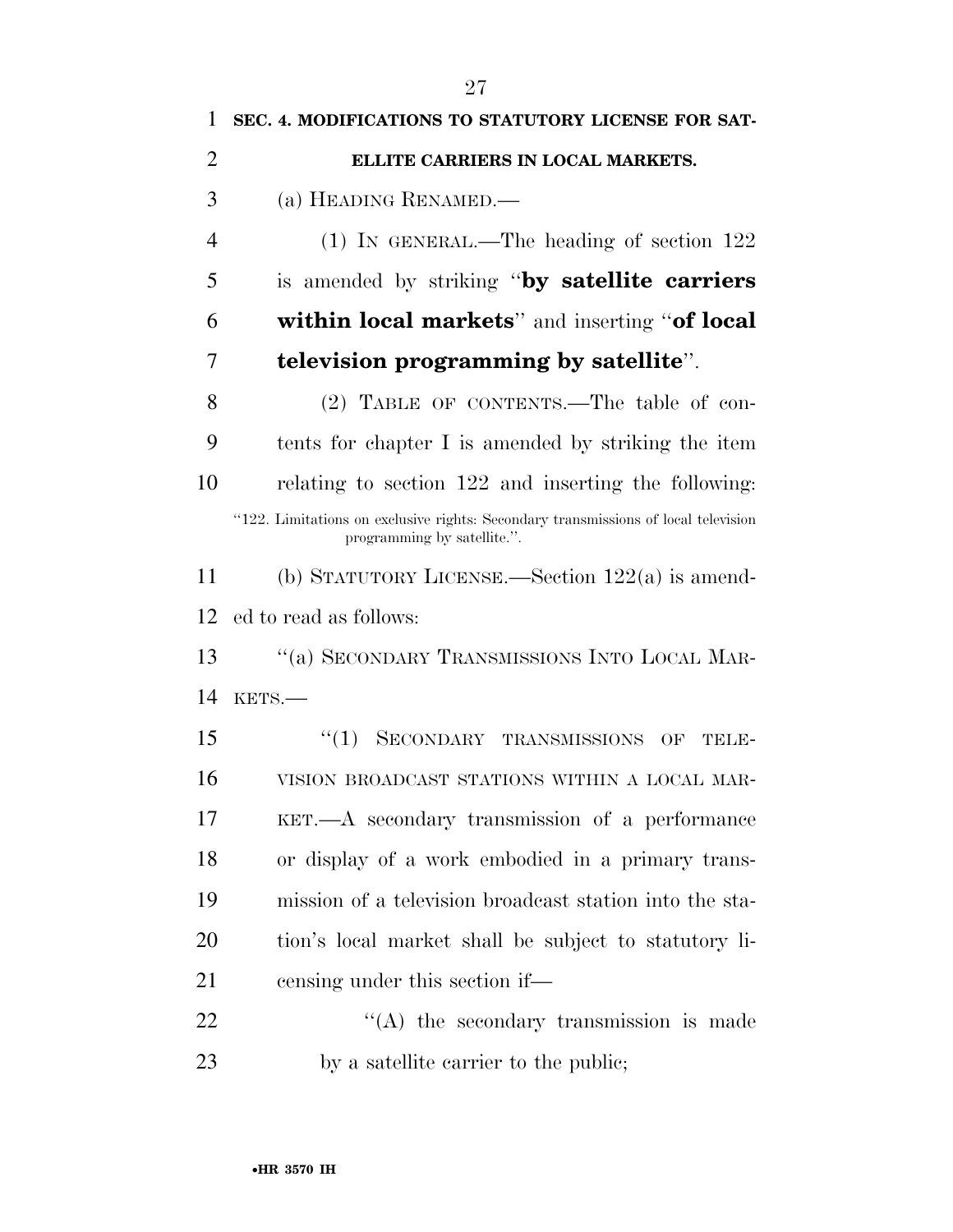| $\mathbf{1}$   | $\lq\lq(B)$ with regard to secondary trans-         |
|----------------|-----------------------------------------------------|
| $\overline{2}$ | missions, the satellite carrier is in compliance    |
| 3              | with the rules, regulations, or authorizations of   |
| $\overline{4}$ | the Federal Communications Commission gov-          |
| 5              | erning the carriage of television broadcast sta-    |
| 6              | tion signals; and                                   |
| 7              | $\cdot$ (C) the satellite carrier makes a direct or |
| 8              | indirect charge for the secondary transmission      |
| 9              | $to-$                                               |
| 10             | "(i) each subscriber receiving the sec-             |
| 11             | ondary transmission; or                             |
| 12             | "(ii) a distributor that has contracted             |
| 13             | with the satellite carrier for direct or indi-      |
| 14             | rect delivery of the secondary transmission         |
| 15             | to the public.                                      |
| 16             | "(2) SIGNIFICANTLY VIEWED STATIONS.-                |
| 17             | "(A) IN GENERAL.—The statutory license              |
| 18             | under paragraph (1) shall apply to the sec-         |
| 19             | ondary transmission of the primary trans-           |
| 20             | mission of a network station or a non-network       |
| 21             | station to a subscriber who resides outside the     |
| 22             | station's local market but within a community       |
| 23             | in which the signal has been determined by the      |
| 24             | Federal Communications Commission to be sig-        |
| 25             | nificantly viewed in such community, pursuant       |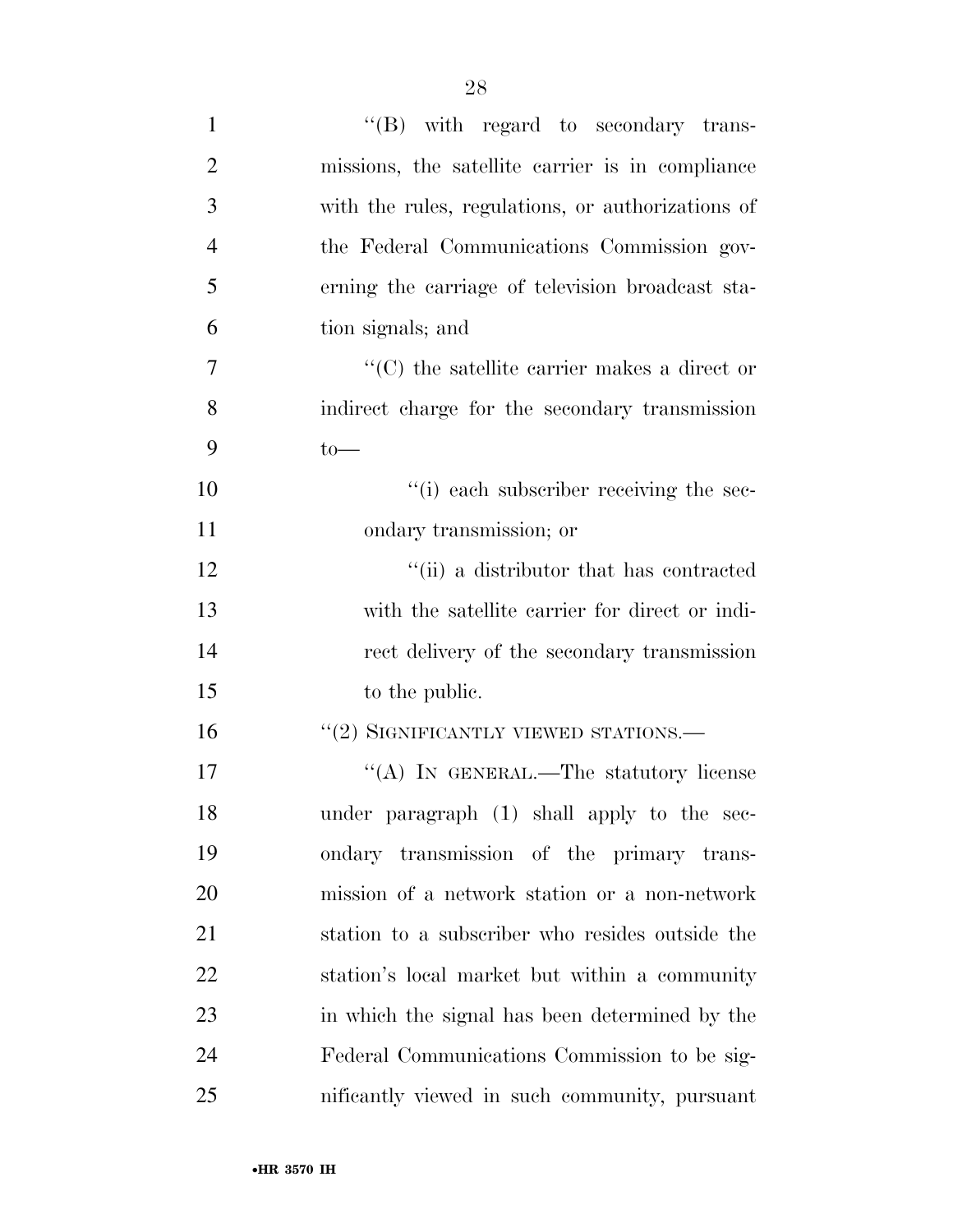| $\mathbf{1}$   | to the rules, regulations, and authorizations of    |
|----------------|-----------------------------------------------------|
| $\overline{2}$ | the Federal Communications Commission in ef-        |
| 3              | fect on April 15, 1976, applicable to deter-        |
| $\overline{4}$ | mining with respect to a cable system whether       |
| 5              | signals are significantly viewed in a community.    |
| 6              | "(B) LIMITATION.—Subparagraph<br>(A)                |
| $\overline{7}$ | shall apply only to secondary transmissions of      |
| 8              | the primary transmissions of network stations       |
| 9              | or non-network stations to subscribers who re-      |
| 10             | ceive secondary transmissions from a satellite      |
| 11             | carrier pursuant to the statutory license under     |
| 12             | $\frac{1}{2}$ paragraph (1).                        |
| 13             | "(C) WAIVER.—A subscriber who is denied             |
| 14             | secondary transmission of the primary<br>the        |
| 15             | transmission of a network station or a non-net-     |
| 16             | work station under subparagraph (B) may re-         |
| 17             | quest a waiver from such denial by submitting       |
| 18             | a request, through the subscriber's satellite car-  |
| 19             | rier, to the network station or non-network sta-    |
| 20             | tion in the local market affiliated with the same   |
| 21             | network or non-network where the subscriber is      |
| 22             | located. The network station or non-network         |
| 23             | station shall accept or reject the subscriber's re- |
| 24             | quest for a waiver within 30 days after receipt     |
| 25             | of the request. If the network station or non-      |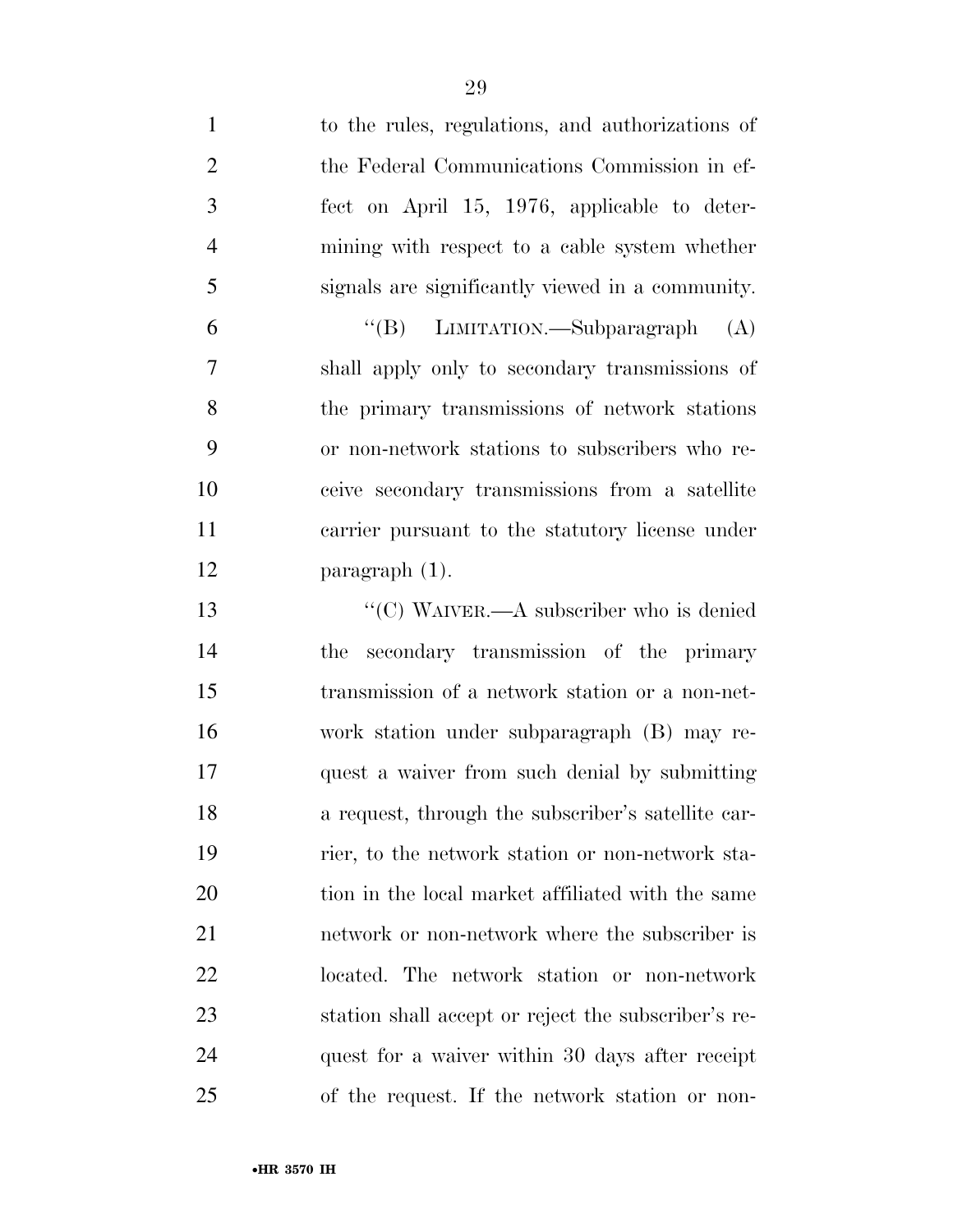| $\mathbf{1}$   | network station fails to accept or reject the sub- |
|----------------|----------------------------------------------------|
| $\overline{2}$ | scriber's request for a waiver within that 30-     |
| 3              | day period, that network station or non-network    |
| $\overline{4}$ | station shall be deemed to agree to the waiver     |
| 5              | request.                                           |
| 6              | (3)<br>SECONDARY TRANSMISSION<br>OF<br><b>LOW</b>  |
| 7              | POWER PROGRAMMING.                                 |
| 8              | "(A) IN GENERAL.—Subject to subpara-               |
| 9              | graphs $(B)$ through $(D)$ of this paragraph, the  |
| 10             | statutory license provided under paragraph (1)     |
| 11             | shall apply to the secondary transmission by a     |
| 12             | satellite carrier of the primary transmission of   |
| 13             | a network station or a non-network station that    |
| 14             | is licensed as a low power television station, to  |
| 15             | a subscriber who resides within the same local     |
| 16             | market as the station that originates the trans-   |
| 17             | mission.                                           |
| 18             | "(B) NO APPLICABILITY TO REPEATERS                 |
| 19             | AND TRANSLATORS.-Secondary transmissions           |
| 20             | by a satellite carrier provided for in subpara-    |
| 21             | $graph(A)$ shall not apply to any low power tele-  |
| 22             | vision station that retransmits the programs       |
| 23             | and signals of another television station for      |
| 24             | more than 2 hours each day.                        |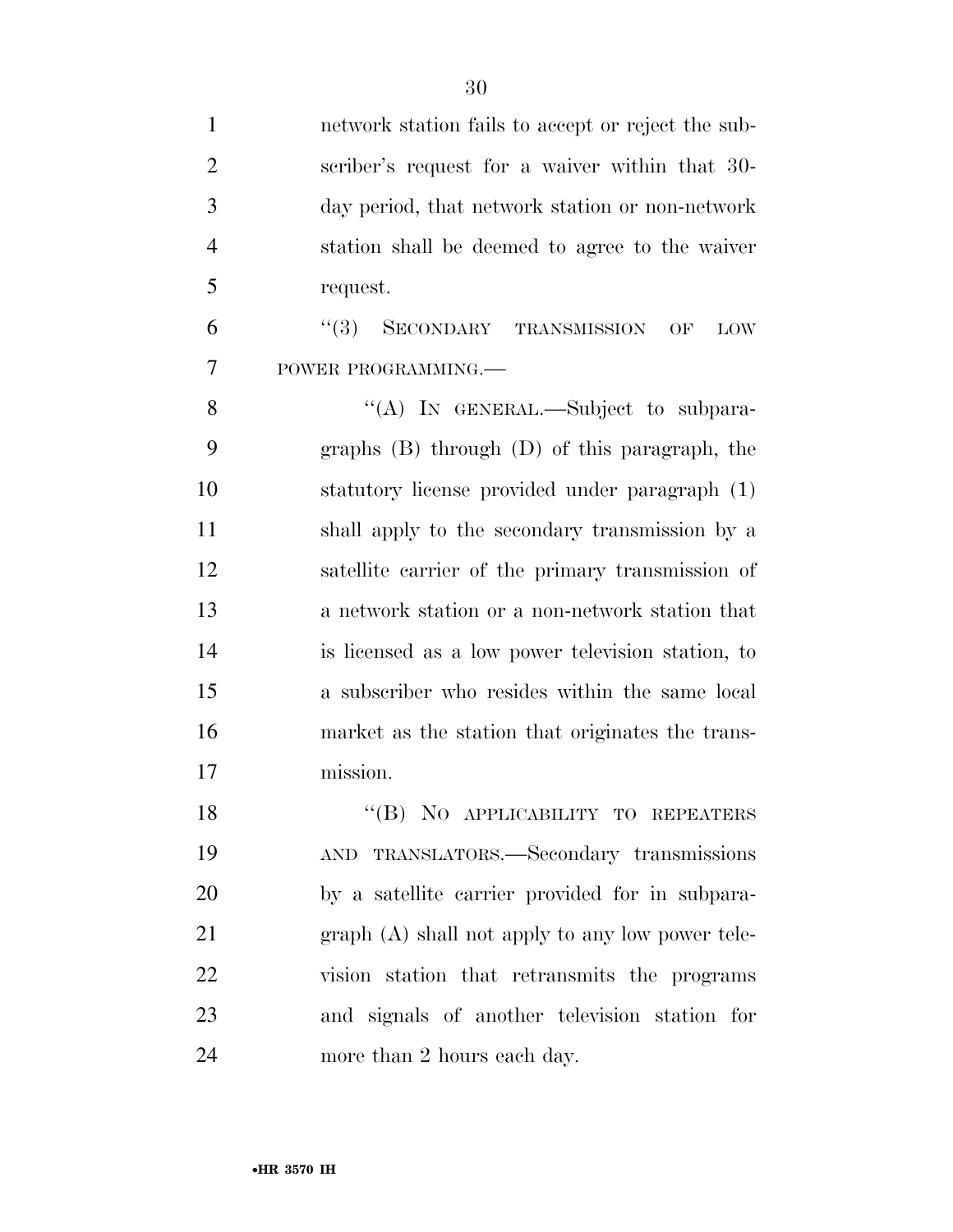$"({\rm C})$  LIMITATION TO SUBSCRIBERS TAKING LOCAL-INTO-LOCAL SERVICE.—Secondary trans- missions by a satellite carrier provided for in subparagraph (A) may be made only to sub- scribers who receive secondary transmissions of primary transmissions from that satellite car- rier pursuant to the statutory license in para- graph (1), and only in conformity with the re- quirements under section 340(b) of the Com- munications Act of 1934, as in effect on the date of the enactment of the Satellite Home Viewer Update and Reauthorization Act of 2009.

14 "(D) NO IMPACT ON OTHER SECONDARY TRANSMISSIONS OBLIGATIONS.—A satellite car- rier that makes secondary transmissions of a primary transmission of a low power television station under a statutory license provided under this section is not required, by reason of such secondary transmissions, to make any other sec-ondary transmissions.''.

 (c) REPORTING REQUIREMENTS.—Section 122(b) is amended—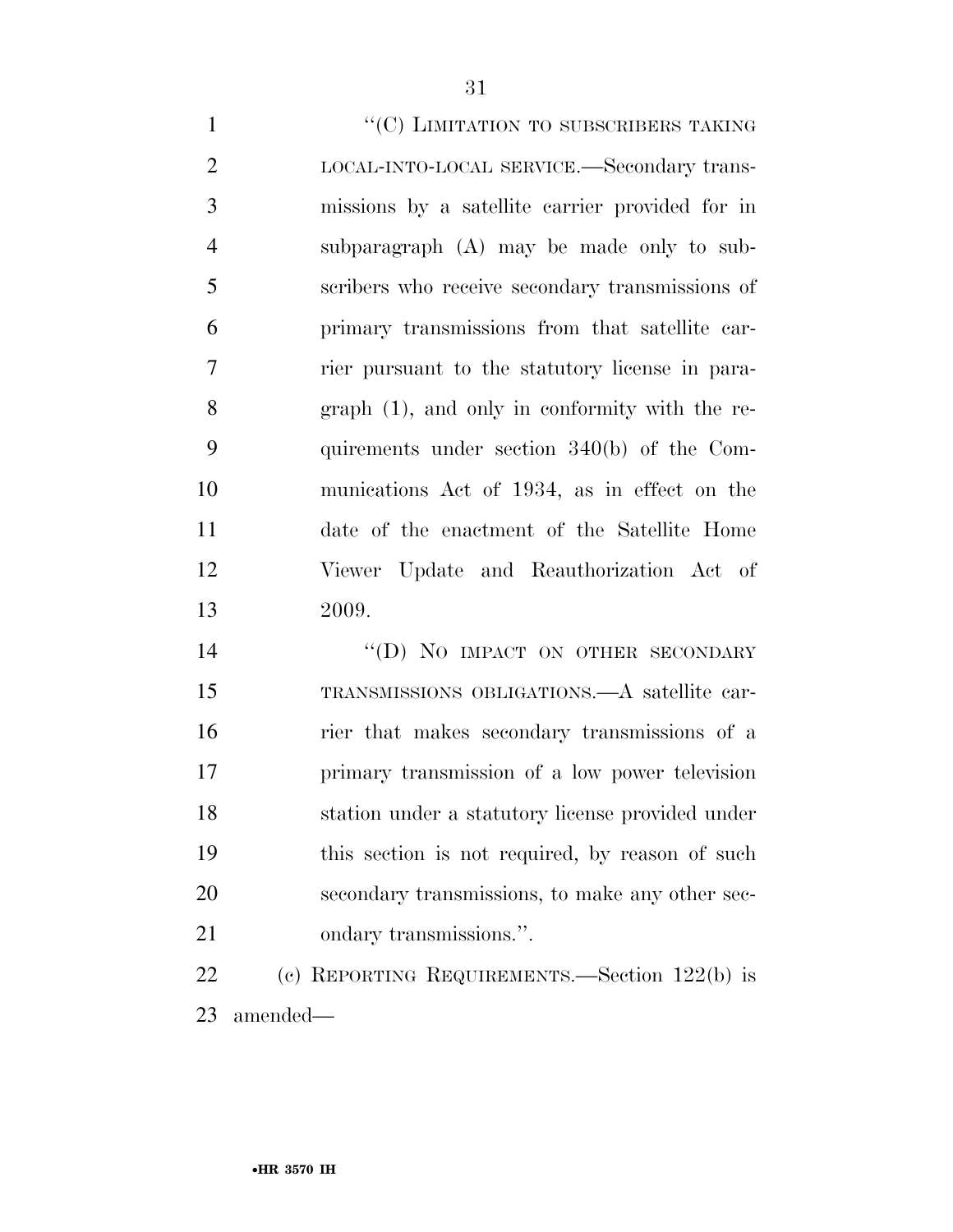| $\mathbf{1}$   | $(1)$ in paragraph $(1)$ , by striking "station a      |
|----------------|--------------------------------------------------------|
| $\overline{2}$ | list" and all that follows through the end and insert- |
| 3              | ing the following: "station—                           |
| $\overline{4}$ | "(A) a list identifying (by name in alpha-             |
| 5              | betical order and street address, including coun-      |
| 6              | ty and 9-digit zip code) all subscribers to which      |
| 7              | satellite carrier makes secondary trans-<br>the        |
| 8              | missions of that primary transmission under            |
| 9              | subsection (a); and                                    |
| 10             | $\lq\lq$ a separate list, aggregated by des-           |
| 11             | ignated market area (by name and address, in-          |
| 12             | cluding street or rural route number, city,            |
| 13             | State, and 9-digit zip code), which shall indicate     |
| 14             | those subscribers being served pursuant to sub-        |
| 15             | section $(a)(2)$ , relating to significantly viewed    |
| 16             | stations."; and                                        |
| 17             | $(2)$ in paragraph $(2)$ , by striking "network a      |
| 18             | list" and all that follows through the end and insert- |
| 19             | ing the following: "network—                           |
| 20             | "(A) a list identifying (by name in alpha-             |
| 21             | betical order and street address, including coun-      |
| 22             | ty and 9-digit zip code) any subscribers who           |
| 23             | have been added or dropped as subscribers              |
| 24             | since the last submission under this subsection;       |
| 25             | and                                                    |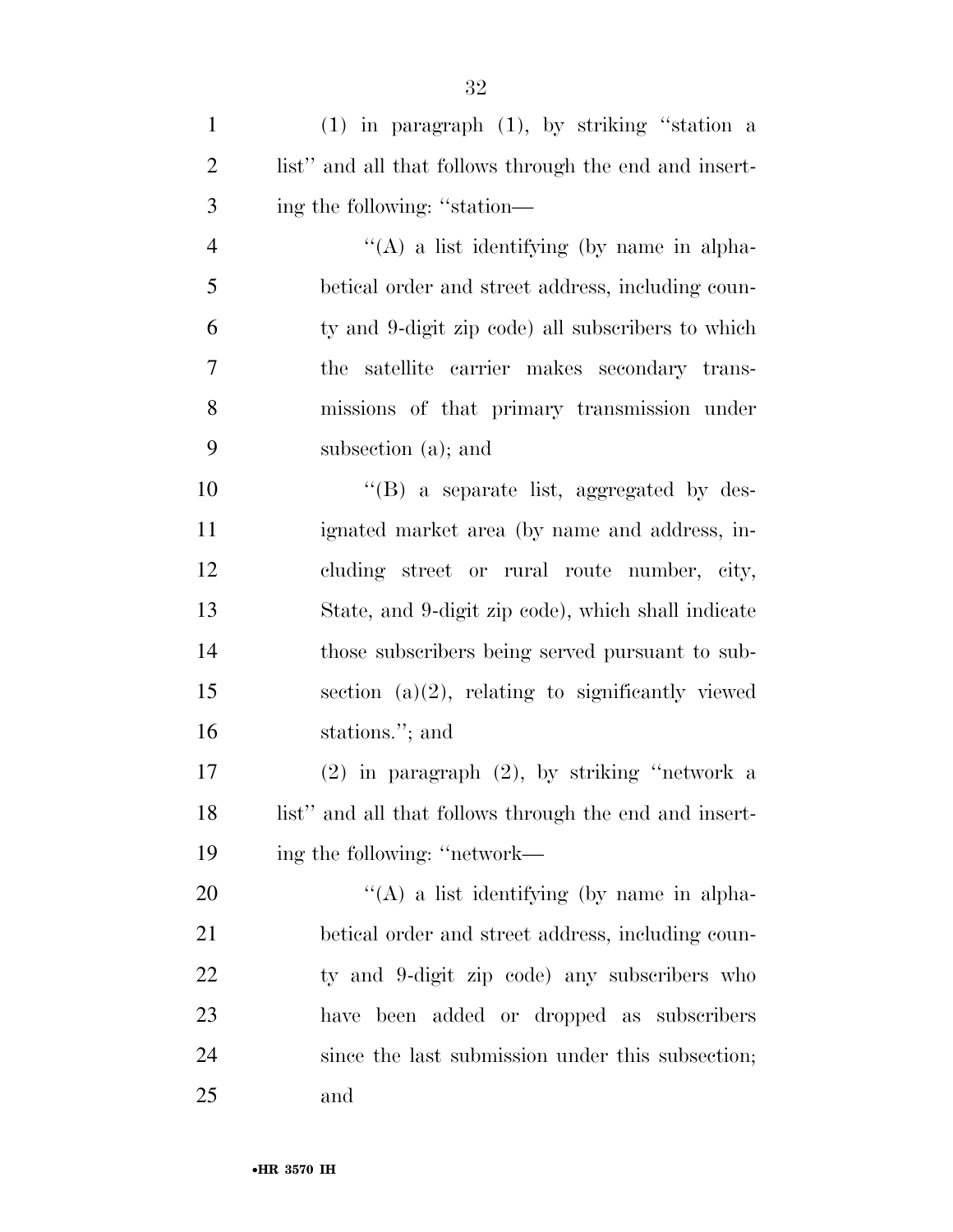1 ''(B) a separate list, aggregated by des- ignated market area (by name and street ad- dress, including street or rural route number, city, State, and 9-digit zip code), identifying those subscribers whose service pursuant to 6 subsection (a) $(2)$ , relating to significantly viewed stations, has been added or dropped since the last submission under this sub- section.''. (d) VIOLATIONS FOR TERRITORIAL RESTRICTIONS.— (1) MODIFICATION TO STATUTORY DAMAGES.—Sec-12 tion  $122(f)$  is amended— 13 (A) in paragraph  $(1)(B)$ , by striking "\$5" and 14 inserting "\$250"; and 15 (B) in paragraph  $(2)$ , by striking " $$250,000"$  each place it appears and inserting ''\$2,500,000''. (2) CONFORMING AMENDMENT FOR SIGNIFICANTLY VIEWED STATIONS.—Section 122 is amended— (A) in subsection (f), by striking ''section 119 or'' each place it appears and inserting the fol- lowing: ''section 119, subject to statutory licensing 22 by reason of subsection  $(a)(2)(A)$ , or subject to";

and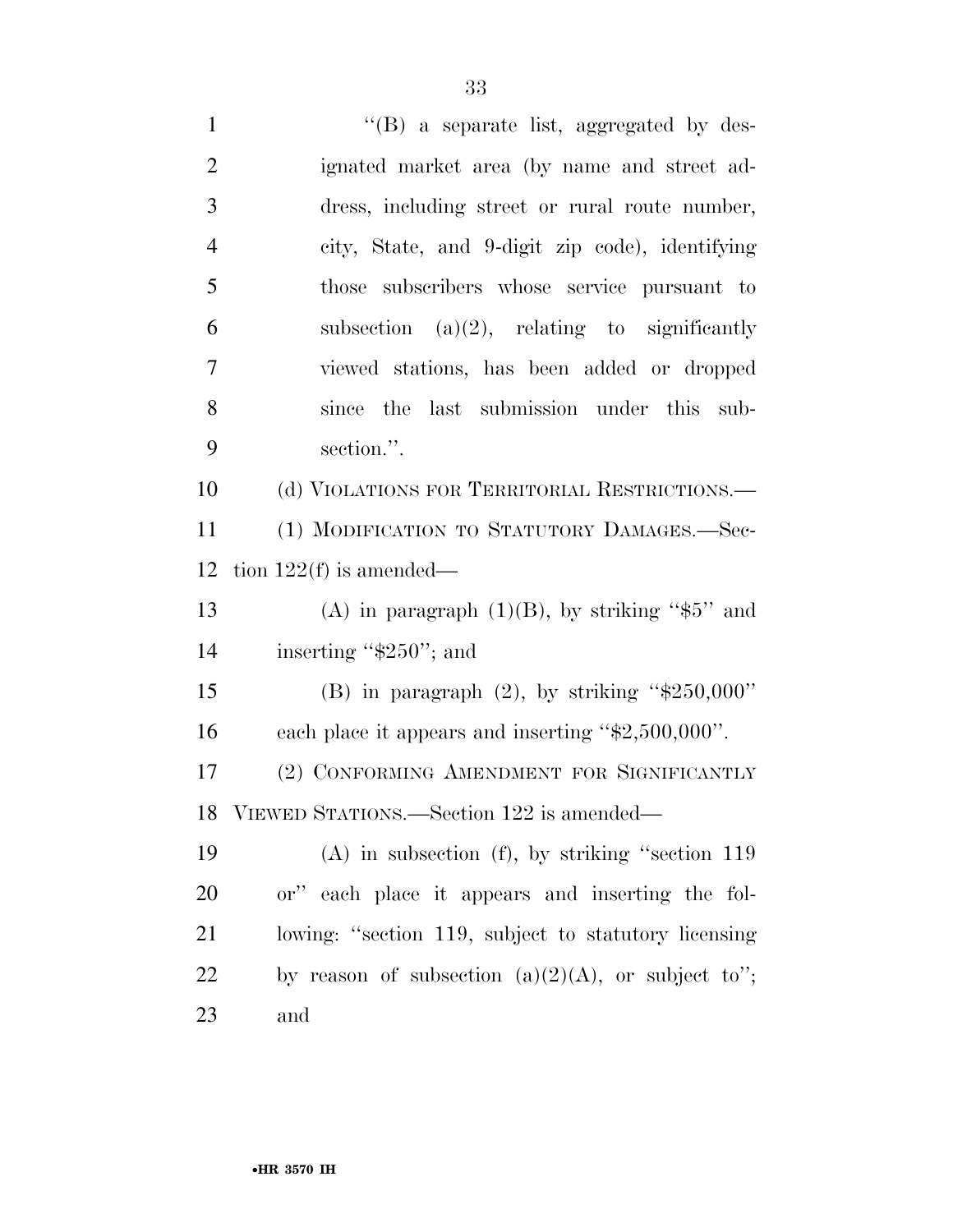| $\mathbf{1}$   | (B) in subsection (g), by striking "section 119          |
|----------------|----------------------------------------------------------|
| $\overline{2}$ | or" and inserting the following: "section 119, sub-      |
| 3              | section (a) $(2)(A)$ , or".                              |
| 4              | (e) DEFINITIONS.—Section $122(j)$ is amended—            |
| 5              | $(1)$ in paragraph $(1)$ , by striking "which contracts" |
| 6              | and inserting "that contracts";                          |
| 7              | (2) by amending paragraph $(2)(A)$ to read as follows:   |
| 8              | "(A) IN GENERAL.—The term 'local mar-                    |
| 9              | ket' means—                                              |
| 10             | "(i) in the case of a television broad-                  |
| 11             | cast station that is not a low power tele-               |
| 12             | vision station, the designated market area               |
| 13             | in which such station is located, and—                   |
| 14             | $\lq\lq$ (I) in the case of a commercial                 |
| 15             | television broadcast station, all com-                   |
| 16             | mercial television broadcast stations                    |
| 17             | licensed to a community within the                       |
| 18             | same designated market area are                          |
| 19             | within the same local market; and                        |
| 20             | $\lq\lq$ (II) in the case of a non-                      |
| 21             | commercial educational television                        |
| 22             | broadcast station, any station that is                   |
| 23             | licensed to a community within the                       |
| 24             | same designated market area as the                       |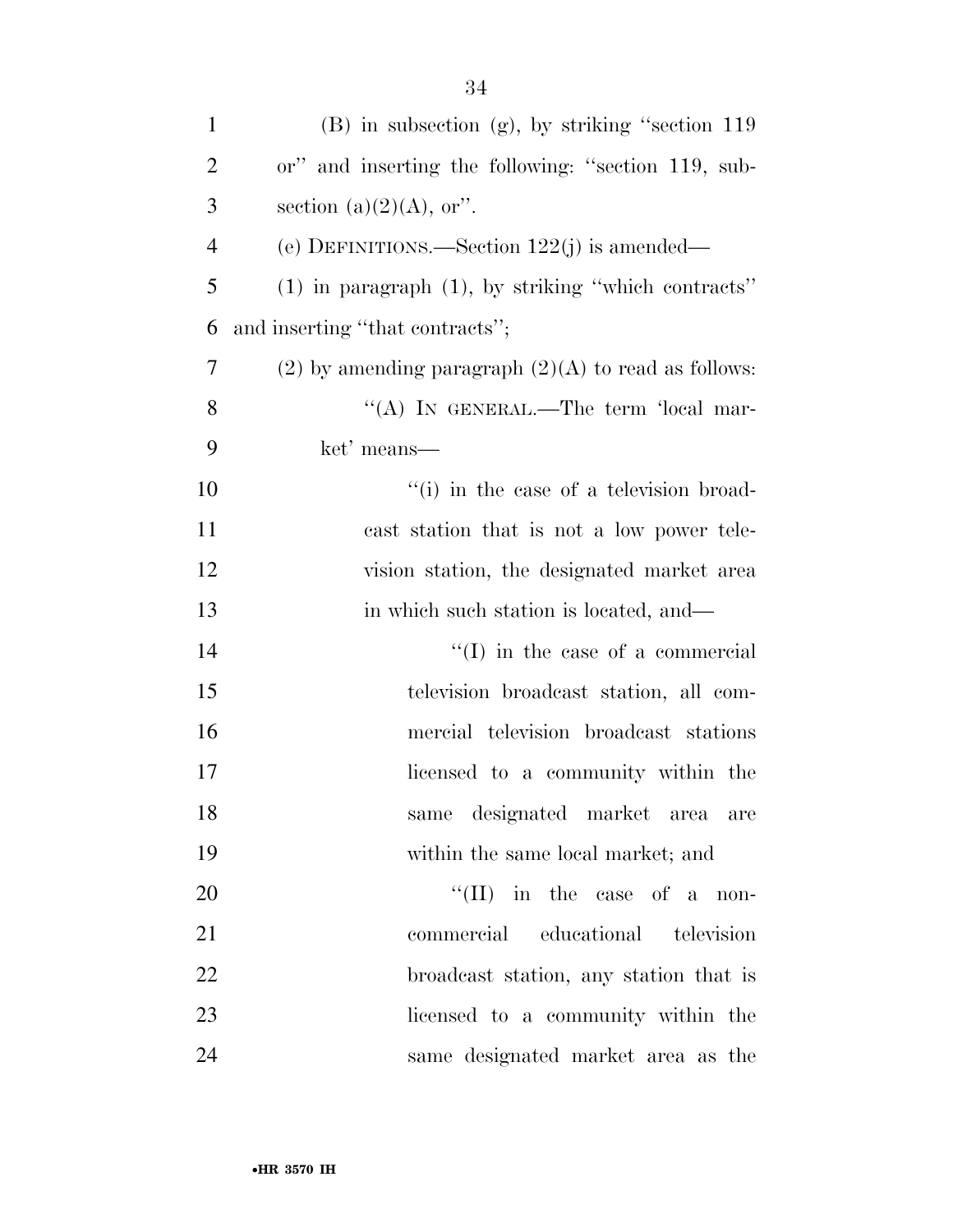| $\mathbf{1}$   | noncommercial educational television               |
|----------------|----------------------------------------------------|
| $\overline{2}$ | broadcast station; and                             |
| 3              | $``$ (ii) in the case of a low power tele-         |
| $\overline{4}$ | vision broadcast station, the area that is         |
| 5              | $both-$                                            |
| 6              | $\lq\lq$ within the designated mar-                |
| $\tau$         | ket area in which such station is lo-              |
| 8              | cated; and                                         |
| 9              | "(II) within the area within $35$                  |
| 10             | miles of the transmitter site of such              |
| 11             | station, except that in the case of                |
| 12             | such a station located in a standard               |
| 13             | metropolitan statistical area that has             |
| 14             | 1 of the 50 largest populations of all             |
| 15             | standard metropolitan statistical areas            |
| 16             | (based on the 1980 decennial census                |
| 17             | of population taken by the Secretary               |
| 18             | of Commerce), the area within 20                   |
| 19             | miles of the transmitter site of such              |
| 20             | station.";                                         |
| 21             | $(3)$ in paragraph $(3)$ —                         |
| 22             | $(A)$ in the heading of such paragraph, by insert- |
| 23             | ing "NON-NETWORK STATION;" after "NETWORK          |
| 24             | $STATION;$ "; and                                  |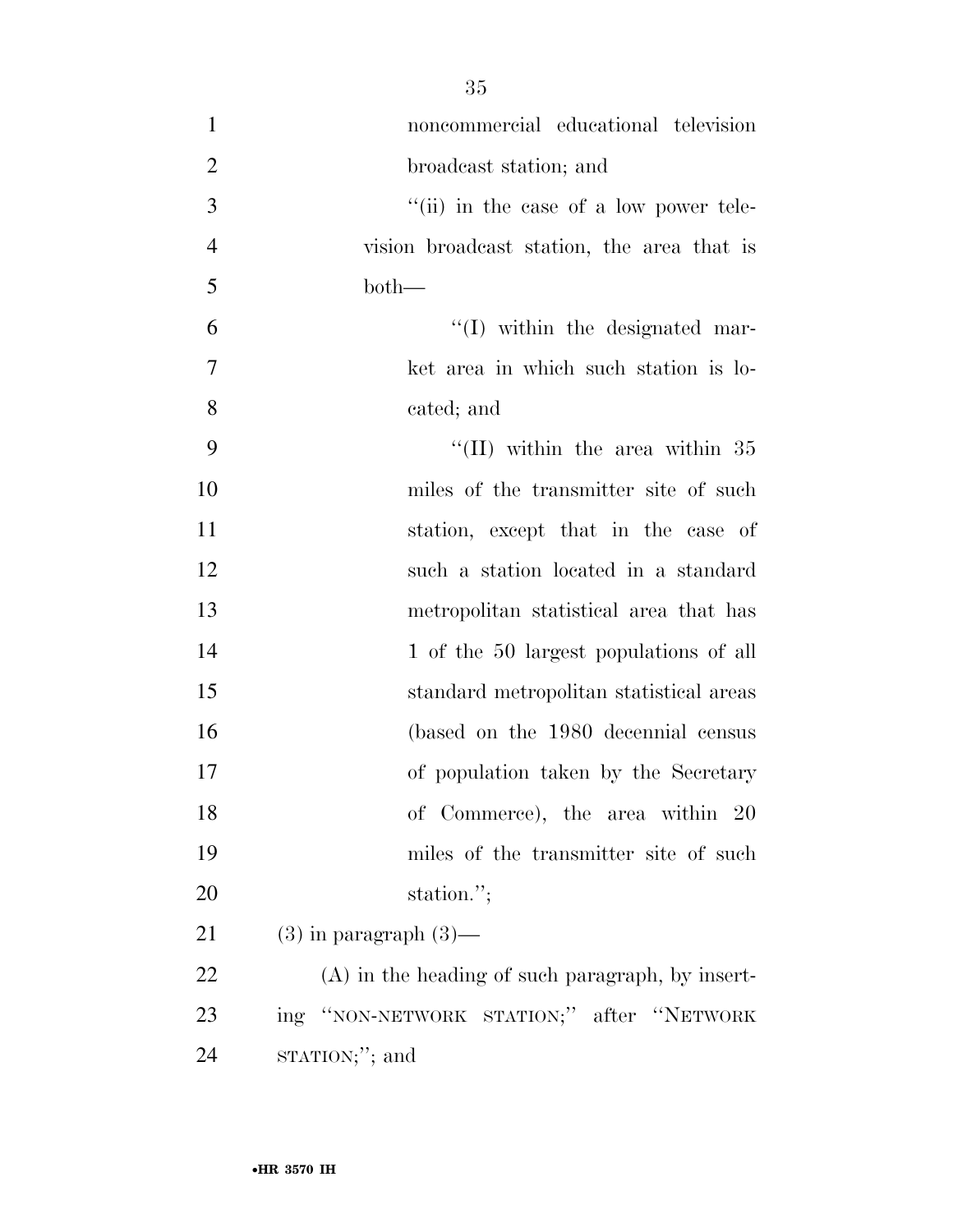(B) by inserting '' 'non-network station','' after 2 " " network station',";

 (4) by amending paragraph (4) to read as follows: ''(4) SUBSCRIBER.—The term 'subscriber' means a person or entity that receives a secondary transmission service from a satellite carrier and pays a fee for the service, directly or indirectly, to the sat-ellite carrier or to a distributor.''; and

(5) by adding at the end the following:

 $(6)$  LOW POWER TELEVISION STATION.—The term ''low power television station'' means a low power TV station as defined under section 74.701(f) of title 47, Code of Federal Regulations, as in effect on June 1, 2004. For purposes of this paragraph, the term ''low power television station'' includes a low power television station that has been accorded primary status as a Class A television licensee under section 73.6001(a) of title 47, Code of Federal Reg-ulations.''.

 **SEC. 5. MODIFICATIONS TO CABLE SYSTEM SECONDARY TRANSMISSION RIGHTS UNDER SECTION 111.** 

(a) HEADING RENAMED.—

 (1) IN GENERAL.—The heading of section 111 is amended by inserting at the end the following: ''**of television programming by cable**''.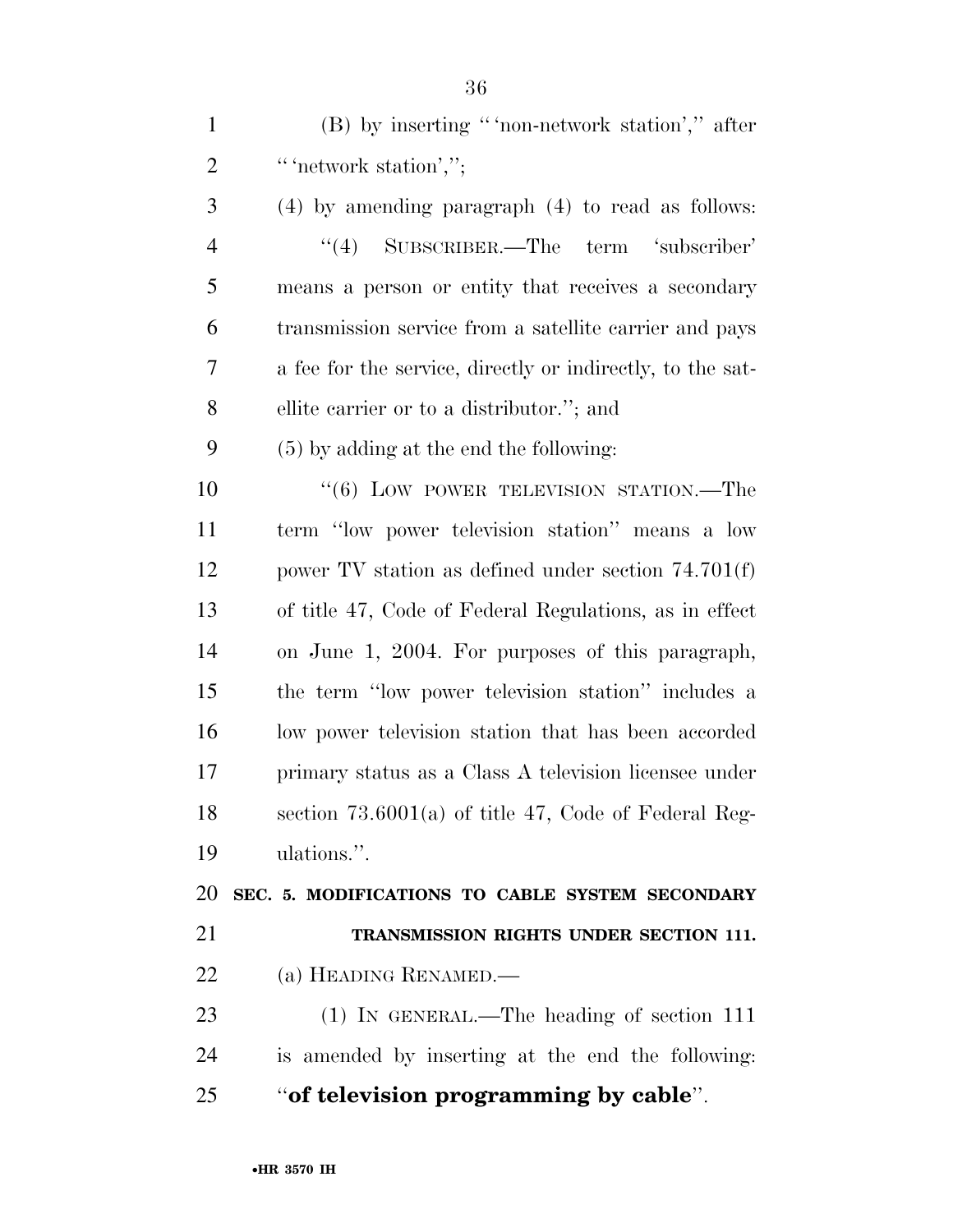| $\mathbf{1}$   | (2) TABLE OF CONTENTS.—The table of con-                                                                  |
|----------------|-----------------------------------------------------------------------------------------------------------|
| $\overline{2}$ | tents for chapter I is amended by striking the item                                                       |
| 3              | relating to section 111 and inserting the following:                                                      |
|                | "111. Limitations on exclusive rights: Secondary transmissions of television pro-<br>gramming by cable.". |
| $\overline{4}$ | (b) NATIONAL EMERGENCY MONITORING EXEMP-                                                                  |
| 5              | TION.—Section 111 is amended—                                                                             |
| 6              | $(1)$ in subsection $(a)$ —                                                                               |
| 7              | (A) in paragraph $(4)$ , by striking "; or"                                                               |
| 8              | and inserting "or section $122$ ;";                                                                       |
| 9              | $(B)$ in paragraph $(5)$ , by striking the pe-                                                            |
| 10             | riod and inserting "; or"; and                                                                            |
| 11             | (C) by adding at the end the following new                                                                |
| 12             | paragraph:                                                                                                |
| 13             | $\cdot\cdot\cdot(6)$ the secondary transmission is made by a                                              |
| 14             | cable system for emergency preparation, response, or                                                      |
| 15             | recovery as described under subsection $(g)$ ."; and                                                      |
| 16             | $(2)$ by adding at the end the following new sub-                                                         |
| 17             | section:                                                                                                  |
| 18             | "(g) RETRANSMISSION FOR EMERGENCY PREPARA-                                                                |
| 19             | TION, RESPONSE, OR RECOVERY.                                                                              |
| 20             | "(1) $\text{AUTHORITY.}$ For purposes of subsection                                                       |
| 21             | $(a)(6)$ , a secondary transmission by a cable system                                                     |
| 22             | of a performance or display of a work embodied in                                                         |
| 23             | a primary transmission by a television broadcast sta-                                                     |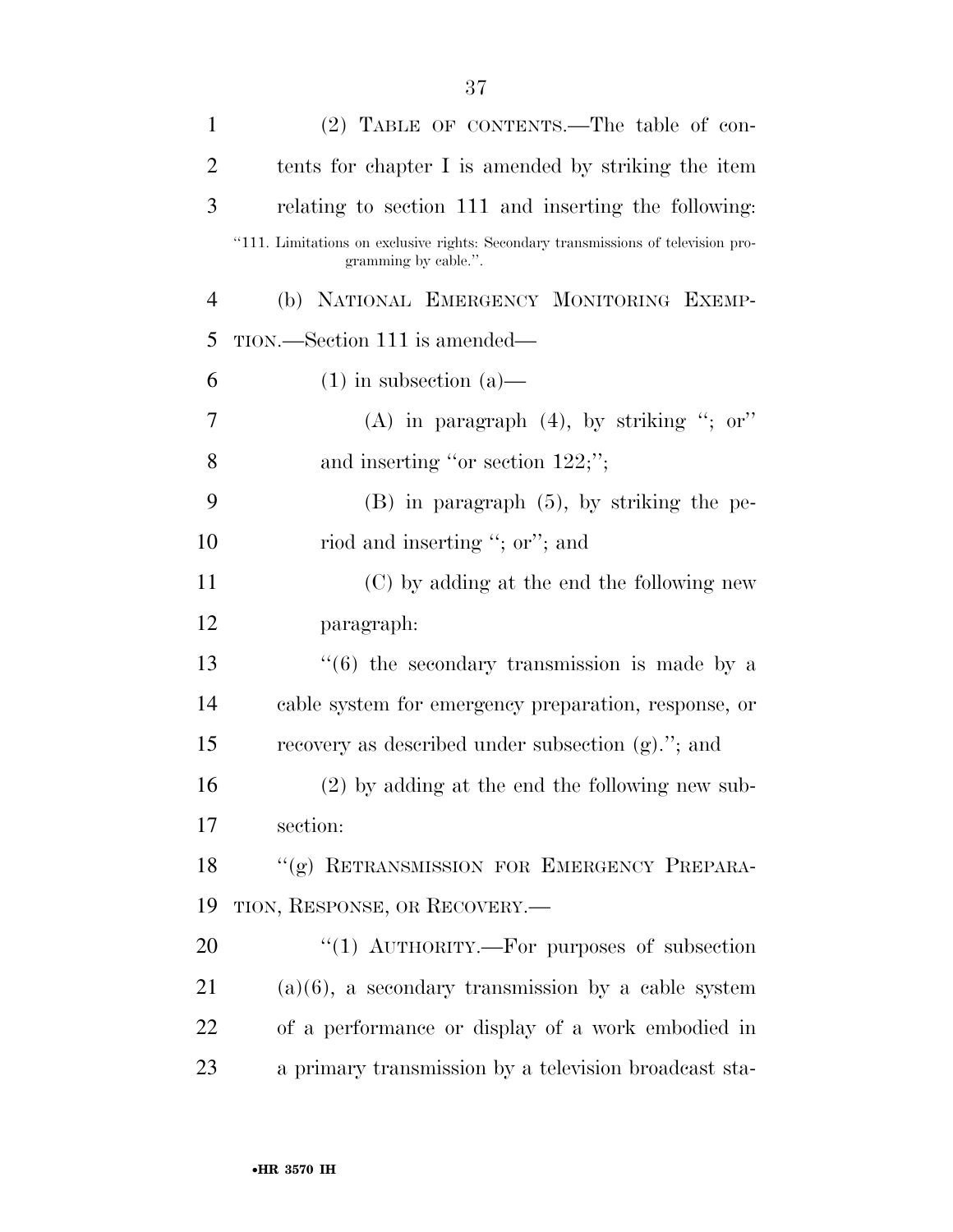| $\mathbf{1}$   | tion is made for emergency preparation, response, or   |
|----------------|--------------------------------------------------------|
| $\overline{2}$ | recovery if such transmission is made—                 |
| 3              | "(A) by a cable system to a Federal gov-               |
| $\overline{4}$ | ernmental body designated by the Secretary of          |
| 5              | Homeland Security or an organization estab-            |
| 6              | lished with the purpose of carrying out a sys-         |
| 7              | tem of national and international relief efforts       |
| 8              | and chartered under section 300101 of title 36;        |
| 9              | $\lq\lq (B)$ to officers or employees of such body     |
| 10             | or such organization as a part of the official du-     |
| 11             | ties or employment of such officers or employ-         |
| 12             | ees;                                                   |
| 13             | "(C) at the request of the Secretary of                |
| 14             | Homeland Security; and                                 |
| 15             | $\lq\lq$ (D) for the sole purpose of preparing for,    |
| 16             | responding to, or recovering from an emergency         |
| 17             | described under paragraph (2).                         |
| 18             | "(2) EMERGENCIES.—An emergency is de-                  |
| 19             | scribed under this paragraph if the Secretary of       |
| 20             | Homeland Security identifies such emergency as a       |
| 21             | major disaster, a catastrophe, an act of terrorism, or |
| 22             | a transportation security incident.                    |
| 23             | "(3) REGULATIONS.—Not later than 6 months              |
| 24             | after the date of the enactment of this subsection,    |
| 25             | the Secretary of Homeland Security shall issue regu-   |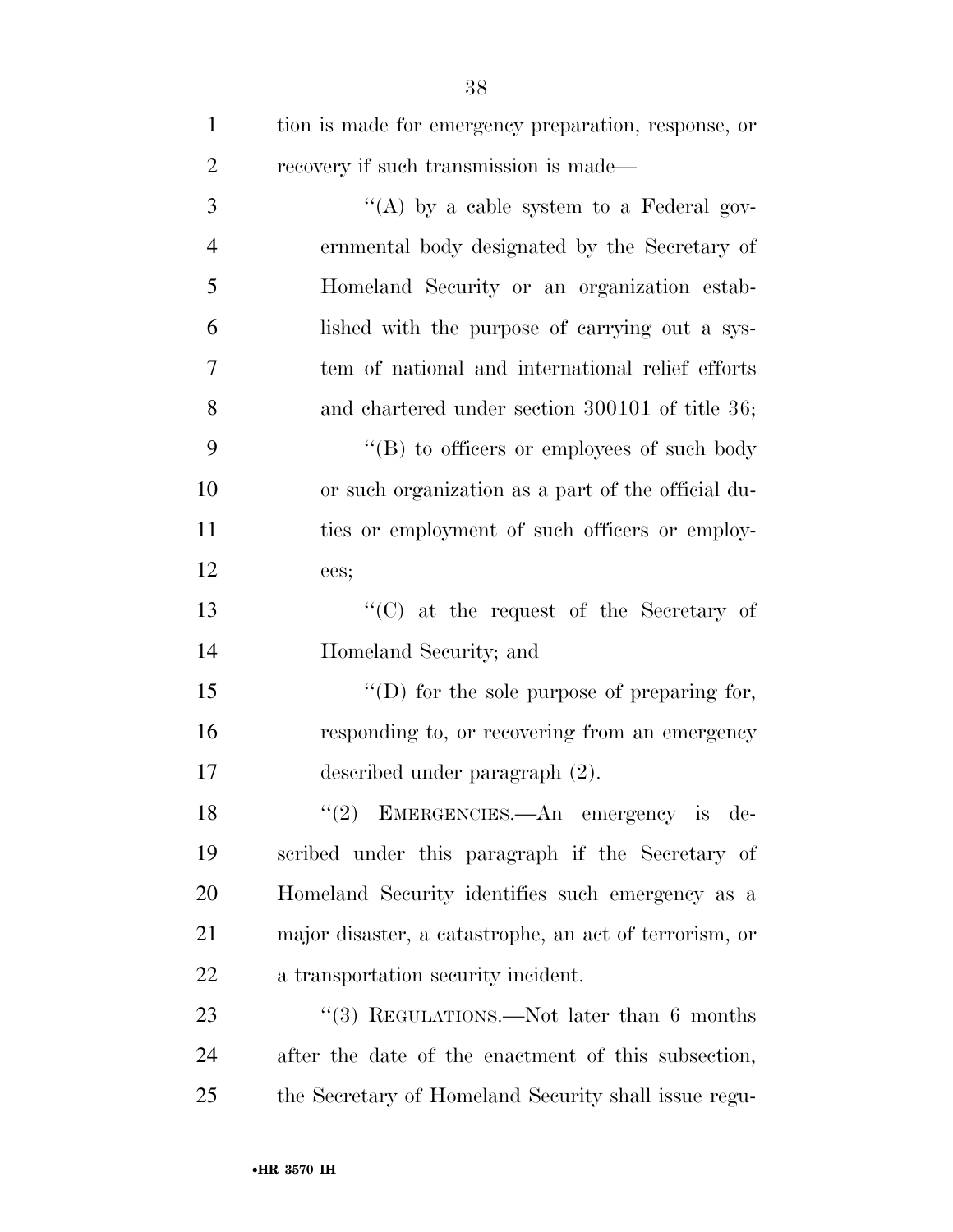lations to protect copyright owners by preventing the unauthorized access to the secondary transmissions described in paragraph (1). ''(4) REPORTS TO CONGRESSIONAL COMMIT- TEES.—Not later than one year after the date of the enactment of this subsection and by September 30 of each year thereafter, the Secretary of Homeland Security shall submit a report to the Committee on the Judiciary of the House of Representatives and the Committee on the Judiciary of the Senate de- scribing—  $'$ (A) the manner in which the authority granted under paragraph (1) is being used; and ''(B) any additional legislative rec- ommendations the Secretary may have. 16 "(5) DEFINITIONS.—As used in this subsection: ''(A) TERRORISM.—The term 'terrorism' has the meaning given that term in section 2(16) of the Homeland Security Act of 2002 (6 20 U.S.C. 101(16)). 21 "(B) TRANSPORTATION SECURITY INCI- DENT.—The term 'transportation security inci- dent' has the meaning given that term in sec-tion 70101 of title 46.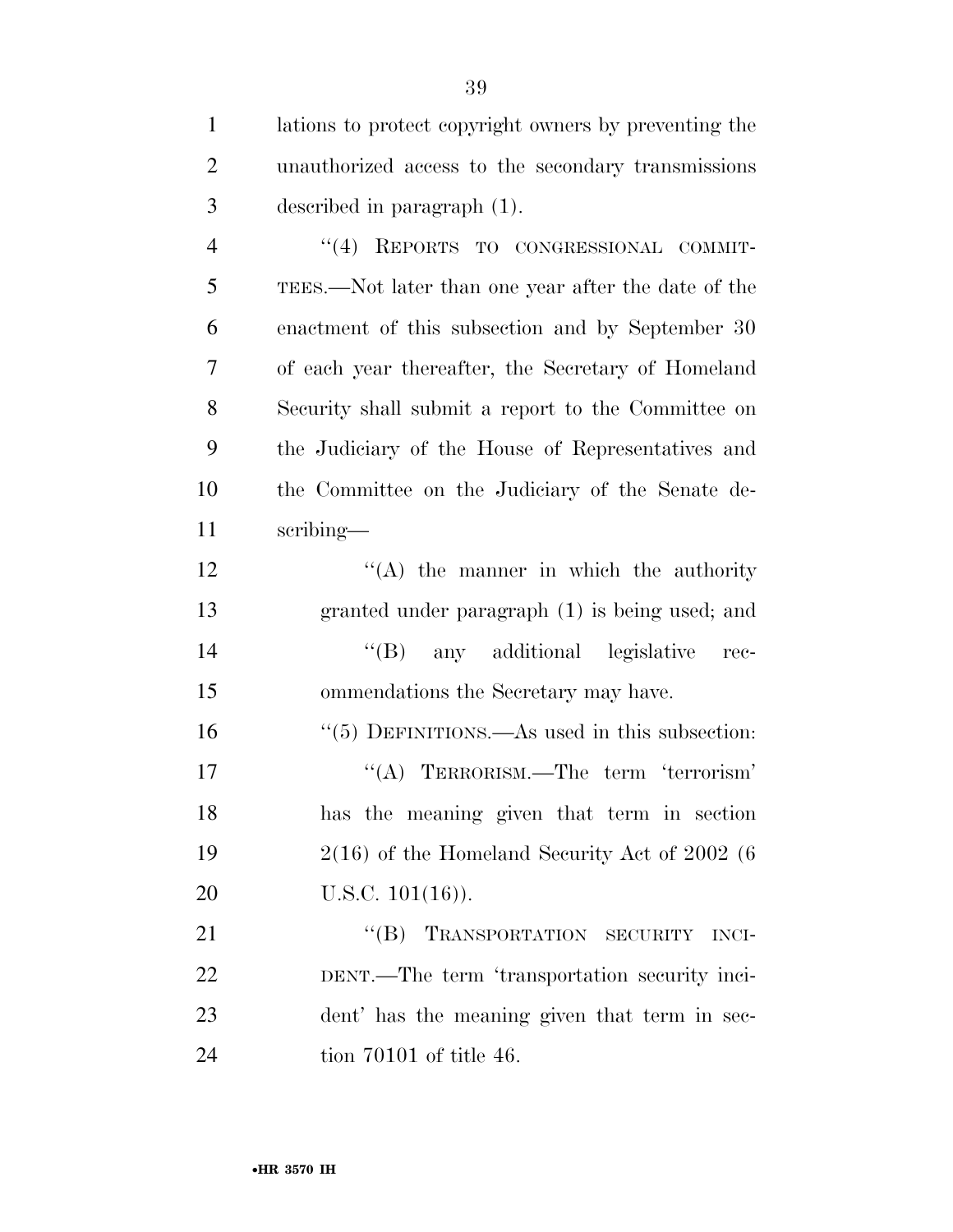| $\mathbf{1}$   | $(6)$ EFFECTIVE DATE.—This subsection shall               |
|----------------|-----------------------------------------------------------|
| $\overline{2}$ | take effect with respect to a secondary transmission      |
| 3              | described under paragraph (1) that is made after          |
| $\overline{4}$ | the end of the 30-day period beginning on the effec-      |
| 5              | tive date of the regulations issued by the Secretary      |
| 6              | of Homeland Security under paragraph (3).".               |
| 7              | (c) STATUTORY LICENSE FOR SECONDARY TRANS-                |
| 8              | $MISSIONS BY CABLE SYSTEMS. - Section 111(d) is amended.$ |
| 9              | $ed$ —                                                    |
| 10             | $(1)$ in paragraph $(1)$ —                                |
| 11             | (A) in the matter preceding subparagraph                  |
| 12             | $(A)$ —                                                   |
| 13             | (i) by striking "A cable system whose                     |
| 14             | secondary" and inserting the following:                   |
| 15             | "STATEMENT OF ACCOUNT AND ROYALTY                         |
| 16             | FEES.—A cable system whose secondary";                    |
| 17             | and                                                       |
| 18             | (ii) by striking "by regulation—" and                     |
| 19             | inserting "by regulation the following:";                 |
| <b>20</b>      | $(B)$ in subparagraph $(A)$ —                             |
| 21             | (i) by striking "a statement of ac-                       |
| 22             | count" and inserting "A statement of ac-                  |
| 23             | count"; and                                               |
| 24             | (ii) by striking "; and" and inserting a                  |
| 25             | period; and                                               |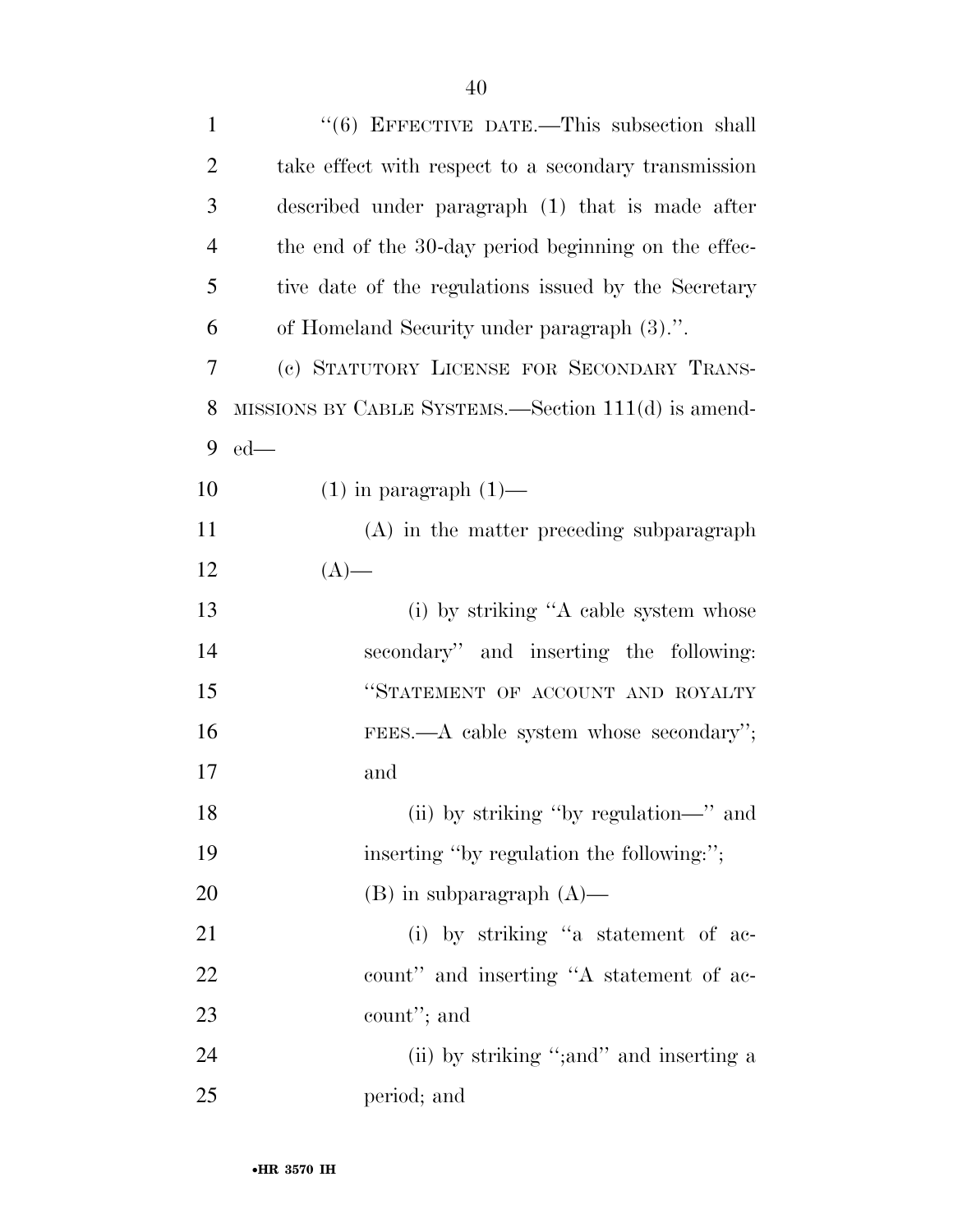| $\mathbf{1}$   | $(C)$ by striking subparagraphs $(B)$ , $(C)$ ,   |
|----------------|---------------------------------------------------|
| $\overline{2}$ | and $(D)$ , and inserting the following:          |
| 3              | "(B) A total royalty fee for the period cov-      |
| $\overline{4}$ | ered by the statement, computed on the basis of   |
| 5              | specified percentages of the gross receipts from  |
| 6              | subscribers to the cable service during such pe-  |
| 7              | riod for the basic service of providing secondary |
| 8              | transmissions of primary broadcast transmit-      |
| 9              | ters, as follows:                                 |
| 10             | "(i) $1.064$ percent for the privilege of         |
| 11             | further transmitting, beyond the local serv-      |
| 12             | ice area of such primary transmitter, any         |
| 13             | non-network programming of a primary              |
| 14             | transmitter in whole or in part, such             |
| 15             | amount to be applied against the fee, if          |
| 16             | any, payable pursuant to clauses<br>(ii)          |
| 17             | through (iv);                                     |
| 18             | "(ii) 1.064 percent of such gross re-             |
| 19             | ceipts for the first distant signal equiva-       |
| 20             | lent;                                             |
| 21             | "(iii) 0.701 percent of such gross re-            |
| 22             | ceipts for each of the second, third, and         |
| 23             | fourth distant signal equivalents; and            |
| 24             | "(iv) $0.330$ percent of such gross re-           |
| 25             | ceipts for the fifth distant signal equivalent    |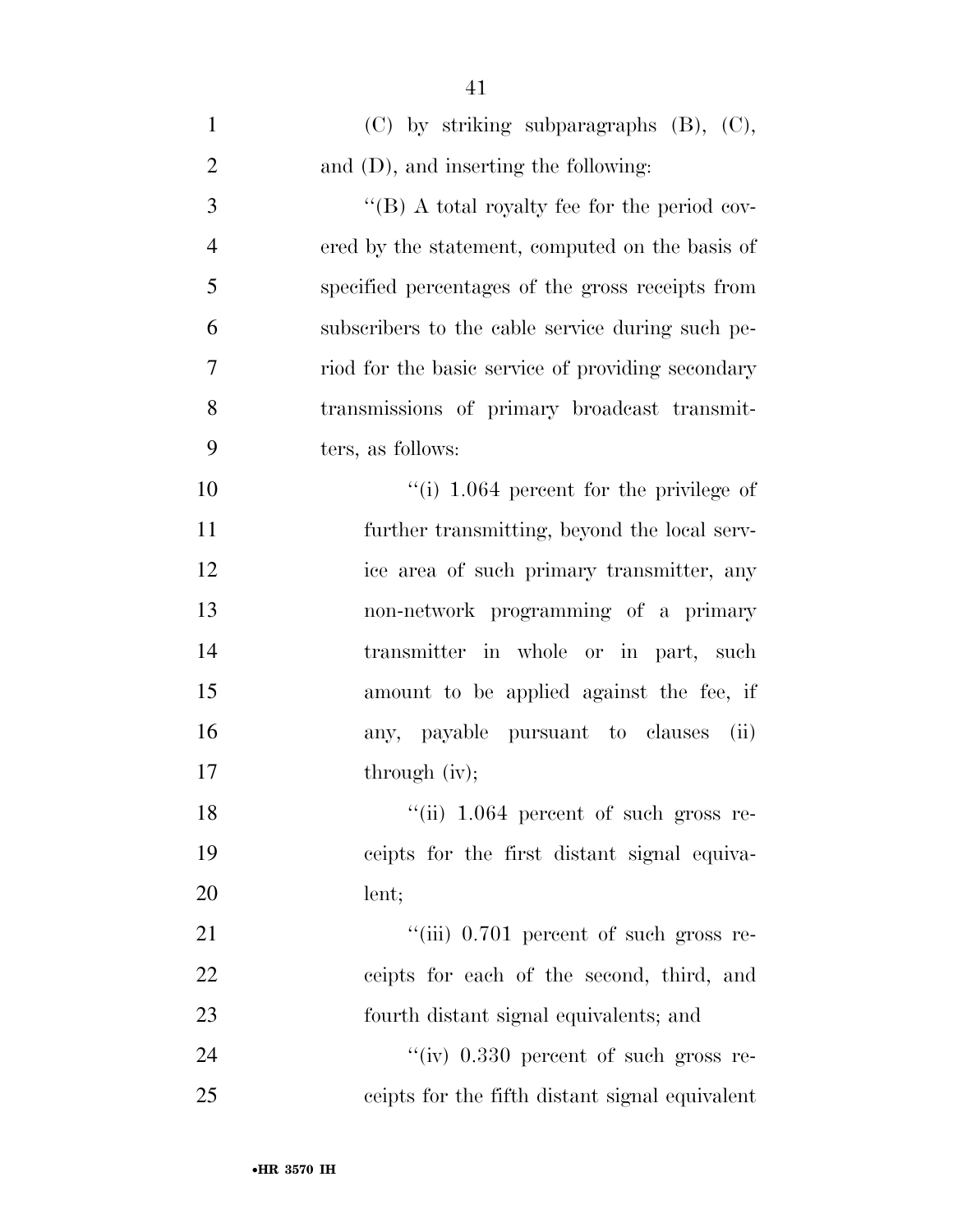| $\mathbf{1}$   | and each distant signal equivalent there-     |
|----------------|-----------------------------------------------|
| $\overline{2}$ | after.                                        |
| 3              | "(C) In computing amounts under clauses       |
| $\overline{4}$ | (ii) through (iv) of subparagraph $(B)$ —     |
| 5              | "(i) any fraction of a distant signal         |
| 6              | equivalent shall be computed at its frac-     |
| 7              | tional value;                                 |
| 8              | "(ii) in the case of any cable system         |
| 9              | located partly within and partly outside of   |
| 10             | the local service area of a primary trans-    |
| 11             | mitter, gross receipts shall be limited to    |
| 12             | those gross receipts derived from sub-        |
| 13             | scribers located outside of the local service |
| 14             | area of such primary transmitter; and         |
| 15             | "(iii) if a cable system provides a sec-      |
| 16             | ondary transmission of a primary trans-       |
| 17             | mitter to some but not all communities        |
| 18             | served by that cable system—                  |
| 19             | "(I) the gross receipts and the               |
| 20             | distant signal equivalent values for          |
| 21             | such secondary transmission shall be          |
| 22             | derived solely on the basis of the sub-       |
| 23             | scribers in those communities where           |
| 24             | the cable system provides such sec-           |
| 25             | ondary transmission; and                      |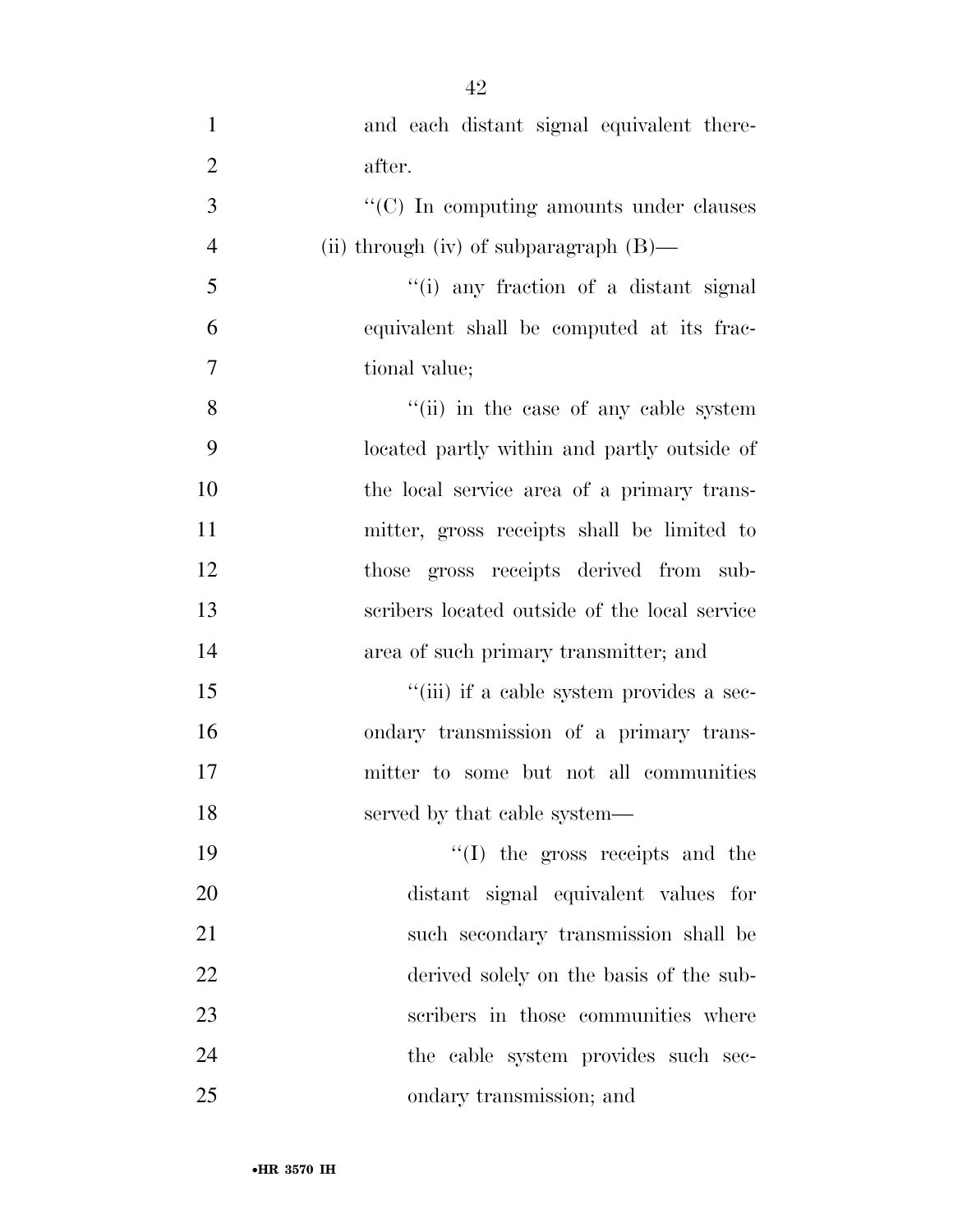| $\mathbf{1}$   | $\lq\lq$ (II) the total royalty fee for the       |
|----------------|---------------------------------------------------|
| $\overline{2}$ | period paid by such system shall not              |
| 3              | be less than the royalty fee calculated           |
| $\overline{4}$ | under subparagraph $(B)(i)$ multiplied            |
| 5              | by the gross receipts from all sub-               |
| 6              | scribers to the system.                           |
| $\tau$         | "(D) A cable system that, on a statement          |
| 8              | submitted before the date of the enactment of     |
| 9              | the Satellite Home Viewer Update and Reau-        |
| 10             | thorization Act of 2009, computed its royalty     |
| 11             | fee consistent with the methodology under this    |
| 12             | paragraph or that amends a statement filed be-    |
| 13             | fore such date of enactment to compute the roy-   |
| 14             | alty fee due using such methodology shall not     |
| 15             | be subject to an action for infringement, or eli- |
| 16             | gible for any royalty refund, arising out of its  |
| 17             | use of such methodology on such statement.        |
| 18             | "(E) If the actual gross receipts paid by         |
| 19             | subscribers to a cable system for the period cov- |
| 20             | ered by the statement for the basic service of    |
| 21             | providing secondary transmissions of primary      |
| 22             | broadcast transmitters total $$263,800$ or less—  |
| 23             | "(i) gross receipts of the cable system           |
| 24             | for the purpose of this paragraph shall be        |
| 25             | computed by subtracting from such actual          |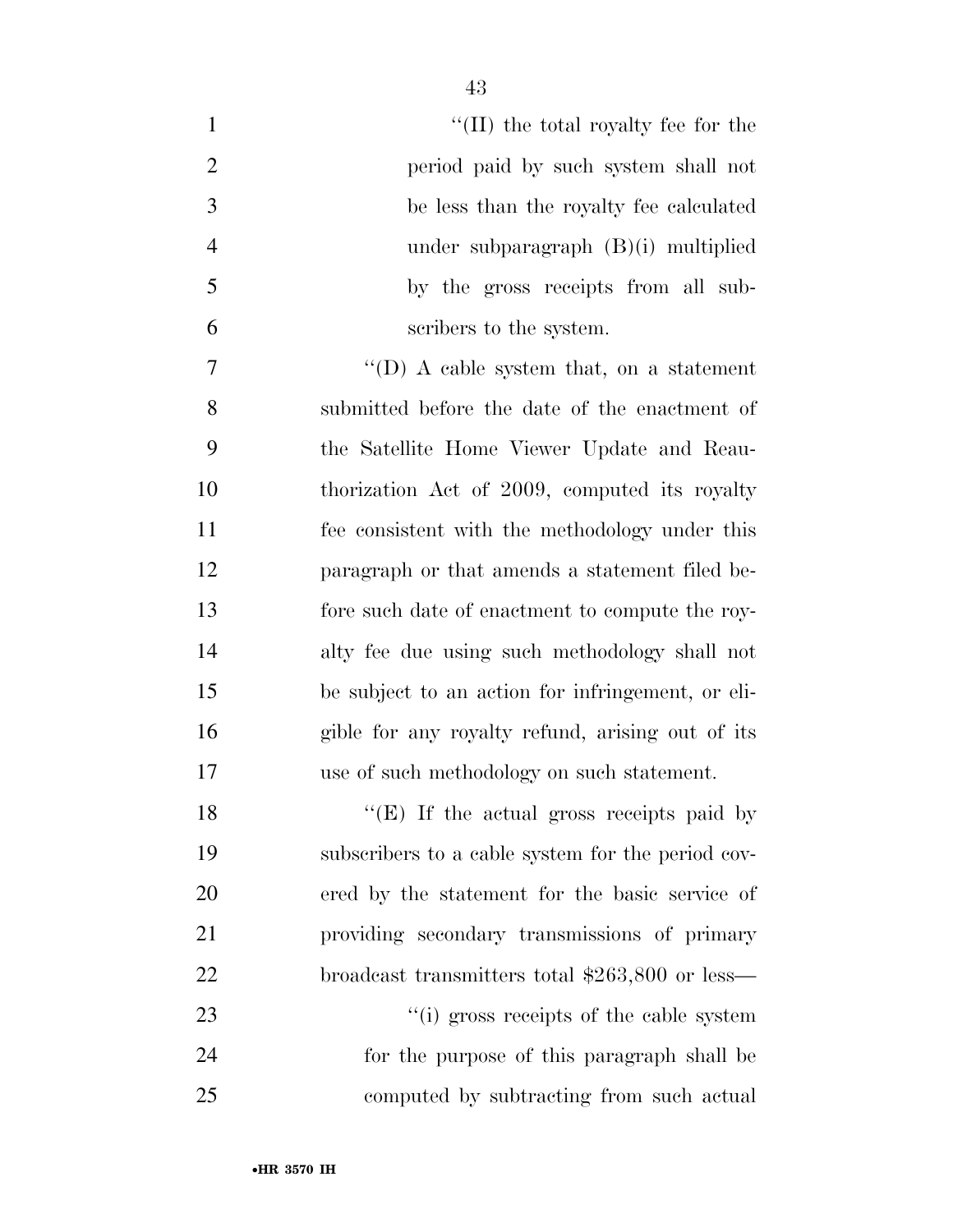| $\mathbf{1}$   | gross receipts the amount by which                 |
|----------------|----------------------------------------------------|
| $\mathbf{2}$   | \$263,800 exceeds such actual gross re-            |
| 3              | ceipts, except that in no case shall a cable       |
| $\overline{4}$ | system's gross receipts be reduced to less         |
| 5              | than $$10,400$ ; and                               |
| 6              | "(ii) the royalty fee payable under this           |
| 7              | paragraph shall be 0.5 percent, regardless         |
| 8              | of the number of distant signal equiva-            |
| 9              | lents, if any.                                     |
| 10             | "(F) If the actual gross receipts paid by          |
| 11             | subscribers to a cable system for the period cov-  |
| 12             | ered by the statement for the basic service of     |
| 13             | providing secondary transmissions of primary       |
| 14             | broadcast transmitters are more than \$263,800     |
| 15             | but less than $$527,600$ , the royalty fee payable |
| 16             | under this paragraph shall be—                     |
| 17             | "(i) $0.5$ percent of any gross receipts           |
| 18             | up to $$263,800$ , regardless of the number        |
| 19             | of distant signal equivalents, if any; and         |
| 20             | "(ii) 1 percent of any gross receipts in           |
| 21             | of $$263,800, but$<br>less<br>than<br>excess       |
| 22             | $$527,600$ , regardless of the number of dis-      |
| 23             | tant signal equivalents, if any.                   |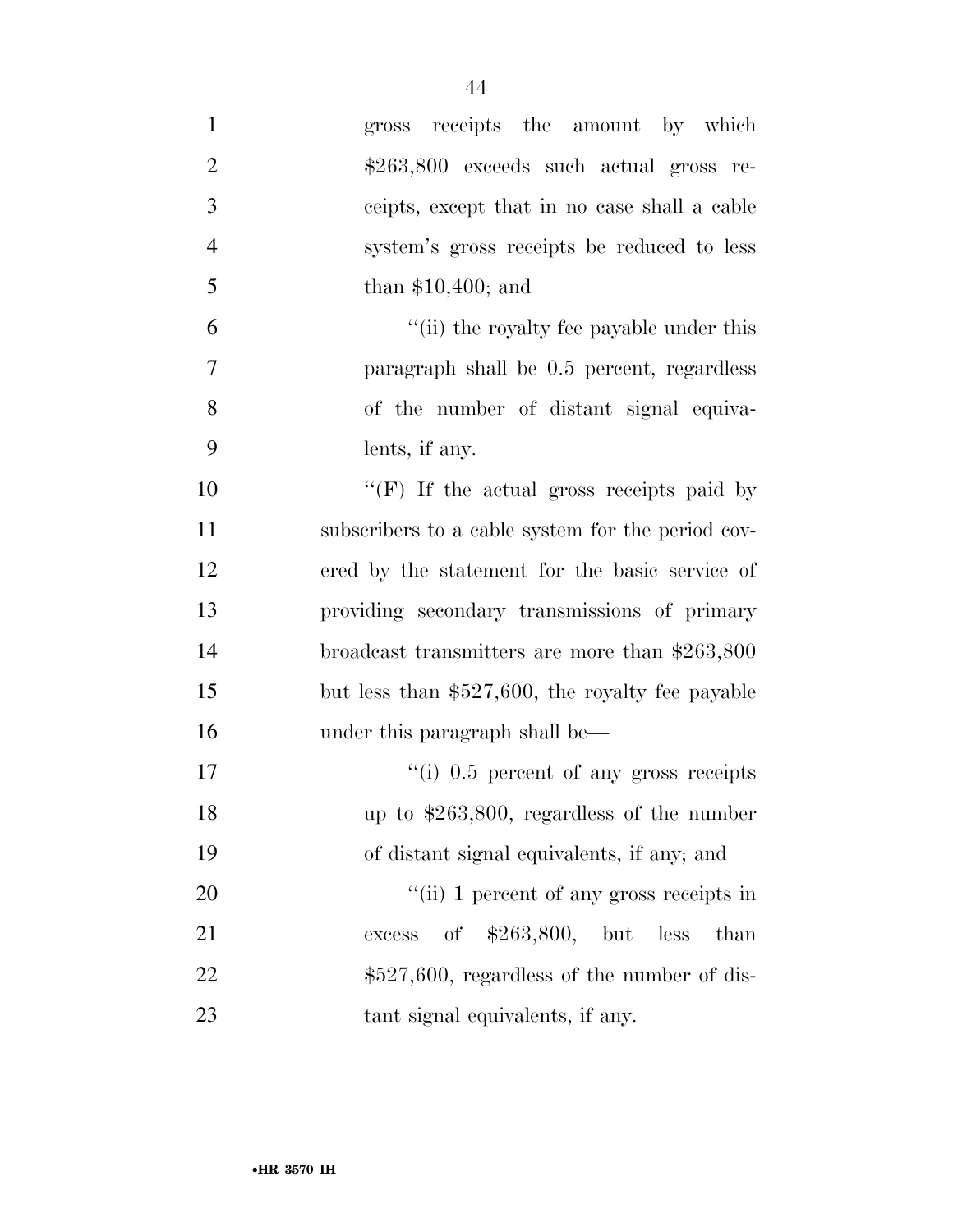| $\mathbf{1}$   | " $(G)$ A filing fee, as determined by the            |
|----------------|-------------------------------------------------------|
| $\overline{2}$ | Register of Copyrights pursuant to section            |
| 3              | $708(a)$ .";                                          |
| $\overline{4}$ | $(2)$ in paragraph $(2)$ , by striking "The Register" |
| 5              | of Copyrights" and inserting the following: "HAN-     |
| 6              | DLING OF FEES.—The Register of Copyrights";           |
| 7              | $(3)$ in paragraph $(3)$ —                            |
| 8              | $(A)$ by striking "The royalty fees" and in-          |
| 9              | serting the following: "DISTRIBUTION OF ROY-          |
| 10             | ALTY FEES TO COPYRIGHT OWNERS.—The roy-               |
| 11             | alty fees";                                           |
| 12             | $(B)$ in subparagraph $(A)$ —                         |
| 13             | (i) by striking "any such" and insert-                |
| 14             | ing "Any such"; and                                   |
| 15             | (ii) by striking "; and" and inserting                |
| 16             | a period;                                             |
| 17             | $(C)$ in subparagraph $(B)$ —                         |
| 18             | (i) by striking "any such" and insert-                |
| 19             | ing "Any such"; and                                   |
| 20             | (ii) by striking "; and" and inserting                |
| 21             | a period; and                                         |
| 22             | (D) in subparagraph $(C)$ , by striking "any          |
| 23             | such" and inserting "Any such";                       |
| 24             | $(4)$ in paragraph $(4)$ , by striking "The royalty"  |
| 25             | fees" and inserting the following: "PROCEDURES"       |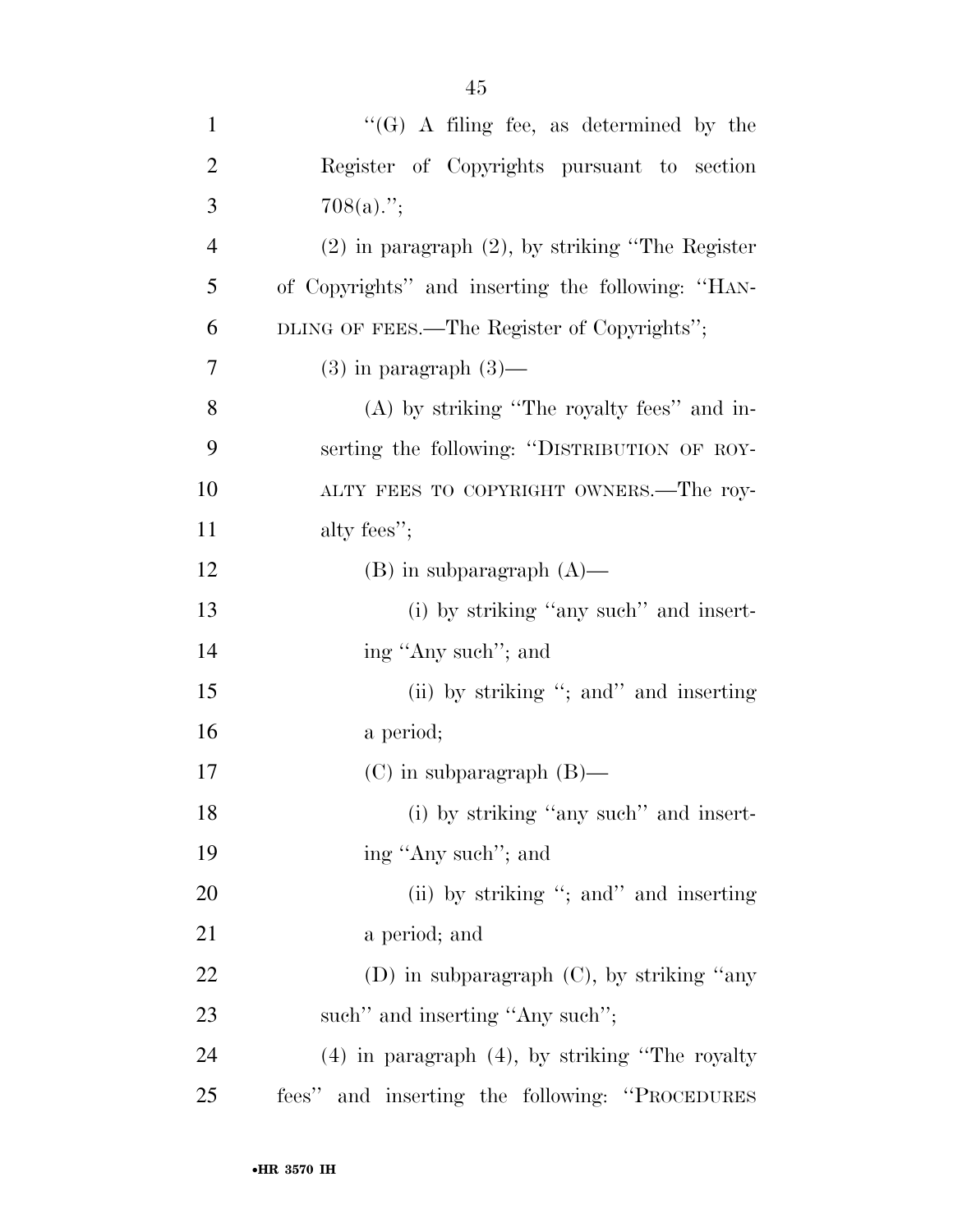FOR ROYALTY FEE DISTRIBUTION.—The royalty fees''; and

 (5) by adding at the end the following new paragraphs:

5 "(5) VERIFICATION OF ACCOUNTS AND FEE PAYMENTS.—The Register of Copyrights shall issue regulations to provide for the confidential verification and audit of the information reported on the semi-annual statement of account filed after the date of the enactment of the Satellite Home Viewer Update and Reauthorization Act of 2009. The regu- lations shall provide for a single verification proce- dure, with respect to the semi-annual statements of account filed by a cable system, to be conducted by a qualified independent auditor on behalf of all copy- right owners whose works were the subject of a sec- ondary transmission to the public by a cable system of a performance or display of a work embodied in a primary transmission and for a mechanism to re-view and cure defects identified by any such audit.

21 "(6) ACCEPTANCE OF ADDITIONAL DEPOSITS.— Any royalty fee payments received by the Copyright Office from cable systems for the secondary trans- mission of primary transmissions that are in addi-tion to the payments calculated and deposited in ac-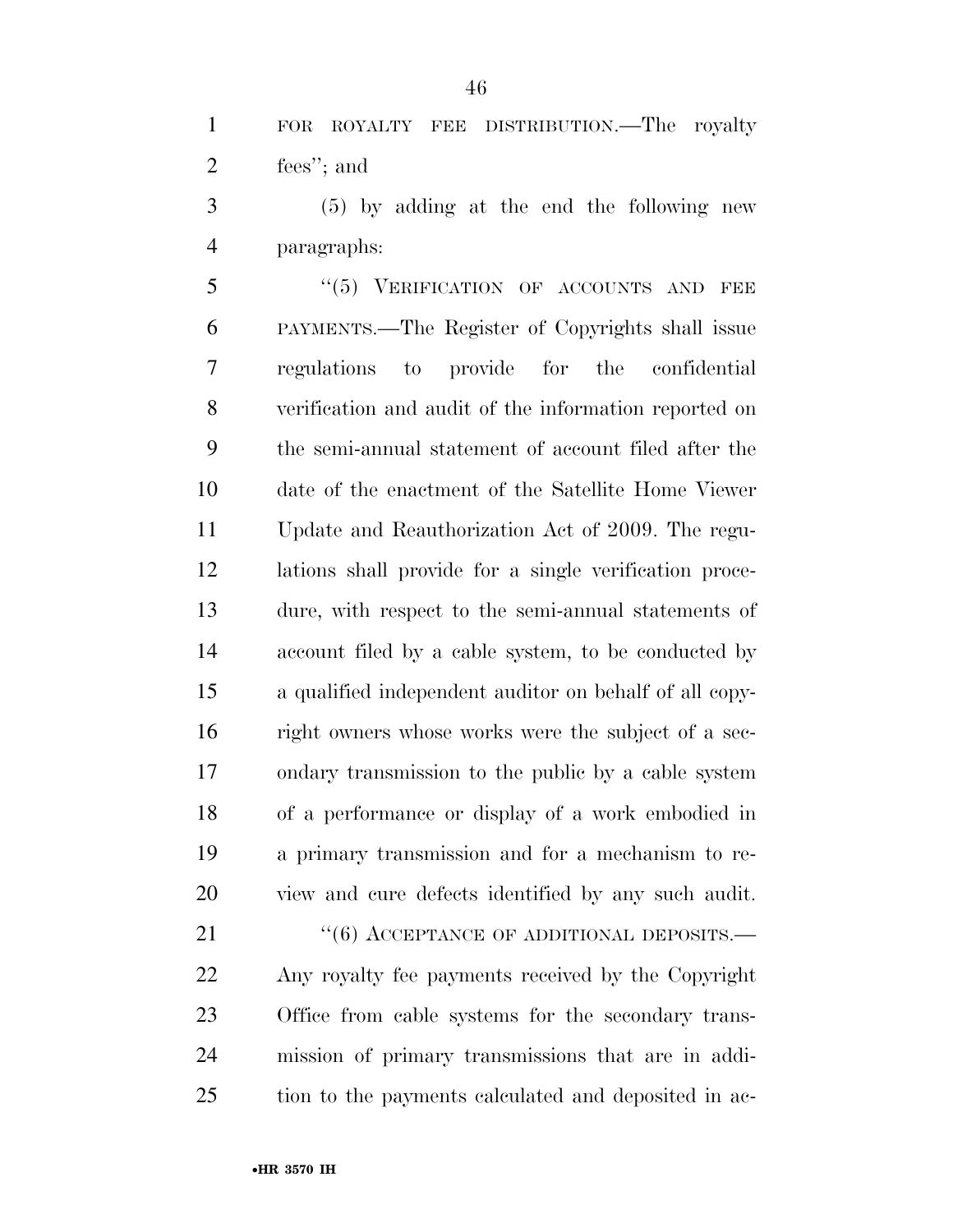| $\mathbf{1}$   | cordance with this subsection shall be deemed to      |
|----------------|-------------------------------------------------------|
| $\overline{2}$ | have been deposited for the particular accounting pe- |
| 3              | riod during which they are received and shall be dis- |
| $\overline{4}$ | tributed as specified under this subsection.".        |
| 5              | (d) DEFINITIONS.—Section $111(f)$ is amended—         |
| 6              | (1) in the first undesignated paragraph, by           |
| 7              | striking "A 'primary transmission' is a trans-        |
| 8              | mission" and inserting the following:                 |
| 9              | "(1) PRIMARY TRANSMISSION. $-A$ 'primary              |
| 10             | transmission' is a transmission, including a          |
| 11             | multicast transmission,";                             |

| 12 | $(2)$ in the second undesignated paragraph— |  |
|----|---------------------------------------------|--|
|    |                                             |  |

 (A) by striking ''A 'secondary trans-14 mission'" and inserting the following:

15 "(2) SECONDARY TRANSMISSION.—A 'secondary 16 transmission'"; and

17 (B) by striking "'cable system'" and in-18 serting "cable system";

(3) in the third undesignated paragraph—

20 (A) by striking "A 'cable system' " and in-serting the following:

22 "(3) CABLE SYSTEM.—A 'cable system' "; and (B) by striking ''Territory, Trust Terri-tory, or Possession'' and inserting ''territory,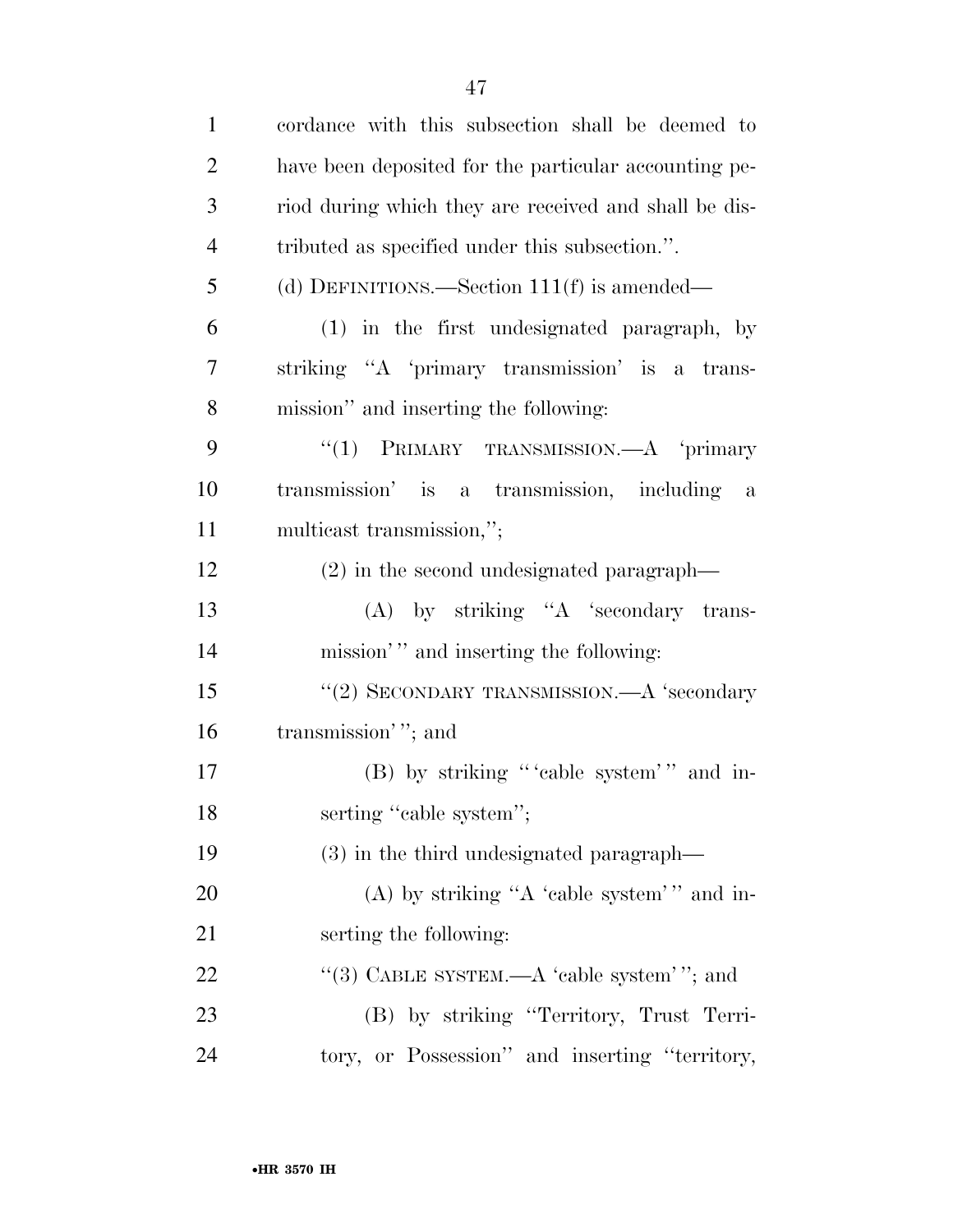| $\mathbf{1}$   | trust territory, or possession of the United      |
|----------------|---------------------------------------------------|
| $\overline{2}$ | States";                                          |
| 3              | (4) in the fourth undesignated paragraph—         |
| $\overline{4}$ | $(A)$ in the first sentence, by striking "The     |
| 5              | 'local service area of a primary transmitter''    |
| 6              | and inserting the following:                      |
| 7              | LOCAL SERVICE AREA OF A PRIMARY<br>(4)            |
| 8              | TRANSMITTER.—The 'local service area of a primary |
| 9              | transmitter'';                                    |
| 10             | $(B)$ by striking "76.59 of title 47 of the       |
| 11             | Code of Federal Regulations" and inserting the    |
| 12             | following: "76.59 of title 47, Code of Federal    |
| 13             | Regulations, or within the noise-limited contour  |
| 14             | as defined in $73.622(e)(1)$ of title 47, Code of |
| 15             | Federal Regulations"; and                         |
| 16             | (C) by striking "as defined by the rules          |
| 17             | and regulations of the Federal Communications     |
| 18             | Commission,";                                     |
| 19             | (5) by amending the fifth undesignated para-      |
| 20             | graph to read as follows:                         |
| 21             | $``(5)$ DISTANT SIGNAL EQUIVALENT.—               |
| 22             | "(A) IN GENERAL.—Except as provided               |
| 23             | under subparagraph (B), a 'distant signal         |
| 24             | equivalent'-                                      |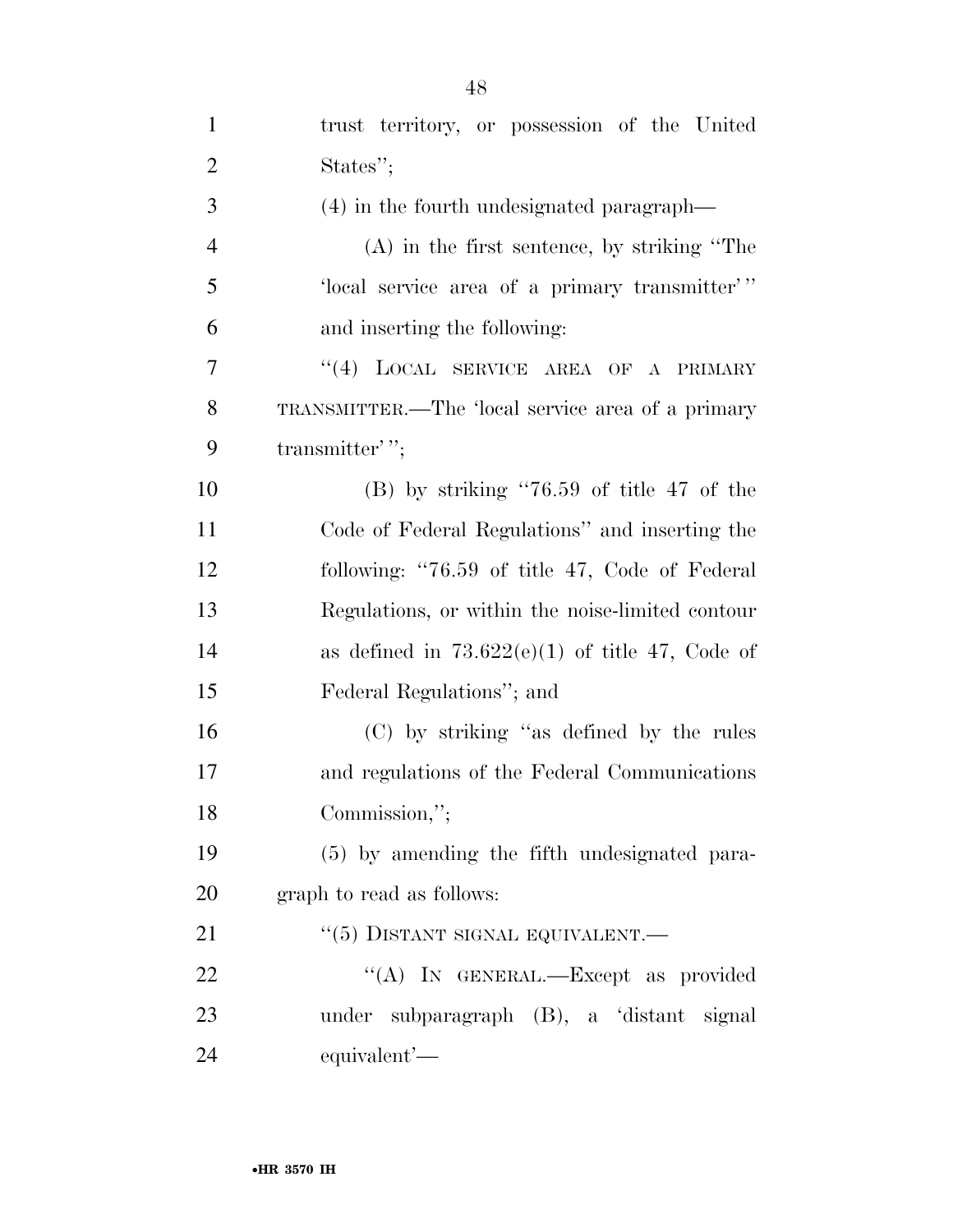| $\mathbf{1}$   | $``(i)$ is the value assigned to the sec-      |
|----------------|------------------------------------------------|
| $\overline{2}$ | ondary transmission of any non-network         |
| 3              | television programming carried by a cable      |
| $\overline{4}$ | system in whole or in part beyond the local    |
| 5              | service area of the primary transmitter of     |
| 6              | such programming; and                          |
| 7              | "(ii) is computed by assigning a value         |
| 8              | of one to each channel or digital steam        |
| 9              | carrying independent television program-       |
| 10             | ming, and a value of one-quarter to each       |
| 11             | channel or digital stream carrying network     |
| 12             | television programming or noncommercial        |
| 13             | educational television programming trans-      |
| 14             | mitted by a television broadcast station       |
| 15             | pursuant to the rules, regulations, and au-    |
| 16             | thorizations of the Federal Communica-         |
| 17             | tions Commission.                              |
| 18             | "(B) EXCEPTIONS.—The values for inde-          |
| 19             | pendent, network, and noncommercial<br>edu-    |
| 20             | cational programming specified in subparagraph |
| 21             | (A) are subject to the following:              |
| 22             | "(i) Where the rules and regulations           |
| 23             | of the Federal Communications Commis-          |
| 24             | sion require a cable system to omit the fur-   |
| 25             | ther transmission of a particular program      |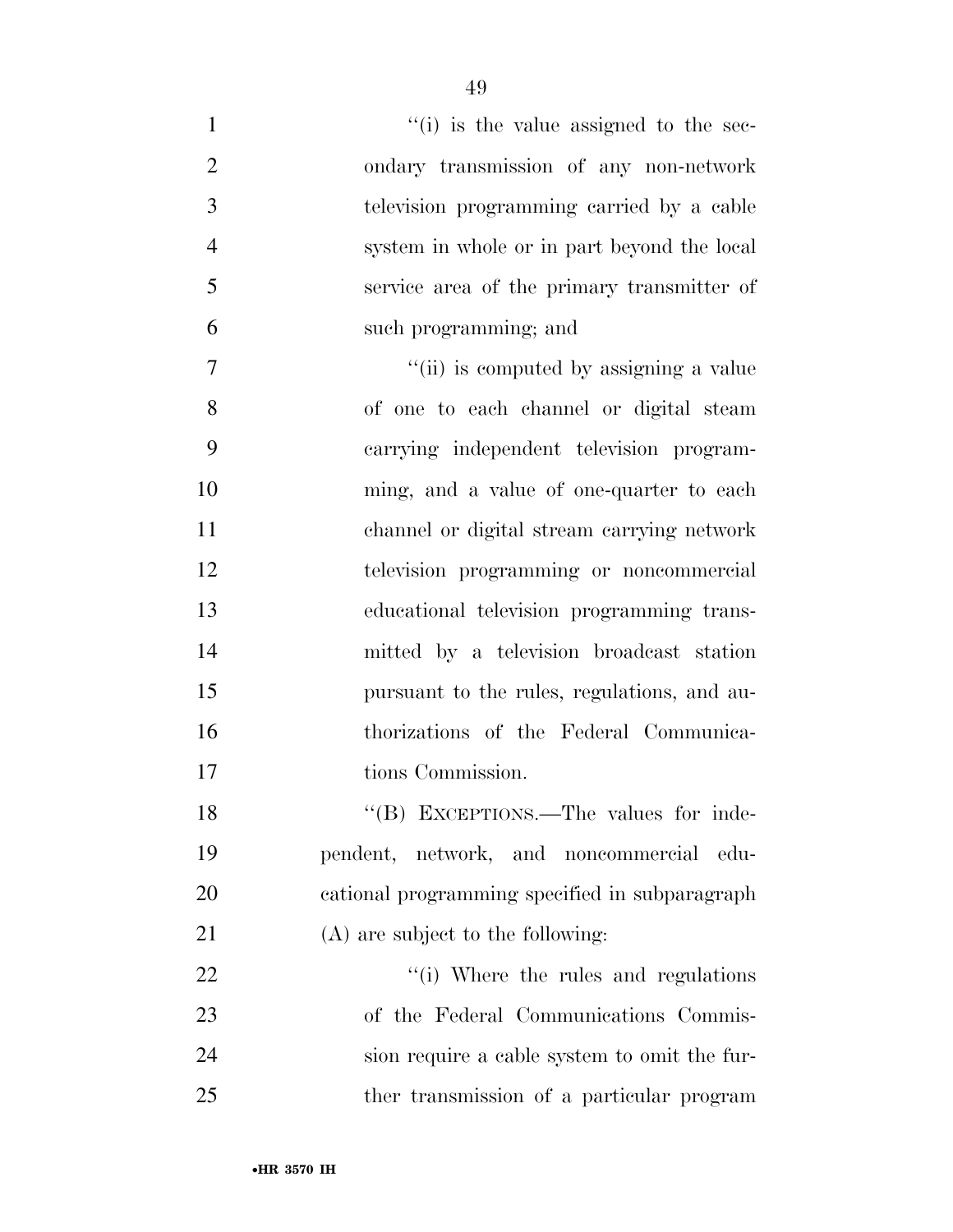and such rules and regulations also permit 2 the substitution of another program em- bodying a performance or display of a work in place of the omitted transmission, or where such rules and regulations in ef- fect on the date of enactment of the Copy- right Act of 1976 permit a cable system, at its election, to effect such omission and substitution of a nonlive program or to carry additional programs not transmitted by primary transmitters within whose local service area the cable system is located, no value shall be assigned for the substituted or additional program.

 $\frac{1}{10}$  Where the rules, regulations, or authorizations of the Federal Communica- tions Commission in effect on the date of enactment of the Copyright Act of 1976 permit a cable system, at its election, to omit the further transmission of a par- ticular program and such rules, regula- tions, or authorizations also permit the substitution of another program embodying a performance or display of a work in place of the omitted transmission, the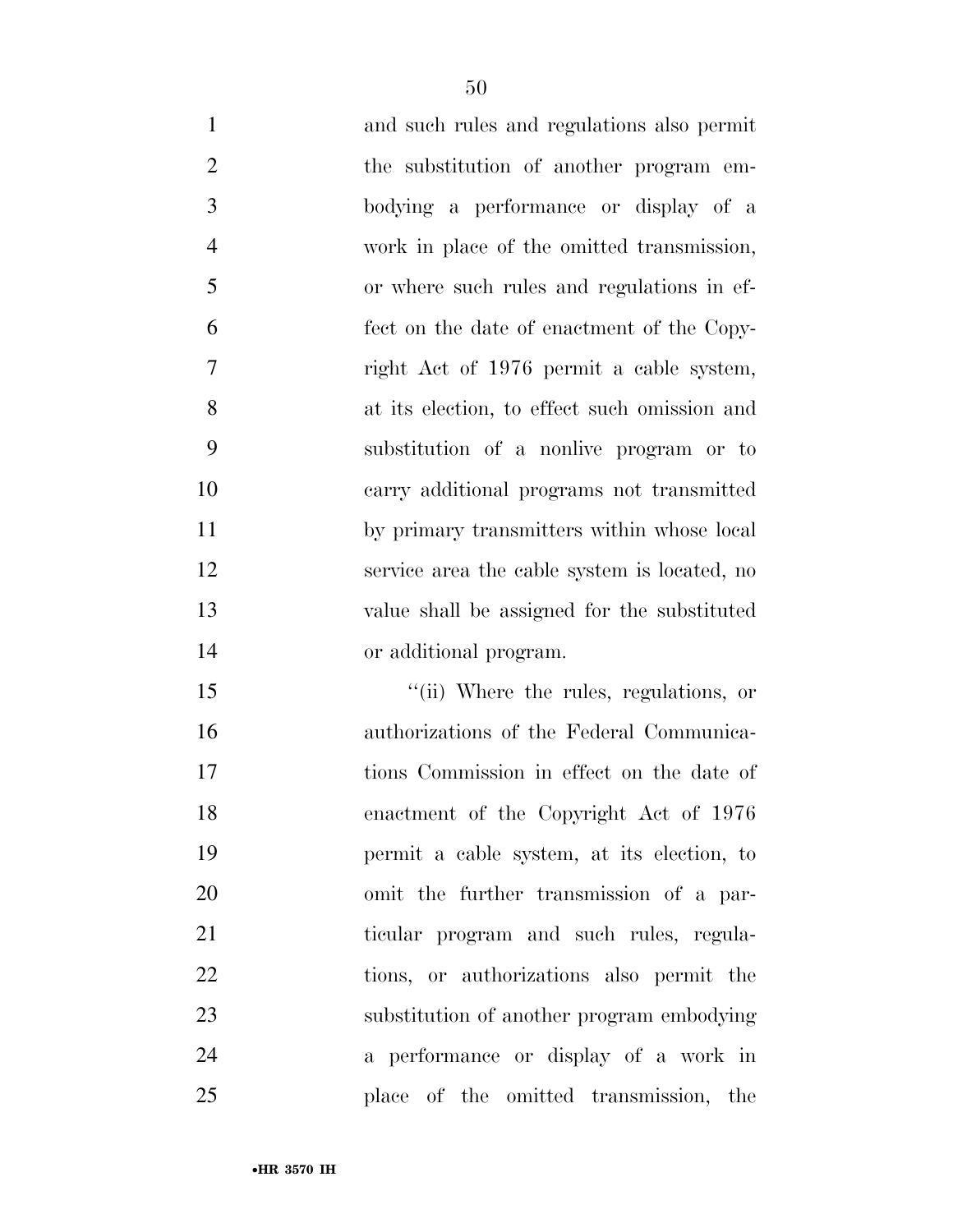| $\mathbf{1}$   | value assigned for the substituted or addi-  |
|----------------|----------------------------------------------|
| $\overline{2}$ | tional program shall be, in the case of a    |
| $\mathfrak{Z}$ | live program, the value of one full distant  |
| $\overline{4}$ | signal equivalent multiplied by a fraction   |
| 5              | that has as its numerator the number of      |
| 6              | days in the year in which such substitution  |
| 7              | occurs and as its denominator the number     |
| 8              | of days in the year.                         |
| 9              | "(iii) In the case of a channel or dig-      |
| 10             | ital stream carried pursuant to the late-    |
| 11             | night or specialty programming rules of      |
| 12             | the Federal Communications Commission,       |
| 13             | or a channel or digital stream carried on a  |
| 14             | part-time basis where full-time carriage is  |
| 15             | not possible because the cable system lacks  |
| 16             | activated channel capacity to re-<br>the     |
| 17             | transmit on a full-time basis all signals    |
| 18             | that it is authorized to carry, the values   |
| 19             | for independent, network, and noncommer-     |
| 20             | cial educational programming set forth in    |
| 21             | subparagraph $(A)$ , as the case may be,     |
| 22             | shall be multiplied by a fraction that is    |
| 23             | equal to the ratio of the broadcast hours of |
| 24             | such channel or digital stream carried by    |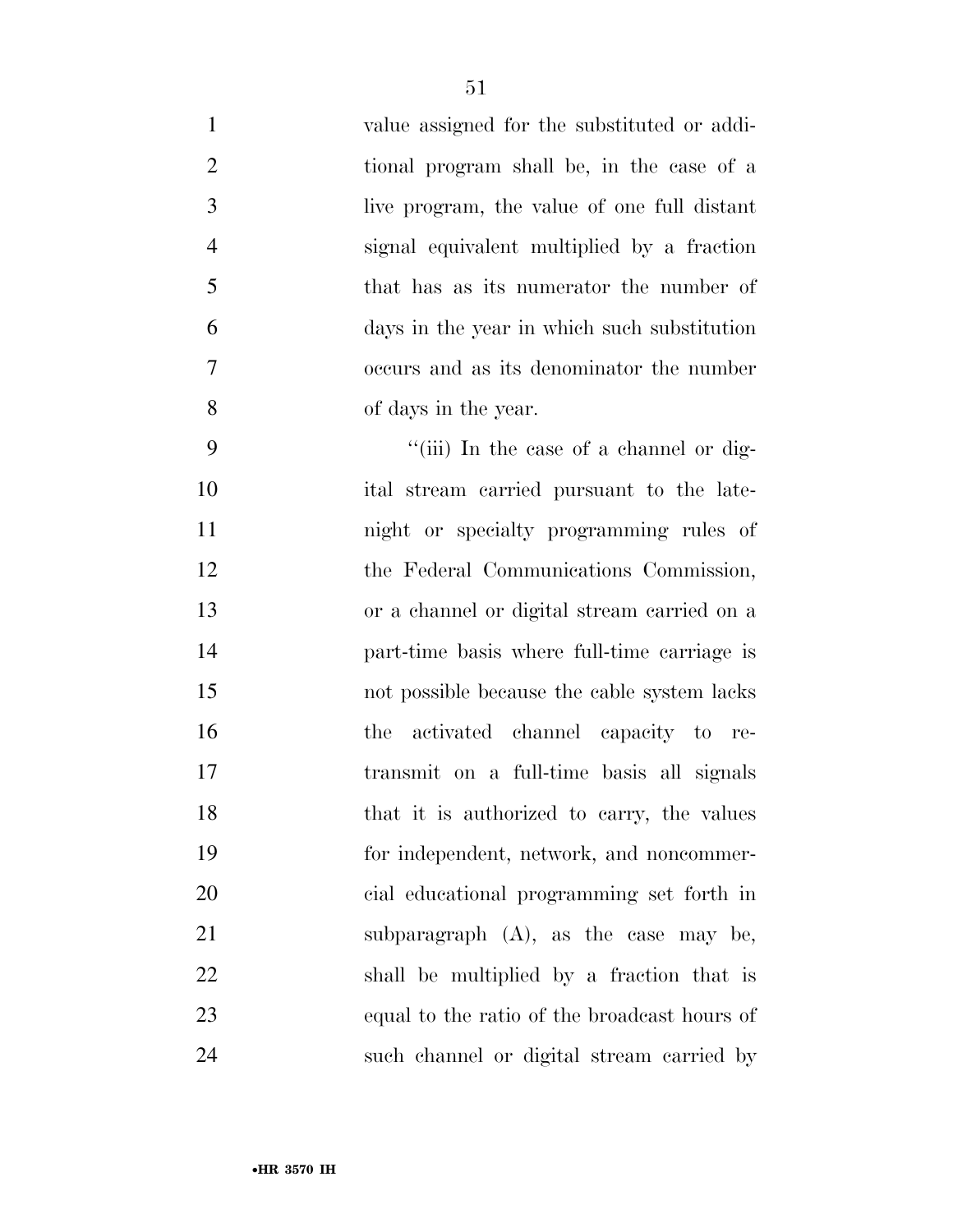| $\mathbf{1}$   | the cable system to the total broadcast         |
|----------------|-------------------------------------------------|
| $\overline{2}$ | hours of the channel or digital stream.";       |
| 3              | $(6)$ in the sixth undesignated paragraph—      |
| $\overline{4}$ | (A) by striking "A 'network station'" and       |
| 5              | inserting the following:                        |
| 6              | $``(6)$ NETWORK STATION.—                       |
| $\overline{7}$ | "(A) IN GENERAL.—A 'network station'";          |
| 8              | and                                             |
| 9              | (B) by adding at the end the following:         |
| 10             | "(B) NETWORK PROGRAMMING.—The term              |
| 11             | 'network television programming' means pro-     |
| 12             | gramming that is transmitted by a network sta-  |
| 13             | $\text{tion."}$                                 |
| 14             | (7) by striking the seventh undesignated para-  |
| 15             | graph and inserting the following:              |
| 16             | $``(7)$ INDEPENDENT STATION.—                   |
| 17             | "(A) IN GENERAL.—An 'independent sta-           |
| 18             | tion' is a commercial television broadcast sta- |
| 19             | tion other than a network station.              |
| 20             | "(B) INDEPENDENT PROGRAMMING.—The               |

 term 'independent television programming' means all programming other than 'network tel- evision programming' or 'noncommercial edu-cational television programming'.'';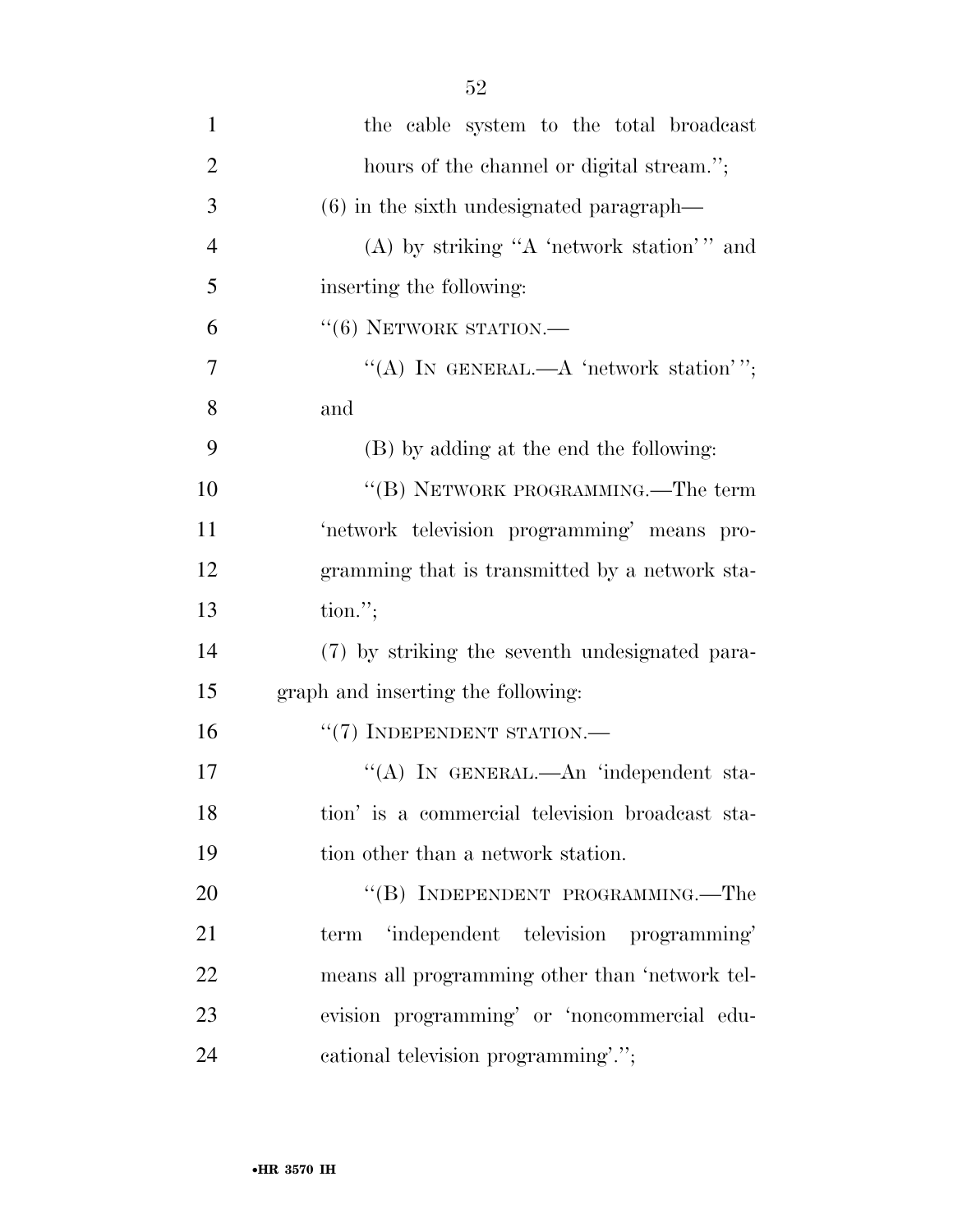| $\mathbf{1}$   | (8) by striking the eighth undesignated para- |
|----------------|-----------------------------------------------|
| $\overline{2}$ | graph and inserting the following:            |
| 3              | "(8) NONCOMMERCIAL EDUCATIONAL<br>STA-        |
| $\overline{4}$ | TION.                                         |
| 5              | "(A) IN GENERAL.—A 'noncommercial             |
| 6              | educational station' is a television or radio |
| 7              | broadcast station that—                       |
| 8              | "(i) under the rules and regulations of       |
| 9              | the Federal Communications Commission         |
| 10             | in effect on November 2, 1978, is eligible    |
| 11             | to be licensed by the Federal Communica-      |
| 12             | tions Commission as a noncommercial edu-      |
| 13             | cational radio or television broadcast sta-   |
| 14             | tion and that is owned and operated by a      |
| 15             | public agency or nonprofit private founda-    |
| 16             | tion, corporation, or association; or         |
| 17             | "(ii) is owned and operated by a mu-          |
| 18             | nicipality and that transmits only non-       |
| 19             | commercial programs for education pur-        |
| 20             | poses.                                        |
| 21             | "(B) NONCOMMERCIAL EDUCATIONAL PRO-           |
| 22             | GRAMMING.—The term 'noncommercial<br>-edu-    |
| 23             | cational television programming' means pro-   |
| 24             | gramming that is transmitted by a noncommer-  |
| 25             | cial educational station."; and               |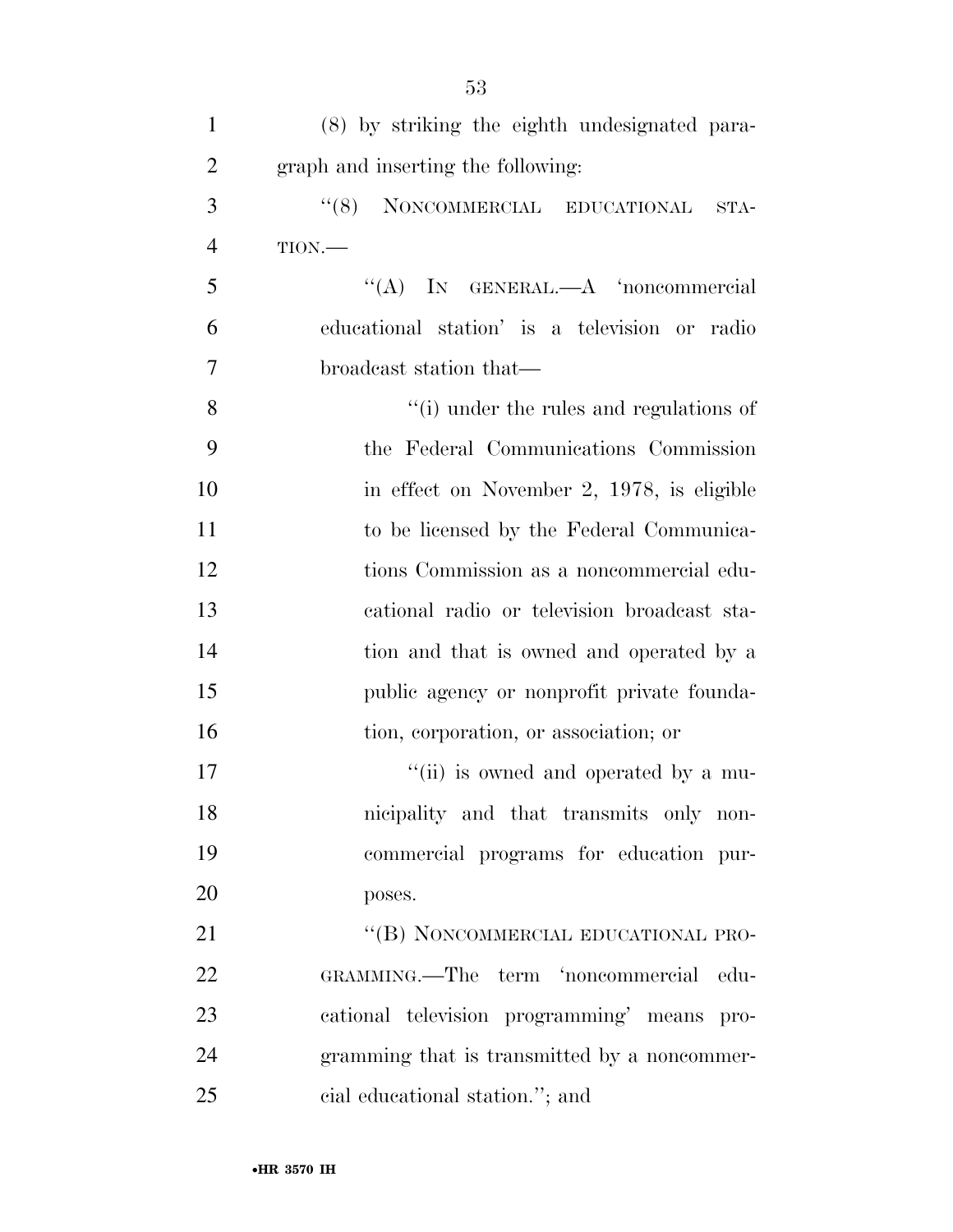| $\mathbf{1}$   | $(9)$ by adding at the end the following:                 |
|----------------|-----------------------------------------------------------|
| $\overline{2}$ | "(9) MULTICAST TRANSMISSION.—A 'multicast                 |
| 3              | transmission' is a transmission by a television sta-      |
| 4              | tion that contains more than one channel or digital       |
| 5              | stream, each containing its own distinct program-         |
| 6              | ming.                                                     |
| 7              | $\cdot$ (10) SUBSCRIBER.—The term 'subscriber'            |
| 8              | means a person or entity that receives a secondary        |
| 9              | transmission service from a cable system and pays         |
| 10             | a fee for the service, directly or indirectly, to the     |
| 11             | cable system.".                                           |
| 12             | (e) TIMING OF SECTION 111 PROCEEDINGS.—Sec-               |
| 13             | tion $804(b)(1)$ is amended by striking "2005" each place |
| 14             | it appears and inserting "2015".                          |
| 15             | (f) TECHNICAL AND CONFORMING AMENDMENTS.                  |
| 16             | (1) CORRECTIONS TO FIX LEVEL DESIGNA-                     |
| 17             | TIONS.—Section 111 is amended—                            |
| 18             | $(A)$ in subsections $(a)$ , $(c)$ , and $(e)$ , by       |
| 19             | striking "clause" each place it appears and in-           |
| 20             | serting "paragraph";                                      |
| 21             | (B) in subsection (c), by striking "clauses"              |
| 22             | and inserting "paragraphs"; and                           |
| 23             | (C) in subsection (e)(1)(F), by striking                  |
| 24             | "subclause" each place it appears and inserting           |
| 25             | "subparagraph".                                           |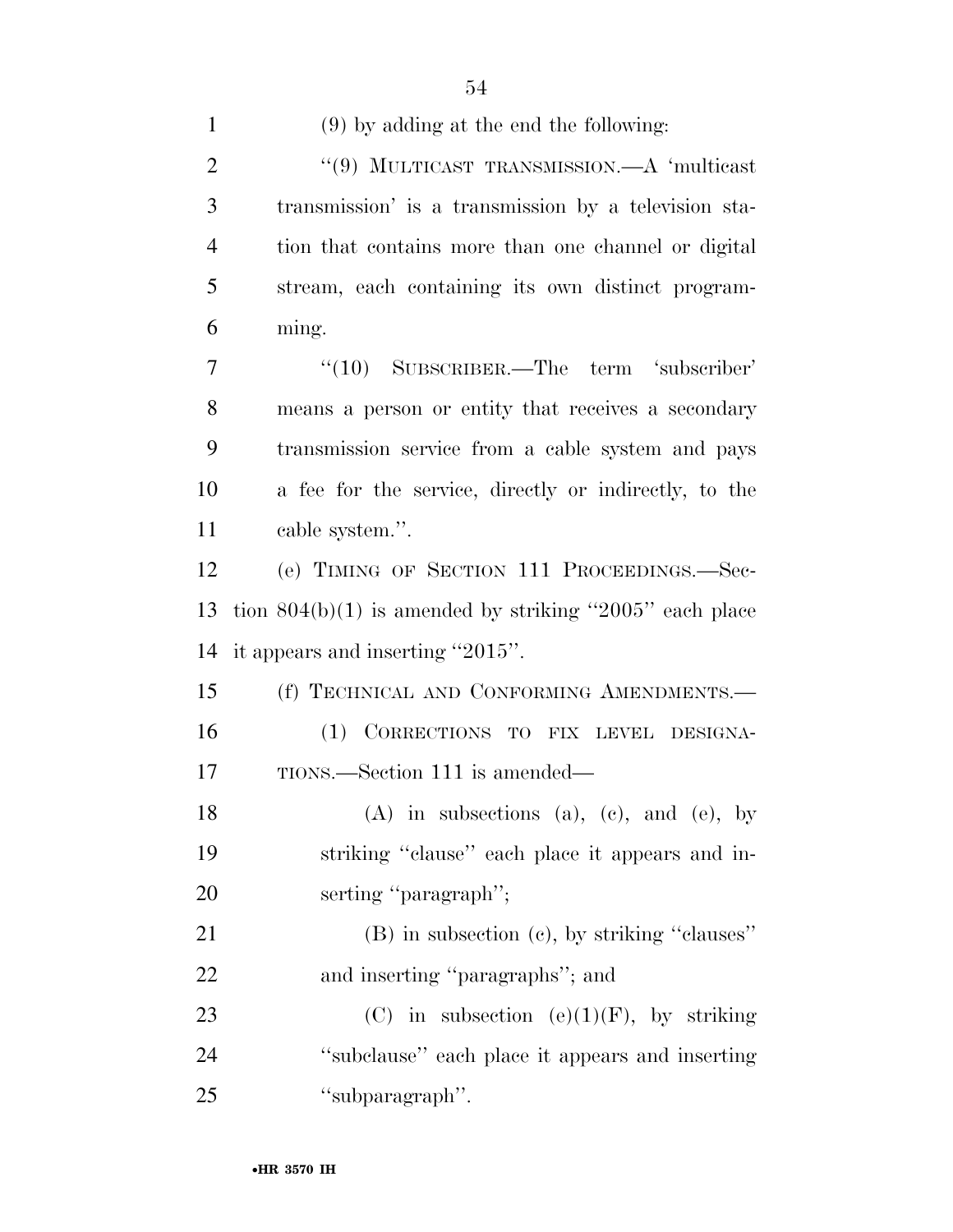| $\mathbf{1}$   | (2) CONFORMING AMENDMENT TO HYPHENATE              |
|----------------|----------------------------------------------------|
| $\overline{2}$ | NONNETWORK.—Section 111 is amended by striking     |
| 3              | "nonnetwork" each place it appears and inserting   |
| $\overline{4}$ | "non-network".                                     |
| 5              | PREVIOUSLY UNDESIGNATED<br>(3)<br>PARA-            |
| 6              | GRAPH.—Section $111(e)(1)$ is amended by striking  |
| $\overline{7}$ | "second paragraph of subsection (f)" and inserting |
| 8              | "subsection $(f)(2)$ ".                            |
| 9              | (4) REMOVAL OF SUPERFLUOUS ANDS.-Sec-              |
| 10             | tion $111(e)$ is amended—                          |
| 11             | (A) in paragraph $(1)(A)$ , by striking "and"      |
| 12             | at the end;                                        |
| 13             | $(B)$ in paragraph $(1)(B)$ , by striking          |
| 14             | "and" at the end;                                  |
| 15             | (C) in paragraph $(1)(C)$ , by striking "and"      |
| 16             | at the end;                                        |
| 17             | (D) in paragraph $(1)(D)$ , by striking            |
| 18             | "and" at the end; and                              |
| 19             | (E) in paragraph $(2)(A)$ , by striking "and"      |
| <b>20</b>      | at the end;                                        |
| 21             | (5)<br>REMOVAL OF VARIANT<br><b>FORMS</b><br>REF-  |
| 22             | ERENCES.—Section 111 is amended—                   |
| 23             | (A) in subsection (e)(4), by striking ", and       |
| 24             | each of its variant forms,"; and                   |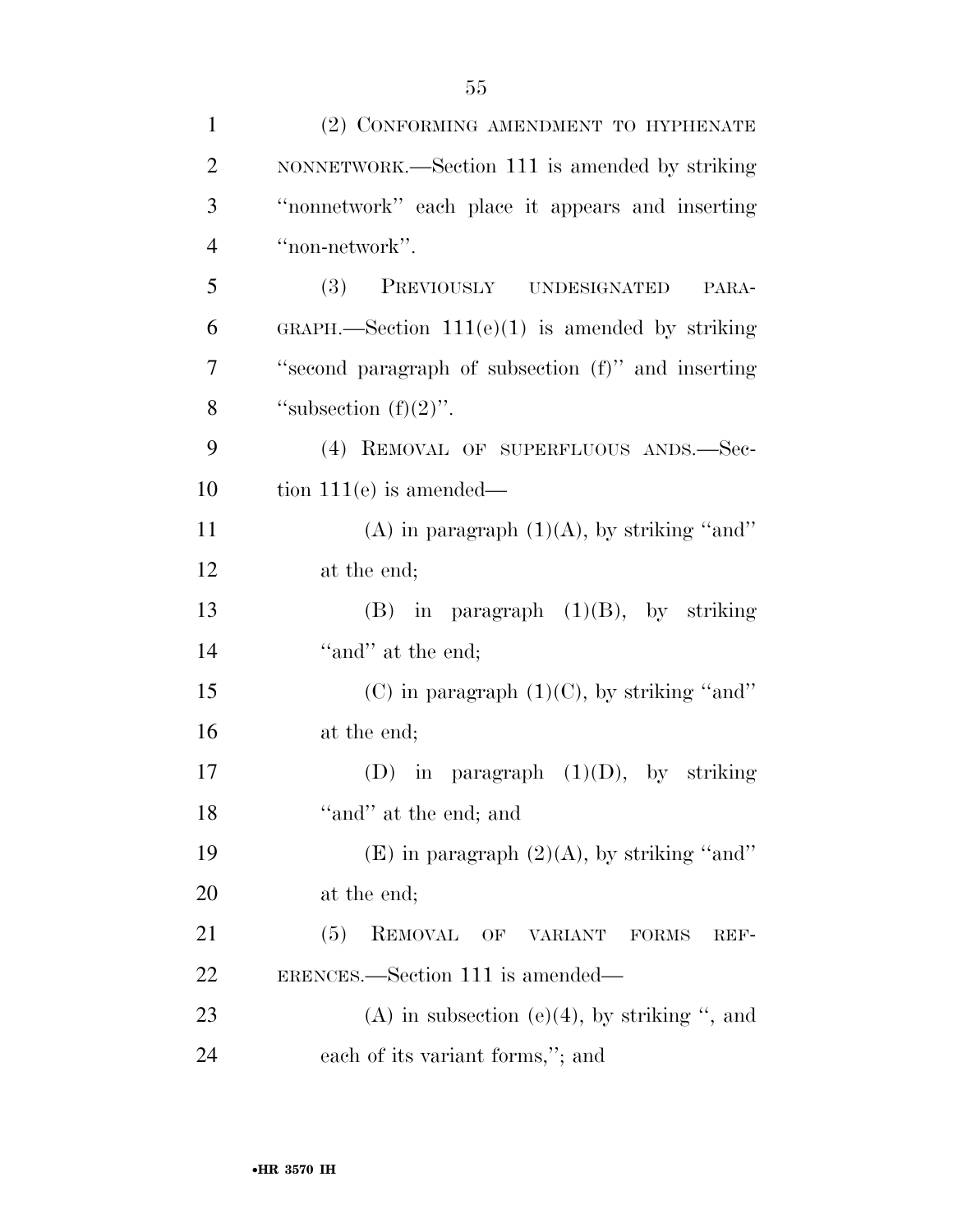| $\mathbf{1}$   | $(B)$ in subsection $(f)$ , by striking "and          |
|----------------|-------------------------------------------------------|
| $\overline{2}$ | their variant forms".                                 |
| 3              | (6) CORRECTION TO TERRITORY REFERENCE.                |
| $\overline{4}$ | Section $111(e)(2)$ is amended in the matter pre-     |
| 5              | eeding subparagraph (A) by striking "three terri-     |
| 6              | tories" and inserting "five entities".                |
| 7              | SEC. 6. CERTAIN WAIVERS GRANTED TO PROVIDERS OF       |
| 8              | LOCAL-INTO-LOCAL SERVICE FOR ALL DMAS.                |
| 9              | Section 119 is amended by adding at the end the fol-  |
| 10             | lowing new subsection:                                |
| 11             | "(g) CERTAIN WAIVERS GRANTED TO PROVIDERS OF          |
| 12             | LOCAL-INTO-LOCAL SERVICE TO ALL DMAS.-                |
| 13             | "(1) INJUNCTION WAIVER.—A court that issued           |
| 14             | an injunction pursuant to subsection $(a)(7)(B)$ be-  |
| 15             | fore the date of the enactment of this subsection     |
| 16             | shall waive such injunction if the court recognizes   |
| 17             | the entity against which the injunction was issued as |
| 18             | a qualified carrier.                                  |
| 19             | $``(2)$ LIMITED TEMPORARY WAIVER.—                    |
| 20             | "(A) IN GENERAL.—Upon a request made                  |
| 21             | by a satellite carrier, a court that issued an in-    |
| 22             | junction against such carrier under subsection        |
| 23             | $(a)(7)(B)$ before the date of the enactment of       |
| 24             | this subsection shall waive such injunction with      |
| 25             | respect to the statutory license provided under       |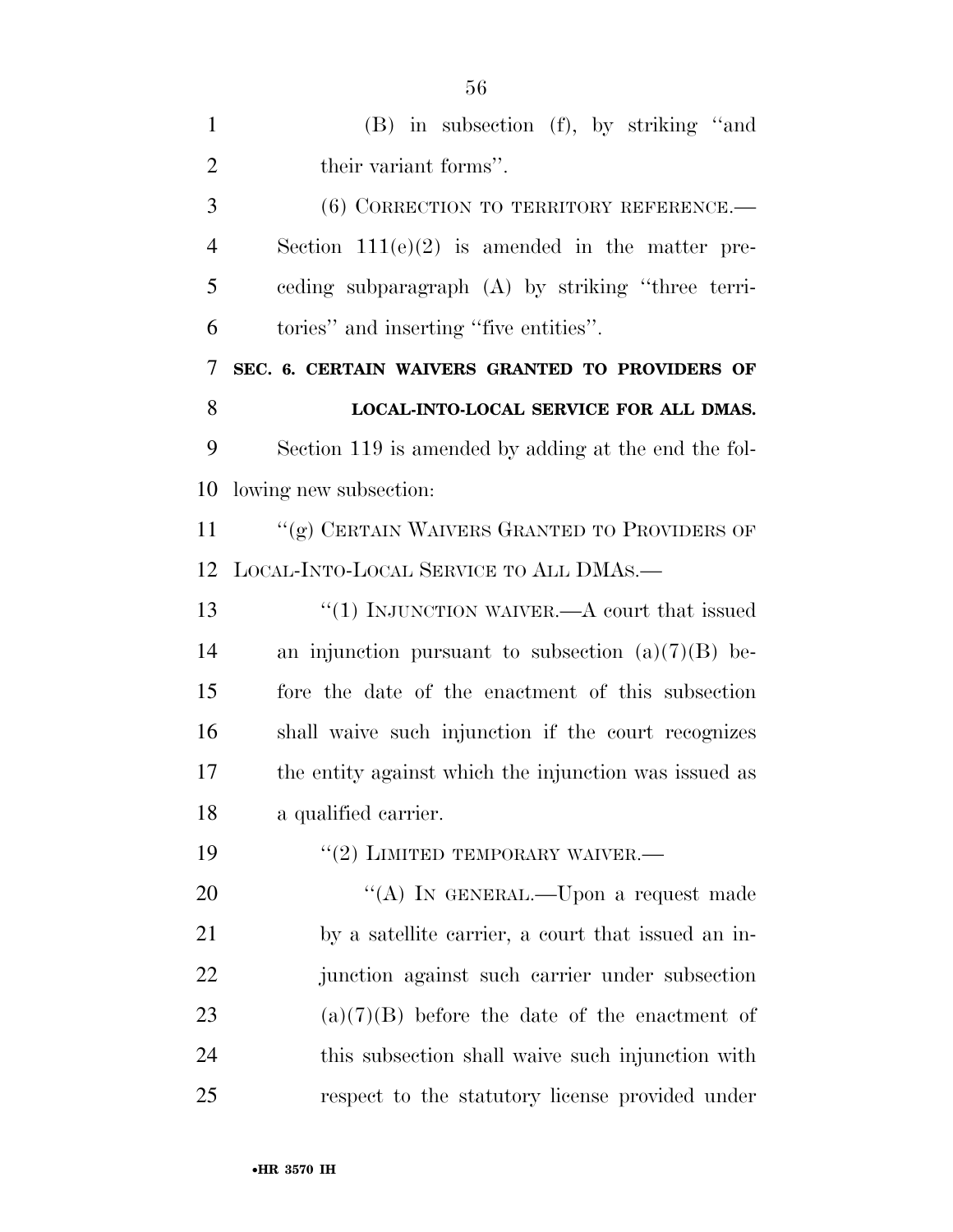| $\mathbf{1}$   | subsection $(a)(2)$ to the extent necessary to   |
|----------------|--------------------------------------------------|
| $\overline{2}$ | allow such carrier to retransmit distant network |
| 3              | signals to unserved households located in short  |
| $\overline{4}$ | markets in which such carrier was not pro-       |
| 5              | viding local service pursuant to the license     |
| 6              | under section $122$ as of December 31, 2009.     |
| $\overline{7}$ | "(B) EXPIRATION OF TEMPORARY WAIV-               |
| 8              | ER.—A temporary waiver of an injunction          |
| 9              | under subparagraph (A) shall expire after the    |
| 10             | end of the 120-day period beginning on the       |
| 11             | date such temporary waiver is made unless ex-    |
| 12             | tended for good cause by the court making the    |
| 13             | temporary waiver.                                |
| 14             | "(C) FAILURE TO MAKE GOOD FAITH EF-              |
| 15             | FORT TO PROVIDE LOCAL-INTO-LOCAL SERVICE         |
| 16             | TO ALL DMAS.-                                    |
| 17             | "(i) WILLFUL FAILURE.—If the court               |
| 18             | making a temporary waiver under subpara-         |
| 19             | graph (A) determines that the satellite car-     |
| 20             | rier that made the request for such waiver       |
| 21             | has failed to make a good faith effort to        |
| 22             | provide local-into-local service to all DMAs     |
| 23             | and determines that such failure was will-       |
| 24             | ful, such failure—                               |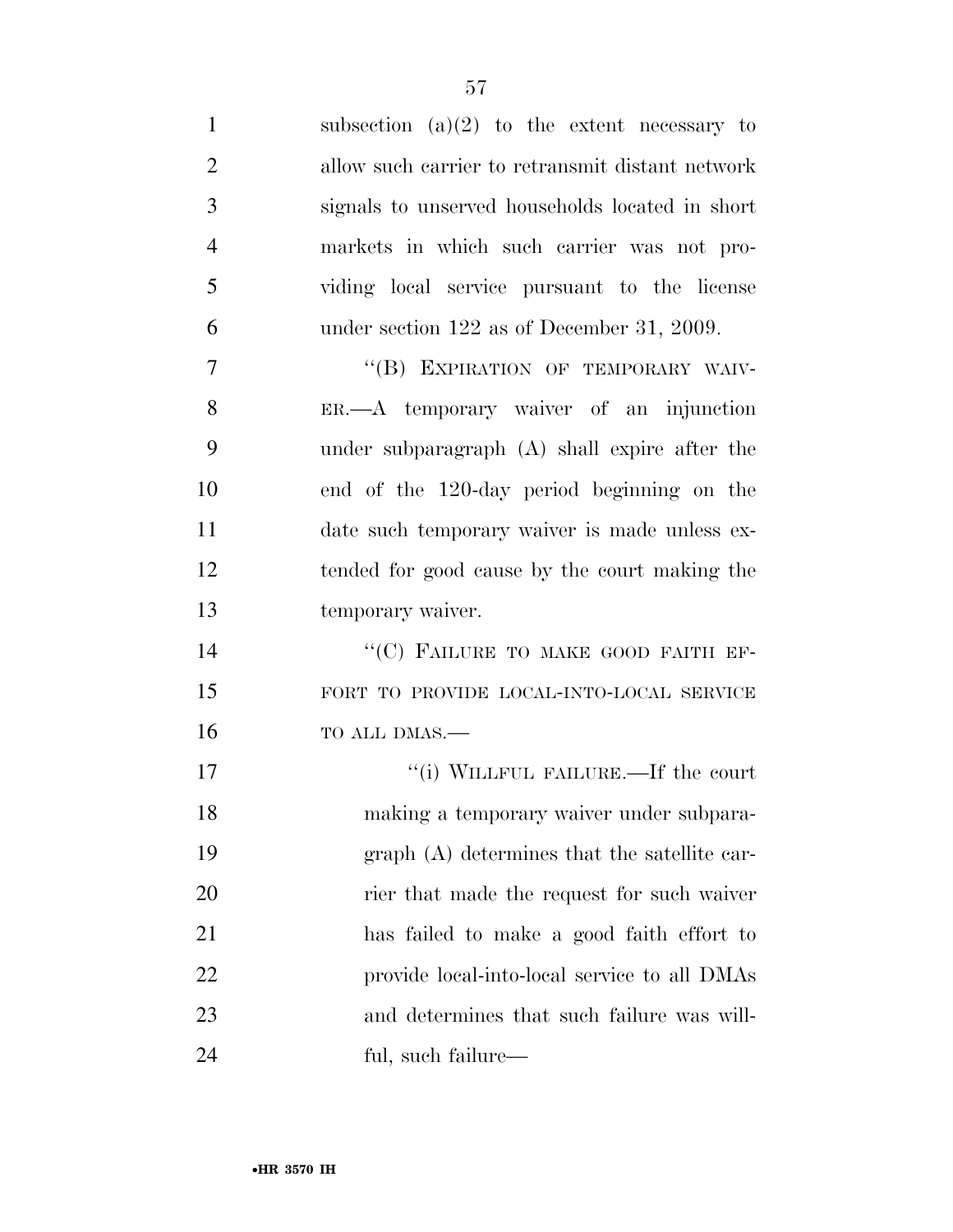| $\mathbf{1}$   | $\lq\lq$ (I) is actionable as an act of in-    |
|----------------|------------------------------------------------|
| $\overline{2}$ | fringement under section 501 and the           |
| 3              | court may in its discretion impose the         |
| $\overline{4}$ | remedies provided for in section 502           |
| 5              | through 506 and subsection $(a)(6)(B)$         |
| 6              | of this section; and                           |
| 7              | $\lq\lq$ (II) shall result in the termi-       |
| 8              | nation of the waiver provided under            |
| 9              | subparagraph $(A)$ .                           |
| 10             | "(ii) NONWILLFUL FAILURE.—If the               |
| 11             | court making a temporary waiver under          |
| 12             | subparagraph $(A)$ determines that the sat-    |
| 13             | ellite carrier that made the request for       |
| 14             | such waiver has failed to make a good          |
| 15             | faith effort to provide local-into-local serv- |
| 16             | ice to all DMAs and determines that such       |
| 17             | failure was nonwillful, the court may in its   |
| 18             | discretion impose financial penalties that     |
| 19             | reflect—                                       |
| 20             | $\lq\lq$ (I) the degree of control the         |
| 21             | carrier had over the circumstances             |
| 22             | that resulted in the failure;                  |
| 23             | "(II) the quality of the carrier's             |
| 24             | efforts to remedy the failure; and             |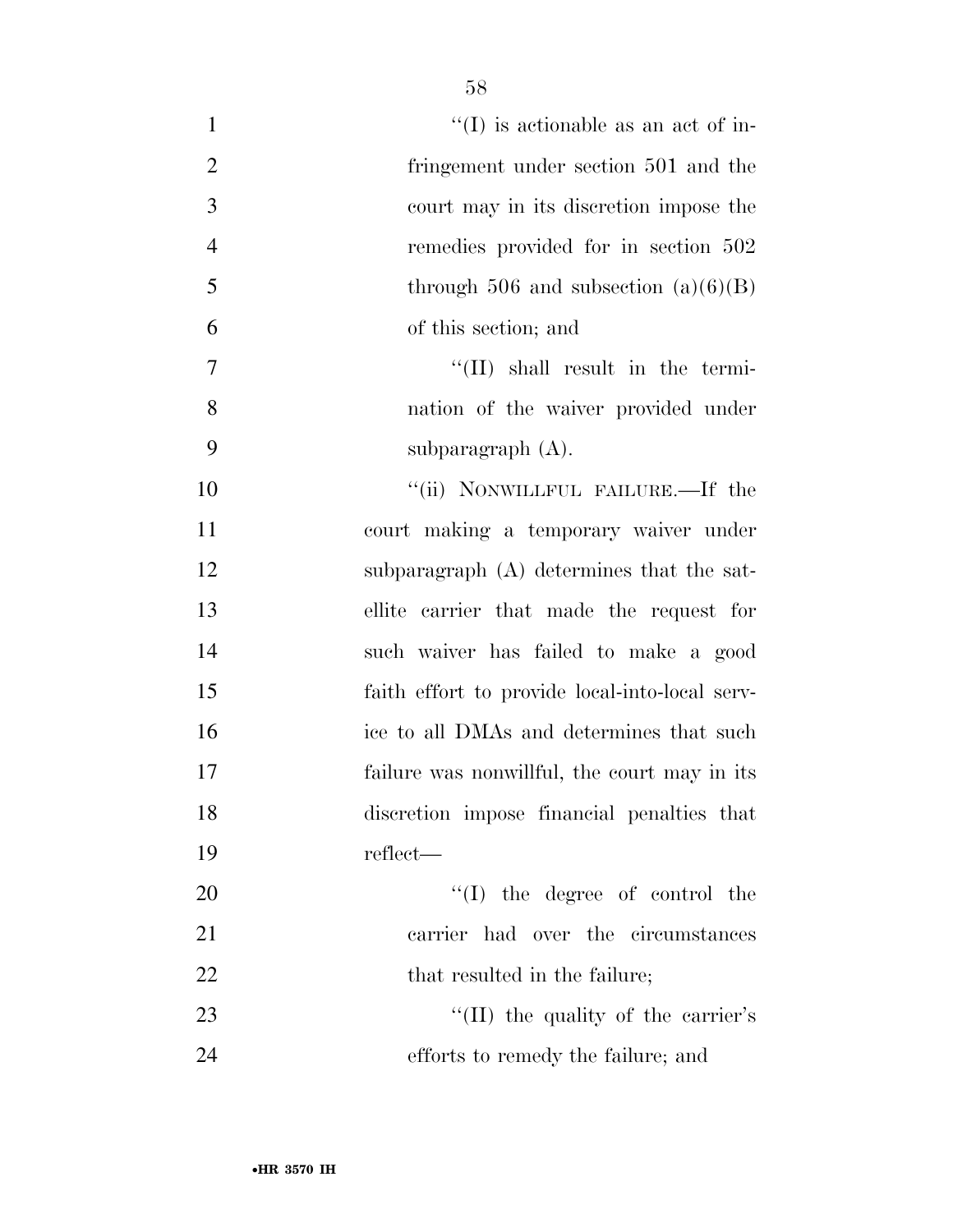| $\mathbf{1}$   | "(III) the severity and duration                  |
|----------------|---------------------------------------------------|
| $\overline{2}$ | of the service interruption.                      |
| 3              | "(D) SINGLE TEMPORARY WAIVER AVAIL-               |
| $\overline{4}$ | ABLE.—An entity may only receive one tem-         |
| 5              | porary waiver under this paragraph.               |
| 6              | "(E) SHORT MARKET DEFINED.—For pur-               |
| 7              | poses of this paragraph, the term 'short mar-     |
| 8              | ket' means a local market in which program-       |
| 9              | ming of one or more of the four most widely       |
| 10             | viewed television networks nationwide as meas-    |
| 11             | ured on the date of enactment of this sub-        |
| 12             | section is not offered on the primary signal of   |
| 13             | any local television broadcast station.           |
| 14             | "(3) ESTABLISHMENT OF QUALIFIED CARRIER           |
| 15             | RECOGNITION.                                      |
| 16             | "(A) STATEMENT OF ELIGIBILITY.—An                 |
| 17             | entity seeking to be recognized as a qualified    |
| 18             | carrier under this subsection shall file a state- |
| 19             | ment of eligibility with the court that imposed   |
| 20             | the injunction. A statement of eligibility must   |
| 21             | include—                                          |
| 22             | "(i) an affidavit that the entity is pro-         |
| 23             | viding local-into-local service to all DMAs;      |
| 24             | "(ii) a request for a waiver of the in-           |
| 25             | junction; and                                     |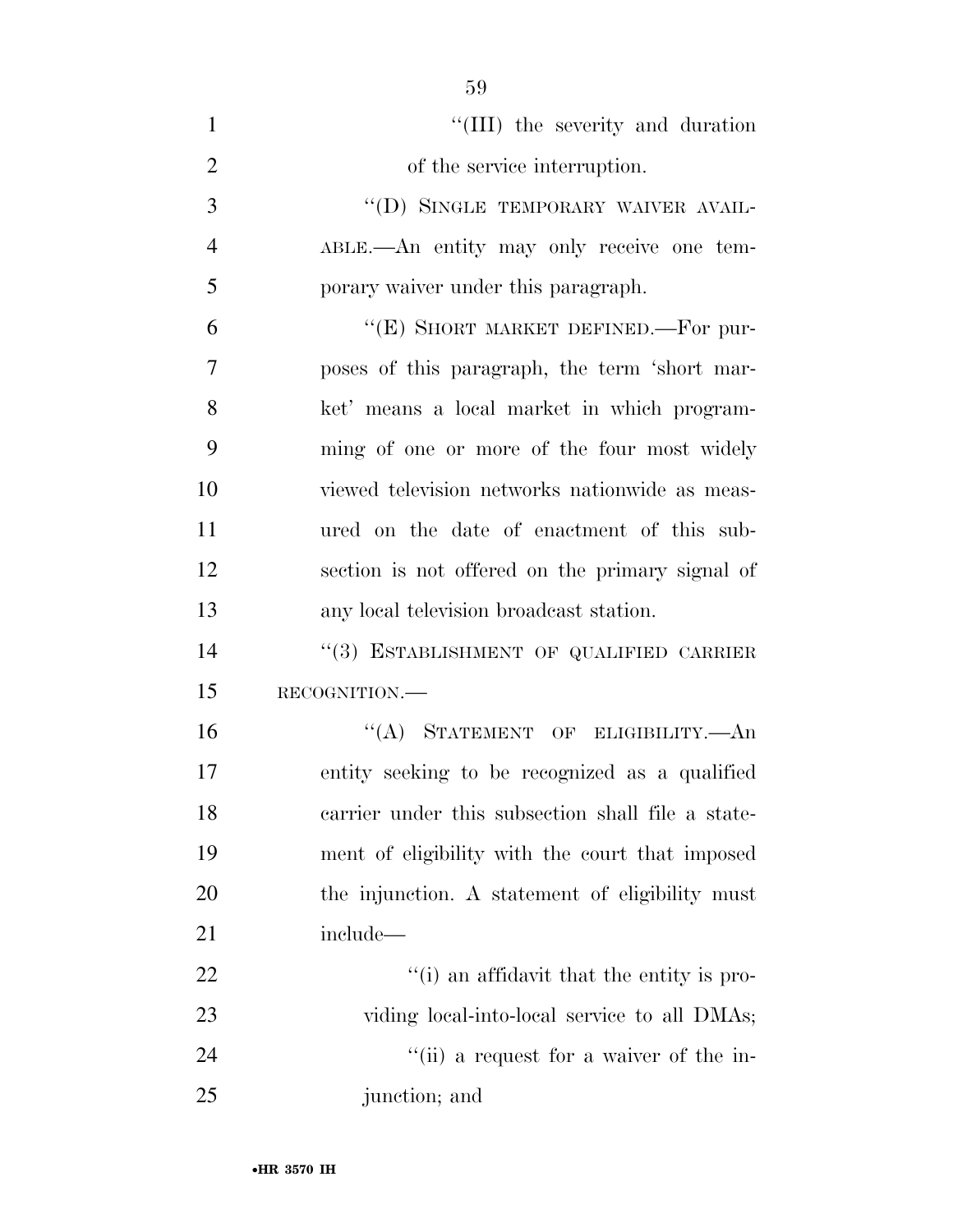| $\mathbf{1}$   | "(iii) a certification issued pursuant               |
|----------------|------------------------------------------------------|
| $\overline{2}$ | to section $[X]$ of $[E&C \text{ Act}]$ .            |
| 3              | "(B) GRANT OF RECOGNITION AS A QUALI-                |
| $\overline{4}$ | FIED CARRIER.—Upon receipt of a statement of         |
| 5              | eligibility, the court shall recognize the entity as |
| 6              | a qualified carrier and issue the waiver under       |
| $\overline{7}$ | paragraph $(1)$ .                                    |
| 8              | "(C) VOLUNTARY TERMINATION.—At any                   |
| 9              | time, an entity recognized as a qualified carrier    |
| 10             | may file a statement of voluntary termination        |
| 11             | with the court certifying that it no longer wish-    |
| 12             | es to be recognized as a qualified carrier. Upon     |
| 13             | receipt of such statement, the court shall rein-     |
| 14             | state the injunction waived under paragraph          |
| 15             | (1).                                                 |
| 16             | "(D) LOSS OF RECOGNITION PREVENTS                    |
| 17             | FUTURE RECOGNITION. No entity may be rec-            |
| 18             | ognized as a qualified carrier if such entity had    |
| 19             | previously been recognized as a qualified carrier    |
| 20             | and subsequently lost such recognition or volun-     |
| 21             | tarily terminated such recognition under sub-        |
| 22             | paragraph $(C)$ .                                    |
| 23             | "(4) QUALIFIED CARRIER OBLIGATIONS AND               |
| 24             | COMPLIANCE.-                                         |

•**HR 3570 IH**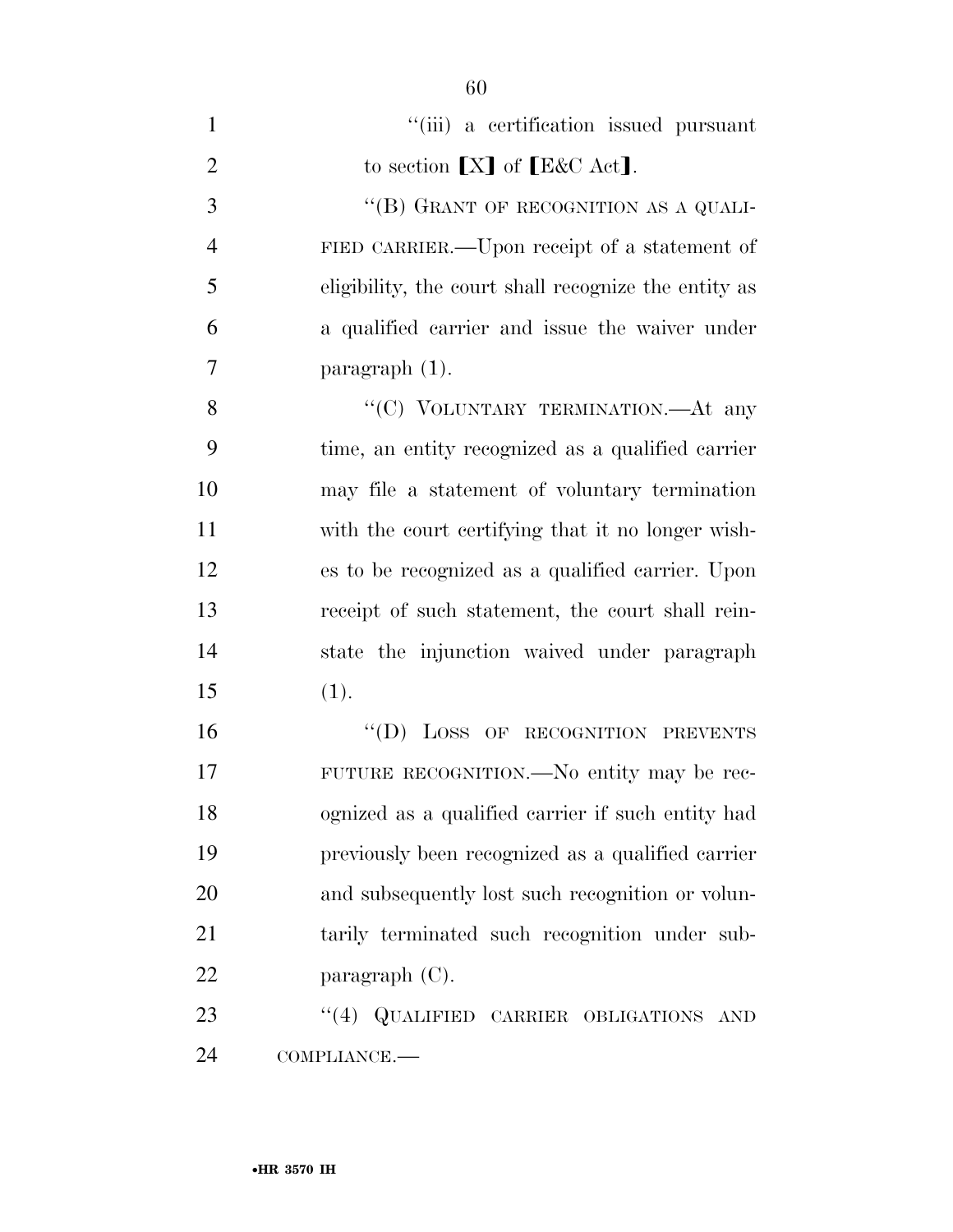1 "(A) In GENERAL.—An entity recognized as a qualified carrier shall continue to provide local-into-local service to all DMAs.

4 "(B) COMPLIANCE DETERMINATION.— Upon the motion of an aggrieved television broadcast station, the court recognizing an enti- ty as a qualified carrier may make a determina- tion of whether the entity is providing local-into-local service to all DMAs.

10 "'(C) PLEADING REQUIREMENT.—In any motion brought under subparagraph (B), the party making such motion shall specify one or more designated market areas (as such term is 14 defined in section  $122(i)(2)(C)$  for which the failure to provide service is being alleged, and, for each such designated market area, shall plead with particularity the circumstances of the alleged failure.

19 "(D) BURDEN OF PROOF.—In any pro- ceeding to make a determination under sub- paragraph (B), and with respect to a des- ignated market area for which failure to provide service is alleged, the entity recognized as a qualified carrier shall have the burden of prov-ing that the entity provided local-into-local serv-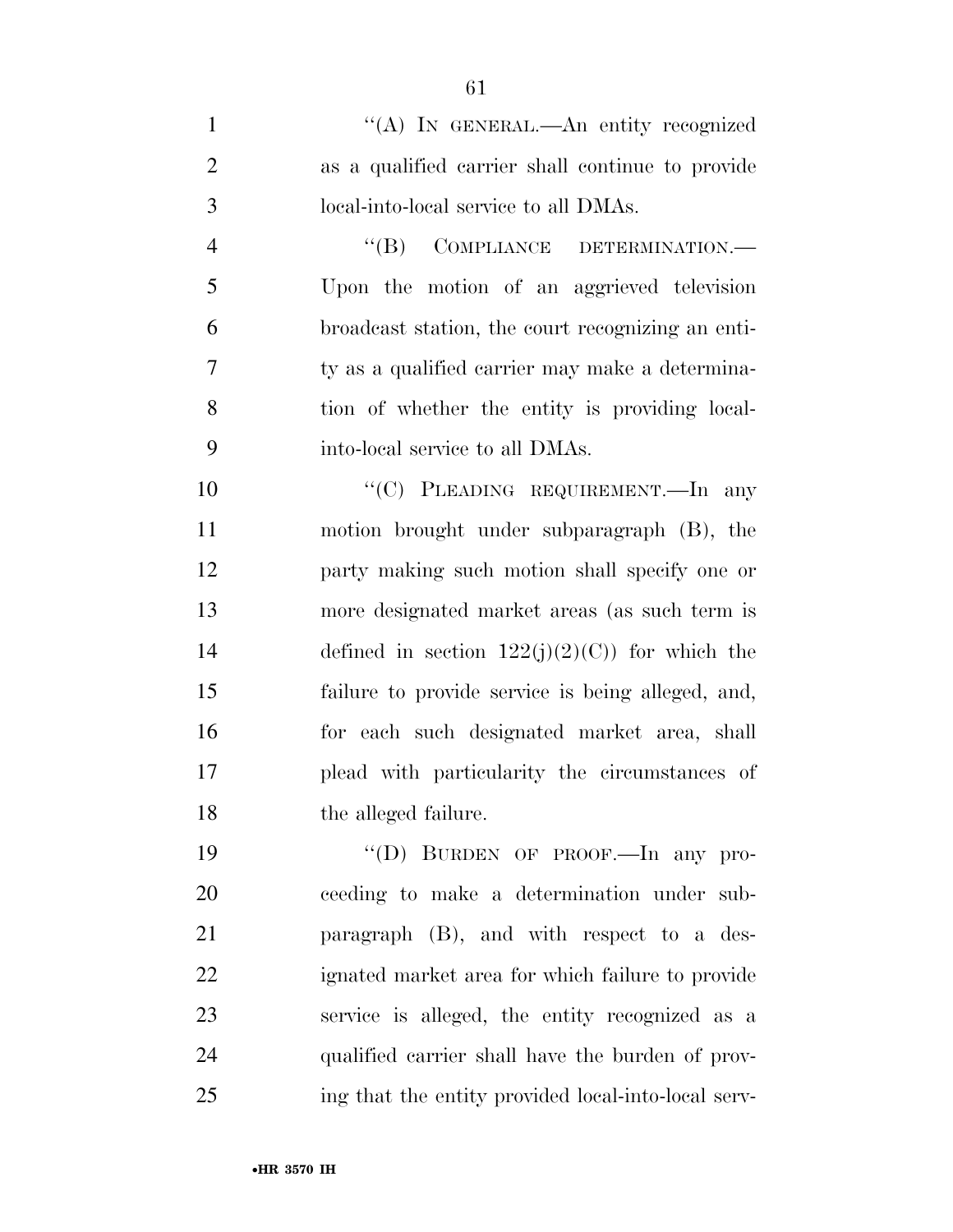| $\mathbf{1}$   | ice with a good quality satellite signal to 90     |
|----------------|----------------------------------------------------|
| $\overline{2}$ | percent of the households in such designated       |
| 3              | market area at the time and place alleged.         |
| $\overline{4}$ | $``(5)$ FAILURE TO PROVIDE SERVICE.—               |
| 5              | "(A) PENALTIES.—If the court recognizing           |
| 6              | an entity as a qualified carrier finds that such   |
| 7              | entity has willfully failed to provide local-into- |
| 8              | local service to all DMAs, such finding shall re-  |
| 9              | sult in the loss of recognition of the entity as   |
| 10             | a qualified carrier and the termination of the     |
| 11             | waiver provided under paragraph (1), and the       |
| 12             | court may, in its discretion—                      |
| 13             | "(i) treat such failure as an act of in-           |
| 14             | fringement under section 501, and subject          |
| 15             | such infringement to the remedies provided         |
| 16             | for in sections $502$ through $506$ and sub-       |
| 17             | section $(a)(6)(B)$ of this section; and           |
| 18             | "(ii) impose a fine of no greater than             |
| 19             | \$250,000.                                         |
| 20             | "(B) EXCEPTION FOR NONWILLFUL VIOLA-               |
| 21             | TION.—If the court determines that the failure     |
| 22             | to provide local-into-local service to all DMAs is |
| 23             | nonwillful, the court may in its discretion im-    |
| 24             | pose financial penalties for noncompliance that    |
| 25             | reflect—                                           |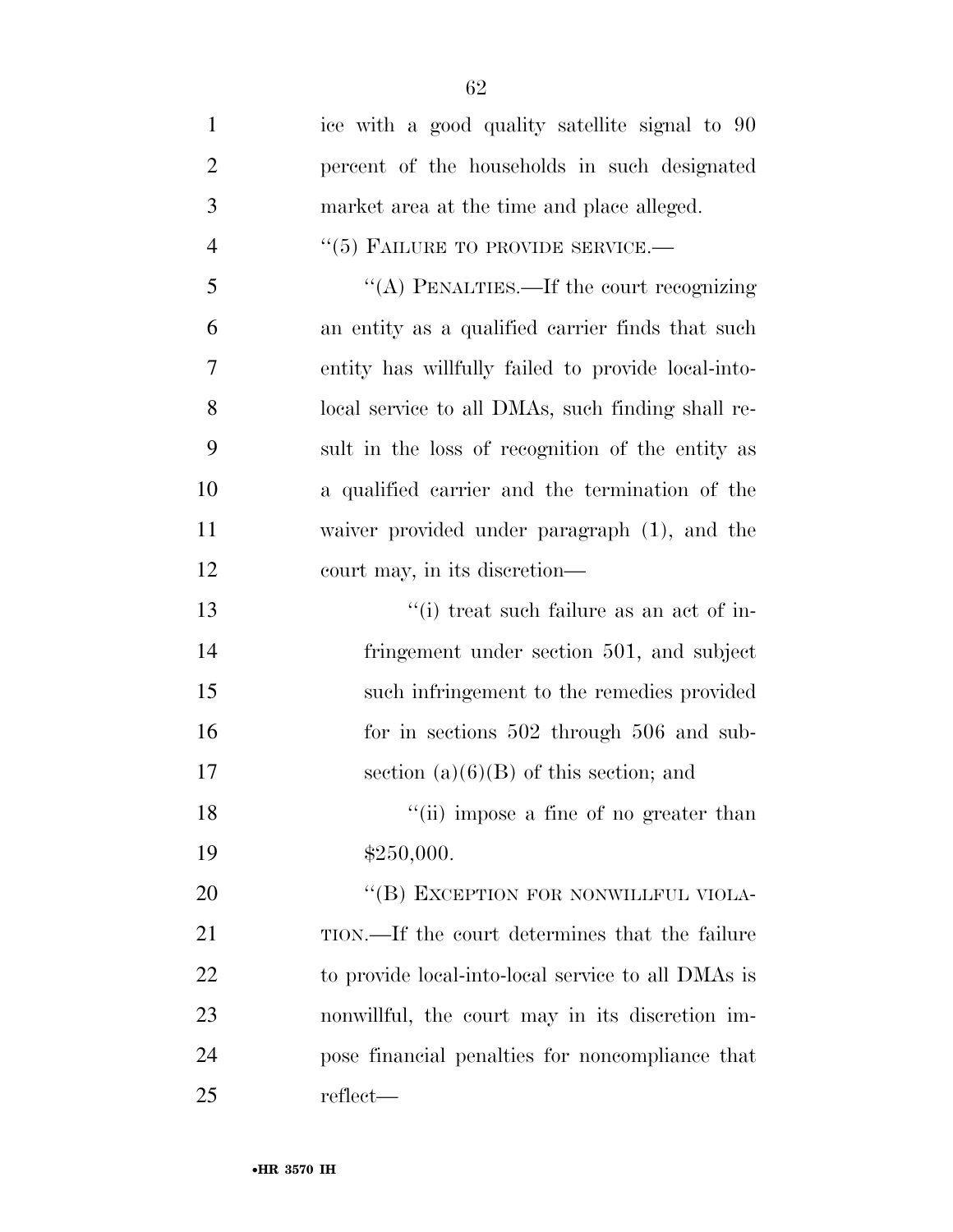| $\mathbf{1}$   | "(i) the degree of control the entity                  |
|----------------|--------------------------------------------------------|
| $\overline{2}$ | had over the circumstances that resulted in            |
| 3              | the failure;                                           |
| $\overline{4}$ | "(ii) the quality of the entity's efforts              |
| 5              | to remedy the failure and restore service;             |
| 6              | and                                                    |
| $\overline{7}$ | "(iii) the severity and duration of the                |
| 8              | service interruption.                                  |
| 9              | "(6) PENALTIES FOR VIOLATIONS OF<br>$LI-$              |
| 10             | $CENSE. - A$ court that finds, under subsection        |
| 11             | $(a)(6)(A)$ , that an entity recognized as a qualified |
| 12             | carrier has willfully made a secondary transmission    |
| 13             | of a primary transmission made by a network sta-       |
| 14             | tion and embodying a performance or display of a       |
| 15             | work to a subscriber who is not eligible to receive    |
| 16             | the transmission under this section shall reinstate    |
| 17             | the injunction waived under paragraph (1), and the     |
| 18             | court may order statutory damages of not to exceed     |
| 19             | \$2,500,000.                                           |
| 20             | "(7) LOCAL-INTO-LOCAL SERVICE TO ALL DMAS              |
| 21             | DEFINED.—For purposes of this subsection:              |
| 22             | "(A) IN GENERAL.—An entity provides                    |
| 23             | 'local-into-local service to all DMAs' if the enti-    |
| 24             | ty provides local service in all designated mar-       |
| 25             | ket areas (as such term is defined in section          |